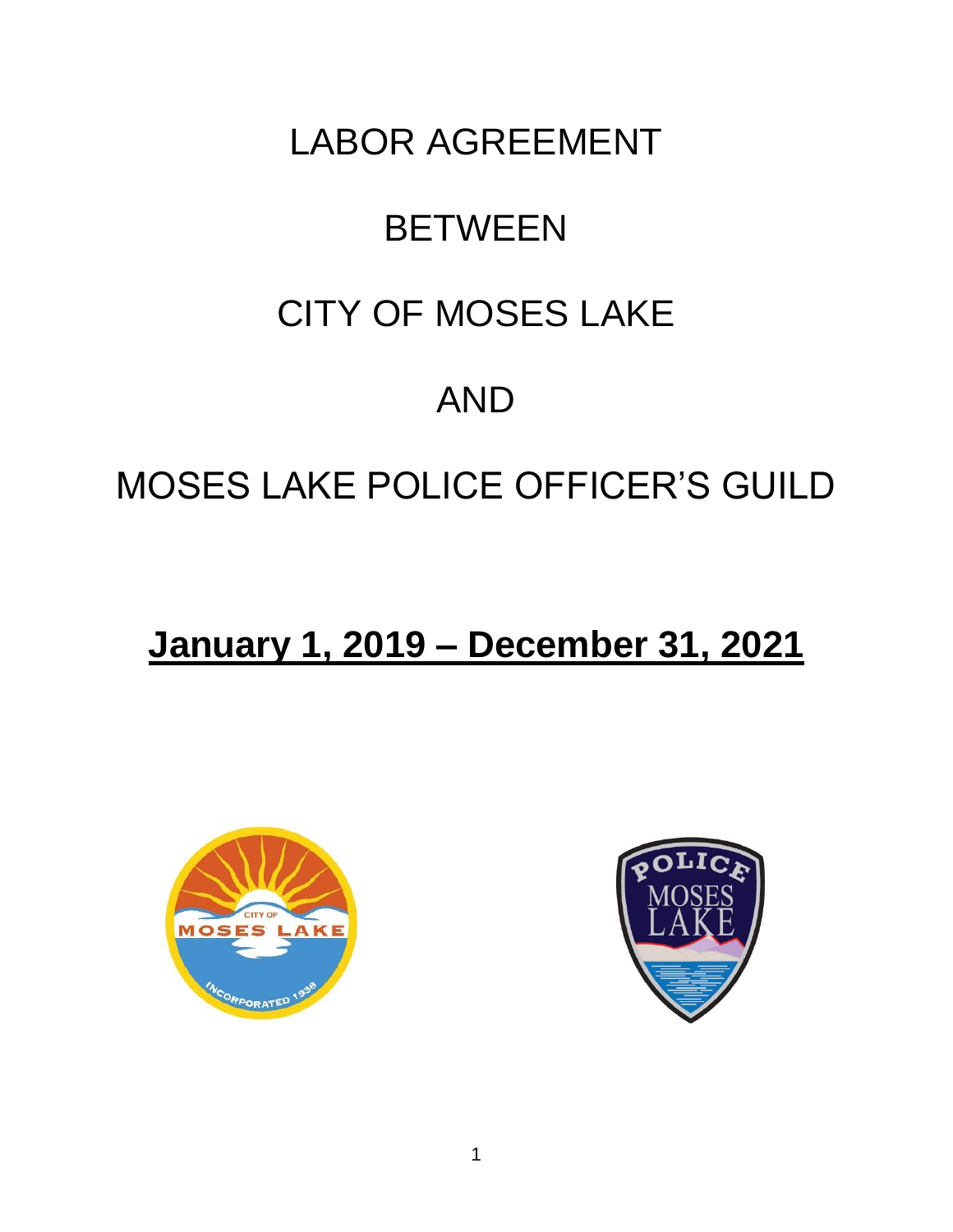## TABLE OF CONTENTS

| Article 12 - Wages / Out-of-Class Pay / Longevity / Specialty Pay 16 |  |
|----------------------------------------------------------------------|--|
|                                                                      |  |
|                                                                      |  |
|                                                                      |  |
|                                                                      |  |
|                                                                      |  |
|                                                                      |  |
|                                                                      |  |
|                                                                      |  |
|                                                                      |  |
|                                                                      |  |
|                                                                      |  |
|                                                                      |  |
|                                                                      |  |
|                                                                      |  |
|                                                                      |  |
|                                                                      |  |
|                                                                      |  |
|                                                                      |  |
|                                                                      |  |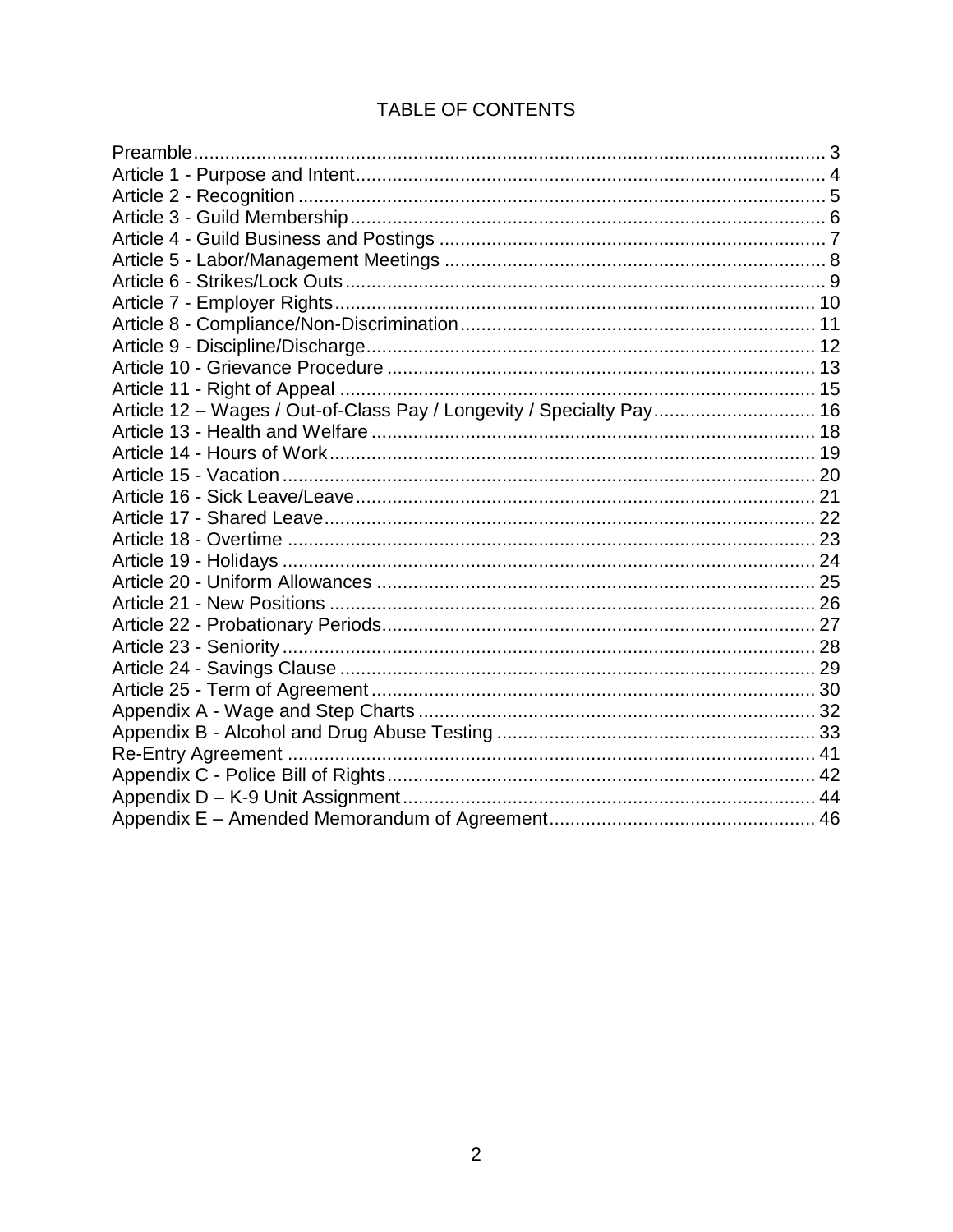#### **PREAMBLE**

This agreement is made and entered into by and between the City of Moses Lake, hereinafter referred to as the "City", and the Moses Lake Police Officer's Guild, hereinafter referred to as the "Guild". All modifications and/or changes to the contract shall affect only those employees of the bargaining unit. The purpose of this Agreement is to set forth the hours of work and conditions of employment for the employees who are represented by the Guild.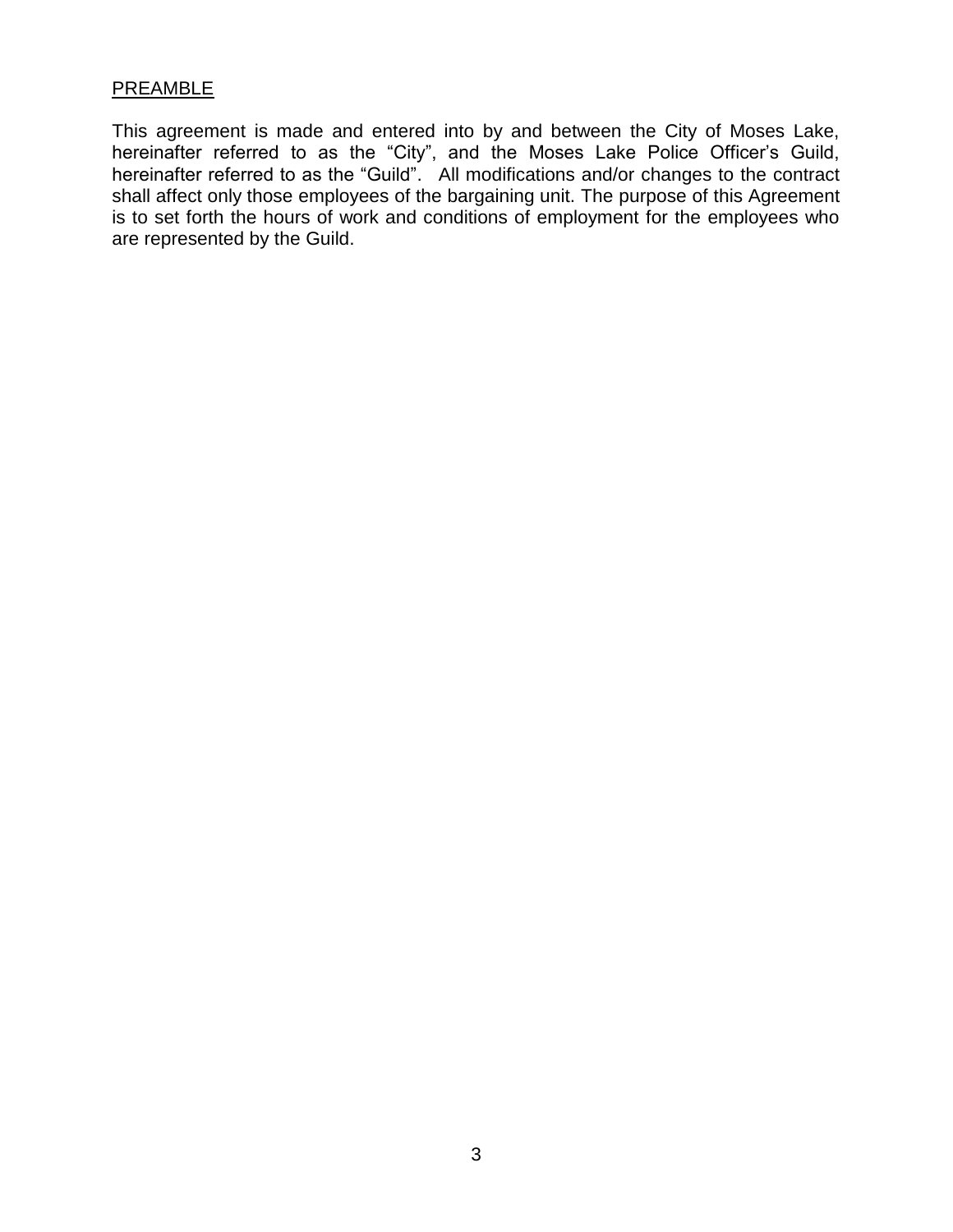#### ARTICLE 1 - PURPOSE AND INTENT

- 1.01 The general purpose of this Agreement is to set forth the terms and conditions of employment and provide for a system to promote orderly labor relations for the mutual interest of the City, the employees, and the Guild.
- 1.02 The parties recognize that the interest of the community and the job security of the employee depend upon the City's success in establishing a proper service to the community.
- 1.03 To these ends the City and the Guild encourage to the fullest degree friendly cooperative relations between the respective representatives at all levels and among all employees.
- 1.04 The provisions of this Agreement shall be applied equally to all employees in the the bargaining unit represented by the Guild without discrimination as to age, sex, marital status, race, color, creed, religion, national origin, or political affiliation. The Guild shall share equally with the City the responsibility for applying the provisions of this Agreement and this provision shall not be subject to the Grievance Procedure.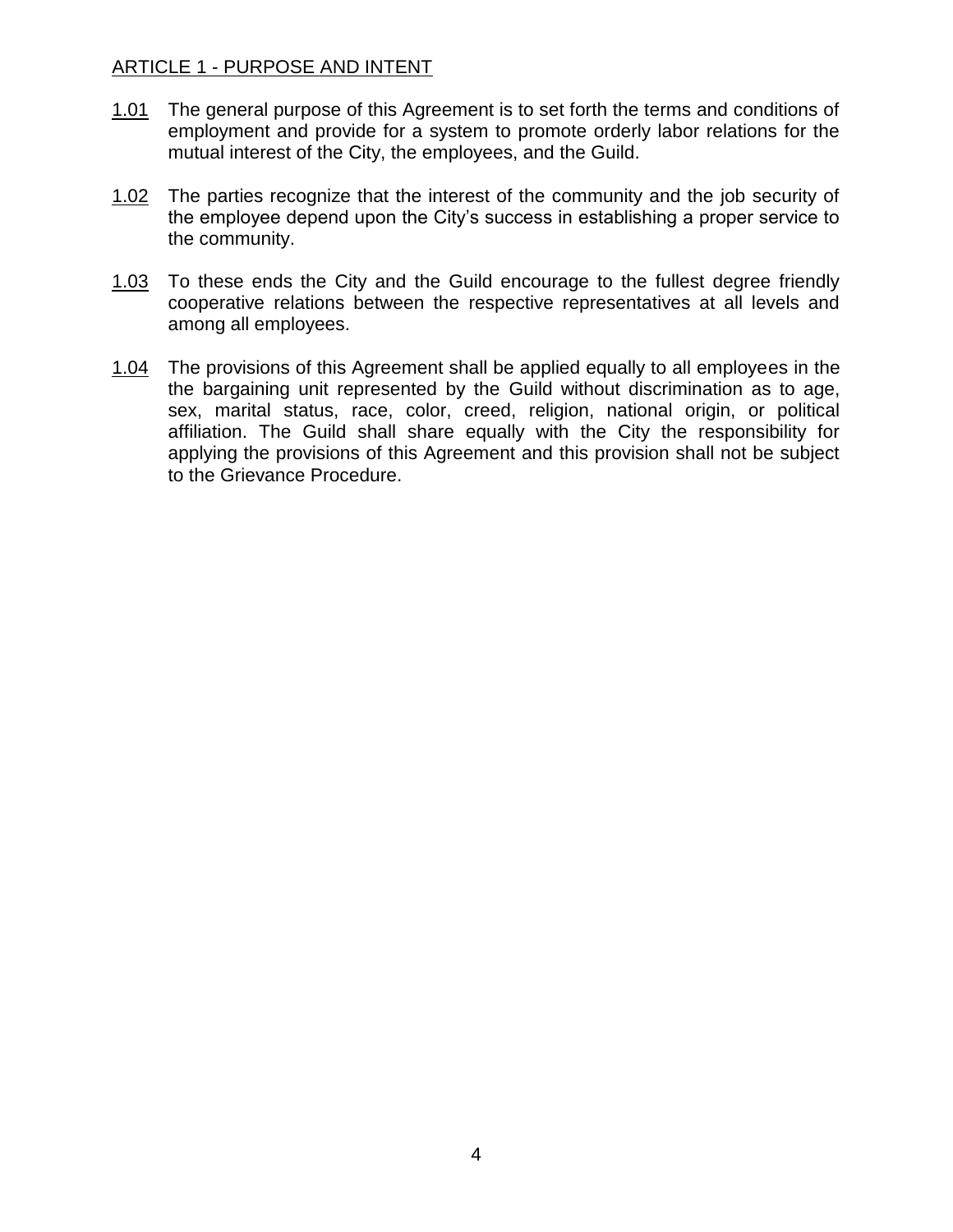#### ARTICLE 2 - RECOGNITION

2.01 The City recognizes the Guild as the exclusive bargaining agent for all Police Officers through the rank of Sergeant, excluding Department Heads, confidential employees, and elected officials, for the purpose of collective bargaining in respect to wages, hours and other conditions of employment.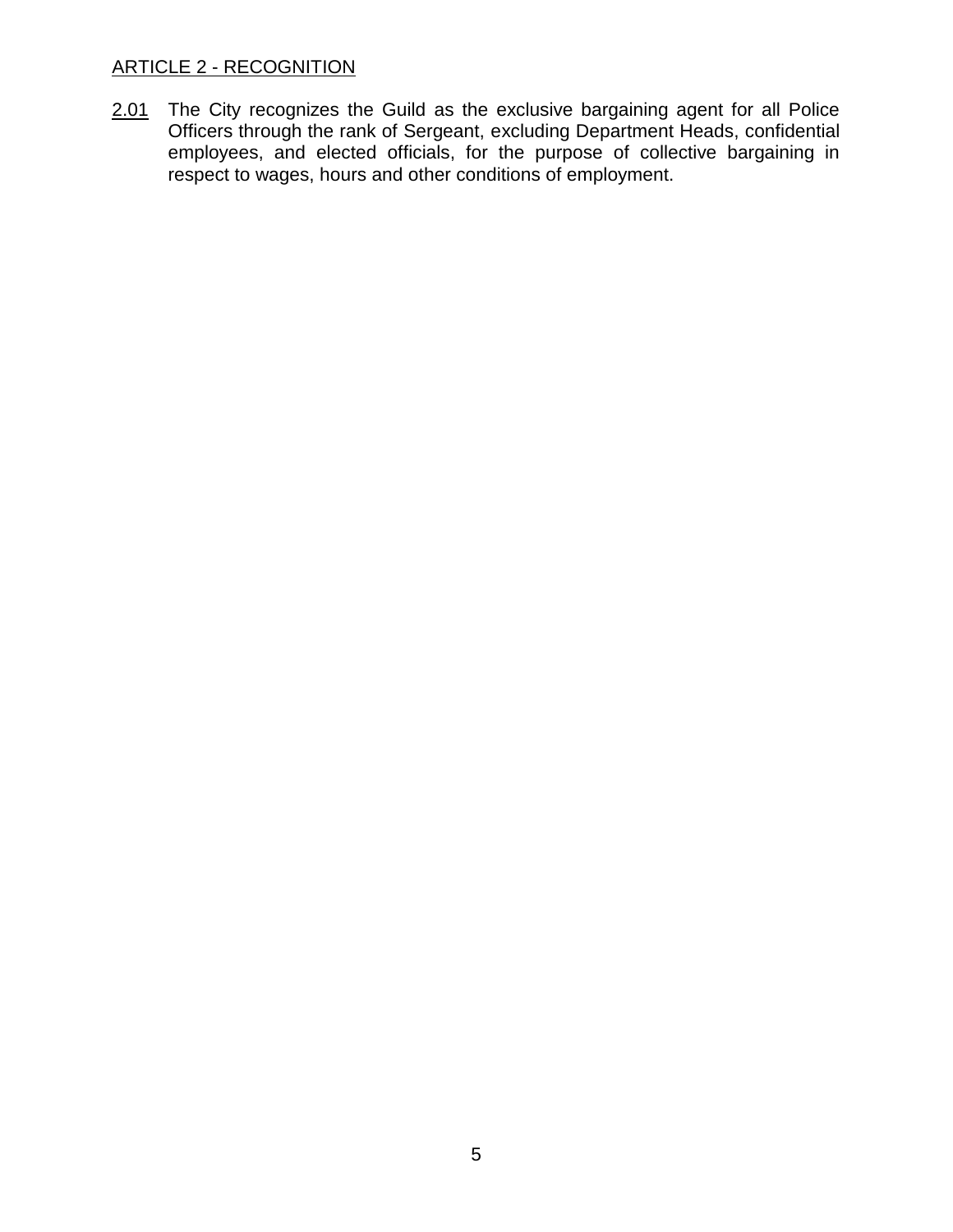#### ARTICLE 3 - GUILD MEMBERSHIP

- 3.01 The City recognizes that bargaining unit members of the Guild may, at their discretion, become members of the Guild.
- 3.02 The City shall provide to the Guild the name, address, and telephone number of all new bargaining unit employees. As soon as practicable, the City shall provide an opportunity for the Guild to meet with new bargaining unit employees to discuss Guild representation. When requested by the Guild, the City shall provide the Guild with a roster of employees covered by this Agreement.
- 3.03 The City agrees to deduct, in twelve (12) installments, dues from the pay of those employees who individually request, in writing, that such deduction be made. The amount to be deducted shall be certified to the City by the Guild, and the aggregate deductions of all employees shall be remitted, together with an itemized statement, to the Guild. The Guild agrees to defend at its own expense, hold harmless and indemnify the City from any and all liability it may incur for complying with this section.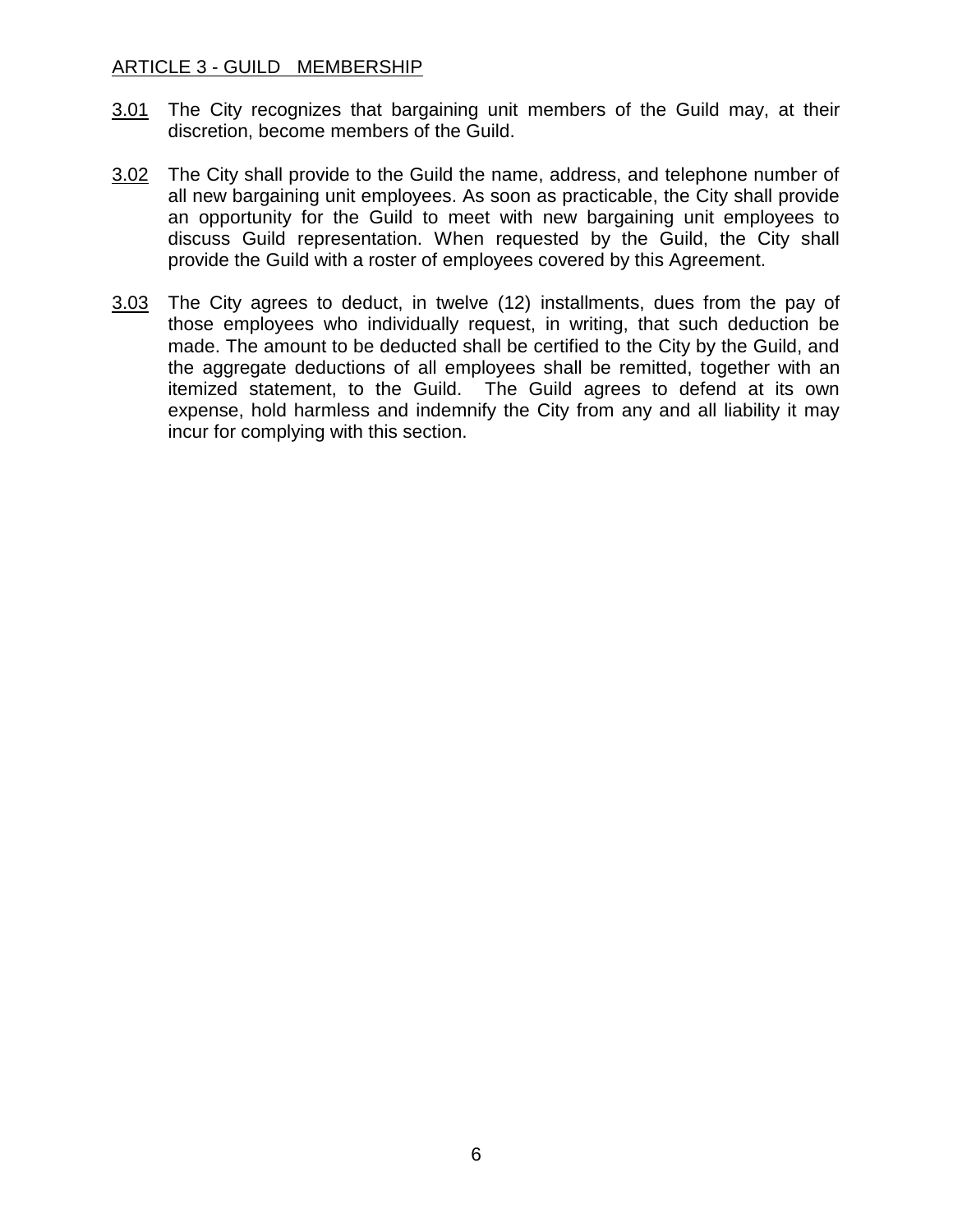#### ARTICLE 4 - GUILD BUSINESS AND POSTINGS

- 4.01 Authorized agents of the Guild may, subject to the operating efficiency of the Department, have access to the City's establishment during working hours for the purpose of adjusting disputes, investigating working conditions, and ascertaining that the Agreement is being adhered to.
- 4.02 Guild officials may investigate and process grievances during working hours without loss of pay. They are to maintain the progress of work, obtain permission of their immediate supervisor before leaving their place or station of work to investigate a grievance or handle a complaint or other labor matters. Guild officials shall use judgment in deferring action or investigating disputes or complaints when the progress of the work is critical.
- 4.03 The names of employees selected as Guild officials and the names of other Guild representatives who may represent an employee shall be certified in writing to the City by the Guild.
- 4.04 Up to two (2) Guild officials designated by the Guild will be allowed to perform Guild duties during working hours as long as the normal work activity of the Department is not interrupted, including meetings with management where their presence is required (including negotiations).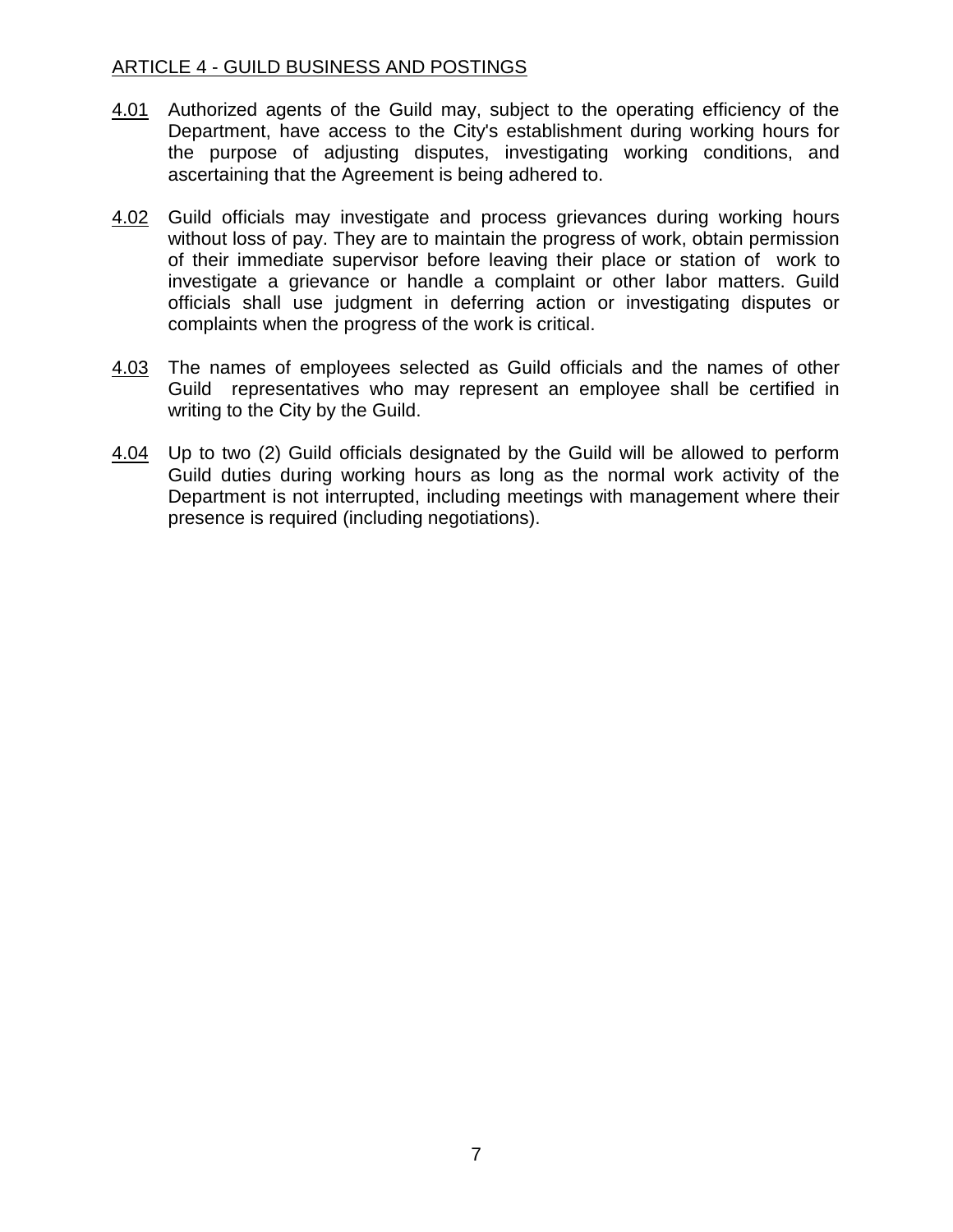#### ARTICLE 5 - LABOR/MANAGEMENT MEETINGS

- 5.01 It is mutually agreed that a committee from the Guild and a committee from the City shall conduct regular labor/management meetings for the purpose of resolving problems and addressing matters of safety that may arise and to promote the general climate of labor/management relations. Meetings shall be conducted semi-annually but they may be scheduled more often by mutual agreement.
- 5.02 The two (2) committees shall be comprised of two (2) members from the Guild and members representing the City. Additional person(s) may be invited to participate by mutual agreement. Meeting agendas will be prepared in each case, and submitted in advance of each meeting. Nothing in this article shall be construed as conferring on either party the right to reopen this agreement, or any part thereof, for renegotiation.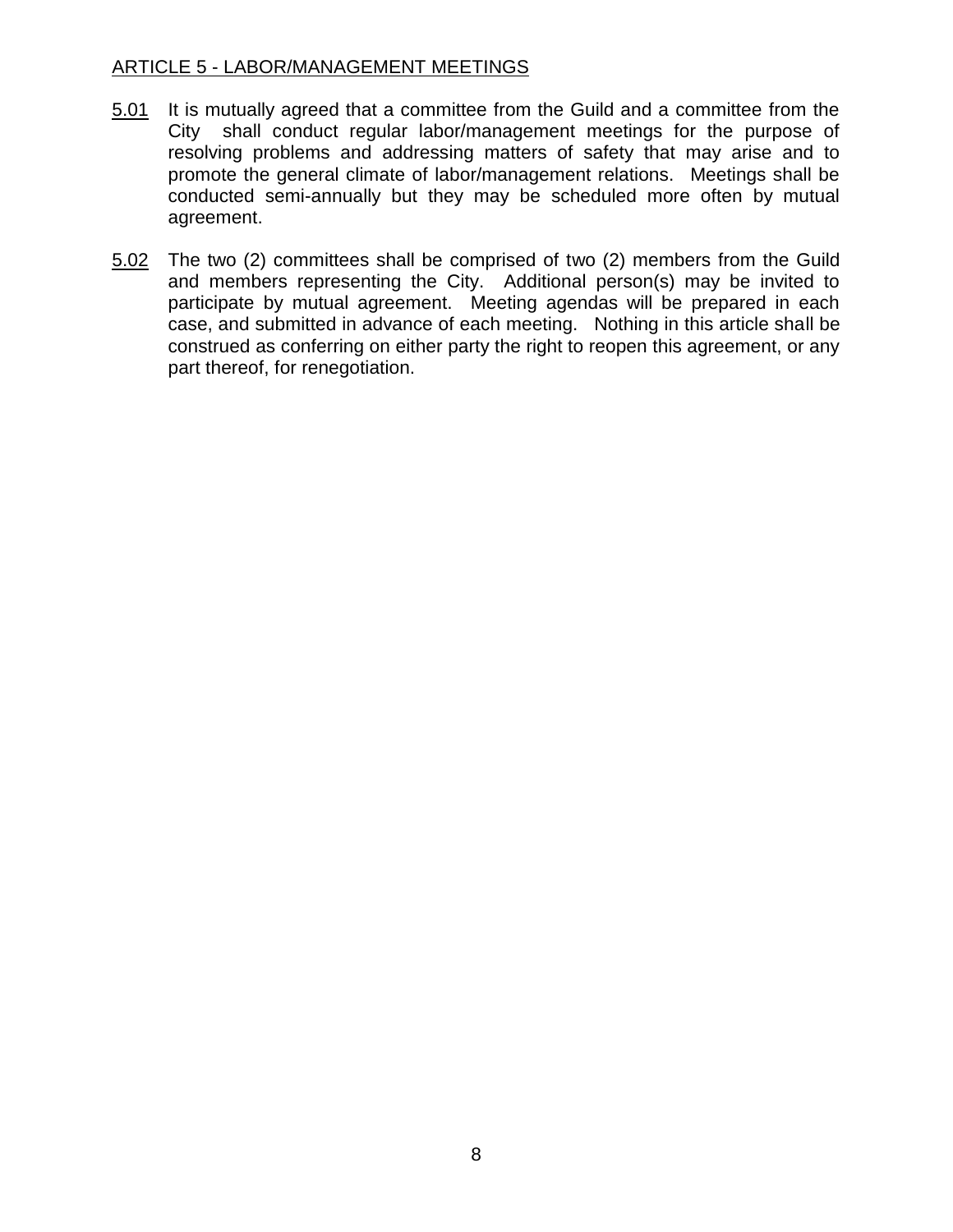### ARTICLE 6 - STRIKES/LOCK OUTS

- 6.01 The Guild and the City agree that the public interest requires the efficient and uninterrupted performance of emergency services and to this end pledge their best efforts to avoid or eliminate any conduct contrary to this objective. The Guild agrees that during the life of this Agreement it will not cause, encourage, participate in, or support any strike or strike picketing against the City of Moses Lake, or any slowdown or other interruption of or interference with the normal routine.
- 6.02 During the term of this Agreement any employee engaging in or having taken part in any of the above actions shall be subject to disciplinary action which may include suspension or immediate dismissal by the City. Wages and benefits will not be paid to employees engaged in any of the foregoing activities.
- 6.03 Any action taken by the City of Moses Lake under this Article must be uniform and equal.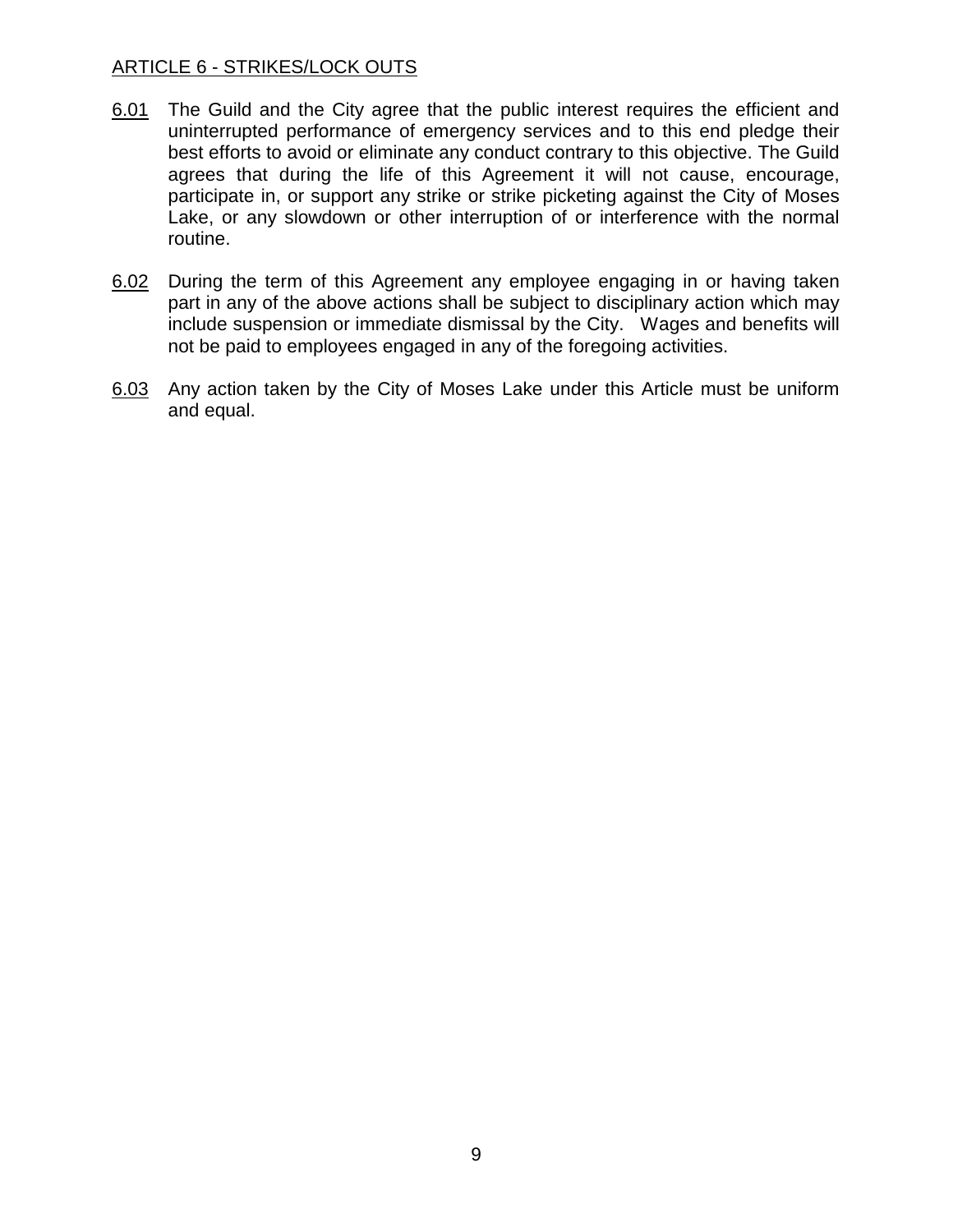### ARTICLE 7 - EMPLOYER RIGHTS

7.01 Except as expressly limited by a specific provision of this Agreement or law, the City hereby reserves and retains the exclusive right to take any action it deems appropriate for the efficient management of its facilities or operations and the direction of its work force. The City by not exercising any right hereby reserved to it or the exercise of any such right or function in a particular way, shall not be deemed a waiver of the right to exercise such prerogatives or rights in the same or some other way not in conflict with the terms of this Agreement.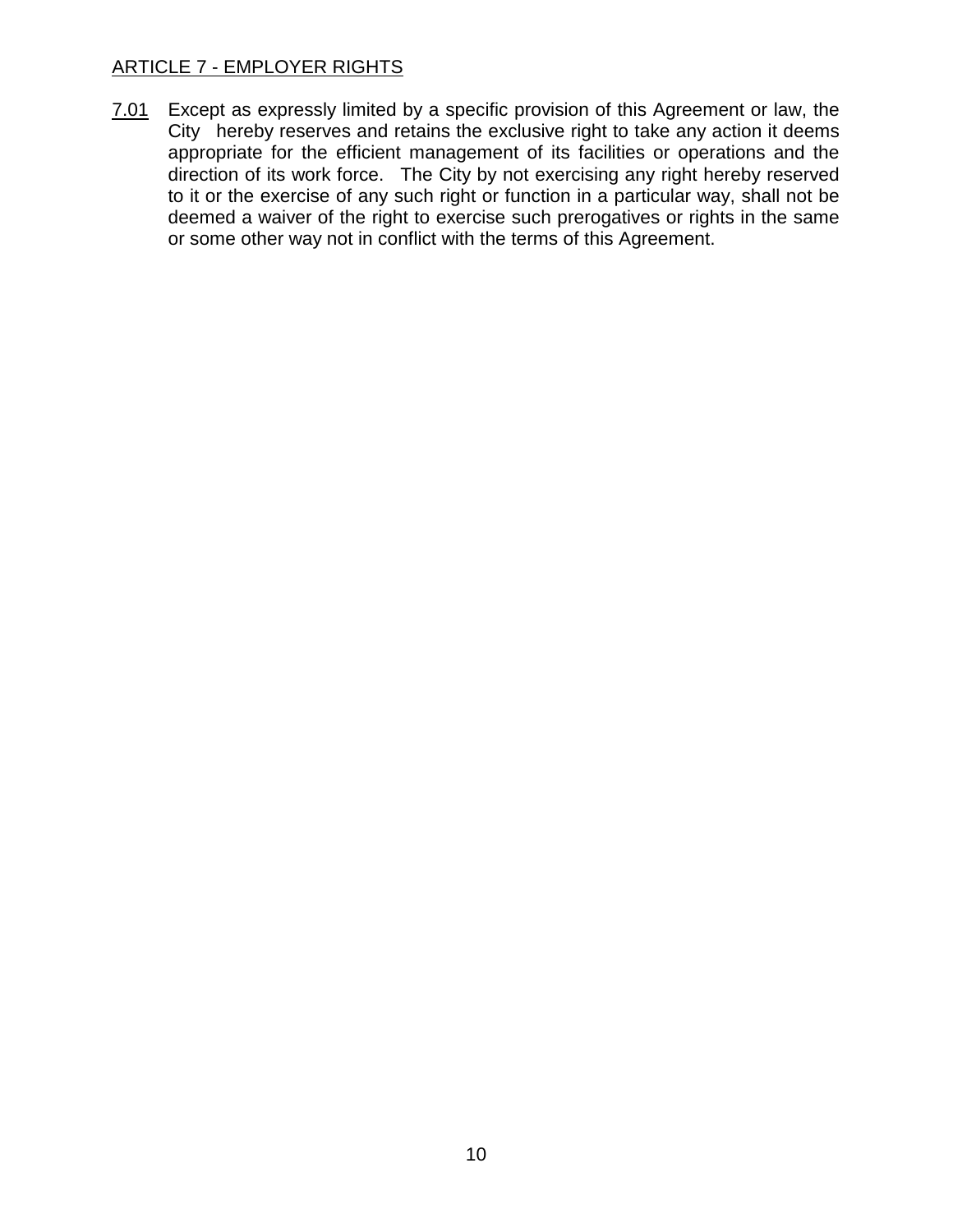#### ARTICLE 8 - COMPLIANCE/NON-DISCRIMINATION

- 8.01 The City and the Guild will comply with Washington State Civil Service Rules and Regulations and will actively cooperate to insure compliance with all federal and state civil rights laws. The City and the Guild are mutually committed to a work place free from discrimination. The City and the Guild agree that there will be no discrimination against any employee, or applicant for employment, because of race, sex, age, religion, color, political affiliation, veteran status, national origin, or condition as protected under the Americans with Disabilities Act. Any claim of unlawful discrimination must be processed privately by the employee to the appropriate local, state, or federal agency or through the courts and shall not be subject to the grievance procedure. Employees believing they may have been discriminated against should comply with City policies concerning the notification to the City.
- 8.02 No employee covered by this Agreement shall be discriminated against because of membership in the Guild or activities on behalf of the Guild.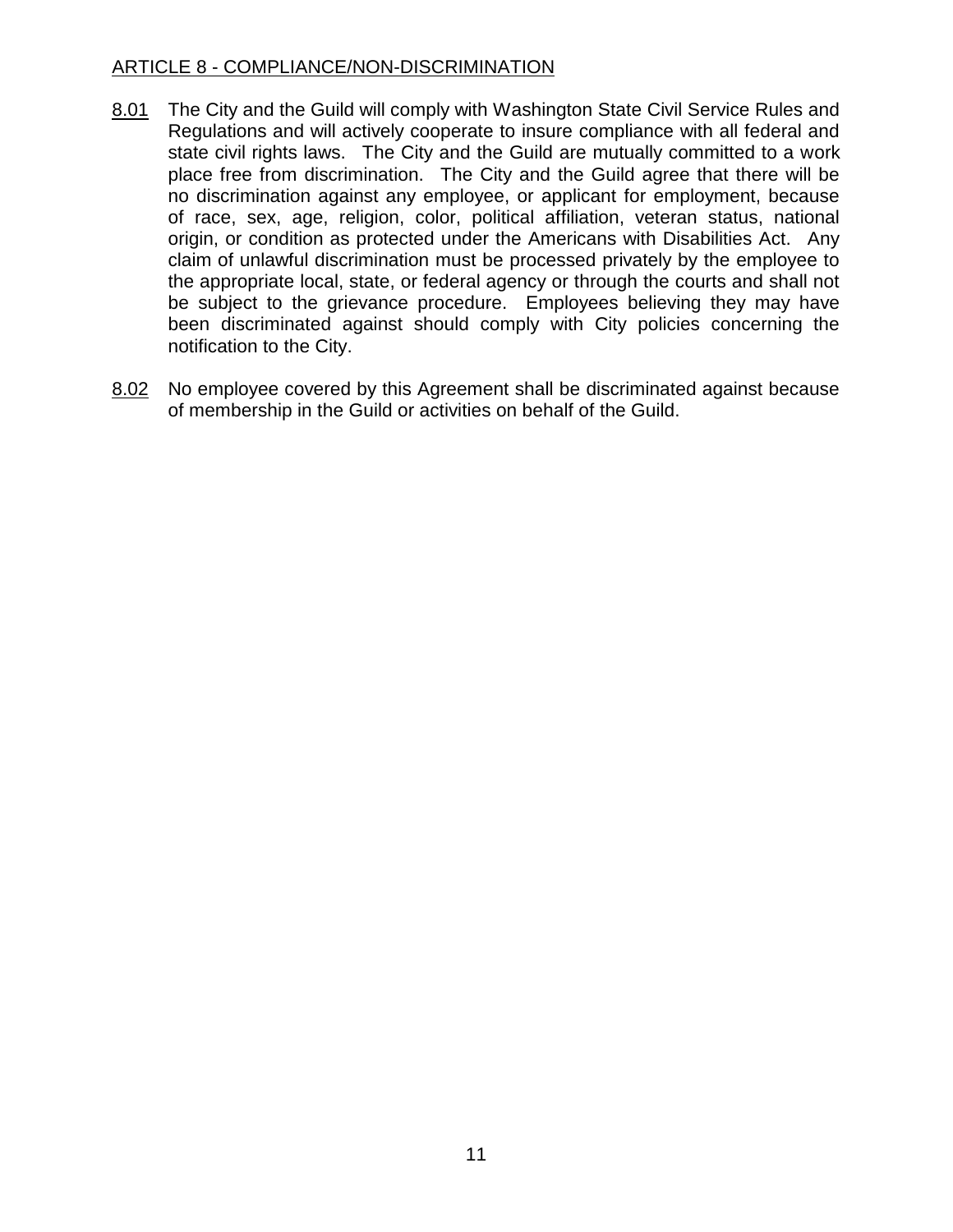## ARTICLE 9 - DISCIPLINE/DISCHARGE

- 9.01 The City has the right to discipline or discharge employees for just cause. No provisions of these disciplinary procedures are to be construed as to mandate the use of progressive discipline; although the City will strive to adhere to the principles of progressive discipline.
- 9.02 If the City elects to use disciplinary action, then it will attempt to, but is not required to, administer discipline in a progressive fashion. If used, the progressive discipline will be dependent on the severity of the infraction, and the City is not required to adhere strictly to the order or system set forth below;
	- A. Verbal reprimand.
	- B. Written reprimand.
	- C. Suspension without pay.
	- D. Discharge
- 9.03 All steps in progressive discipline shall be conducted formally, in a private meeting with the employee having a right to representation. Employees shall receive prior written notification of the issues to be discussed. It is the City's responsibility to inform the employee(s) of their right to Guild representation. The Guild will be provided copies of all disciplinary actions.
- 9.04 Employees will be entitled to a pre-termination hearing, with the right to Guild representation, to present evidence, arguments, and witnesses in their defense.
- 9.05 The City will strive to investigate and administer disciplinary actions in a timely manner. (See Investigatory Process)
- 9.06 Disciplinary records will, after two (2) calendar years from the date of the incident, and upon the employee's written request, be returned to the employee, unless in the intervening period related infractions have occurred. In this case the time frame above starts over from the date of the most recent related infraction.
- 9.07 Both parties agree that the carrying out of departmental policy and procedures is exclusively the province of the Police Chief.
- 9.08 An employee shall be allowed to inspect his/her personnel file with the exception of materials that are exempt from disclosure pursuant to Washington law and may obtain a copy of such file at any reasonable time. The employee may request removal of material which he/she believes erroneous or irrelevant. This request will be reviewed by the Human Resources Director. If the employee does not agree with the Human Resources Director's decision, he /she may prepare a statement of dissent which will be placed in the file.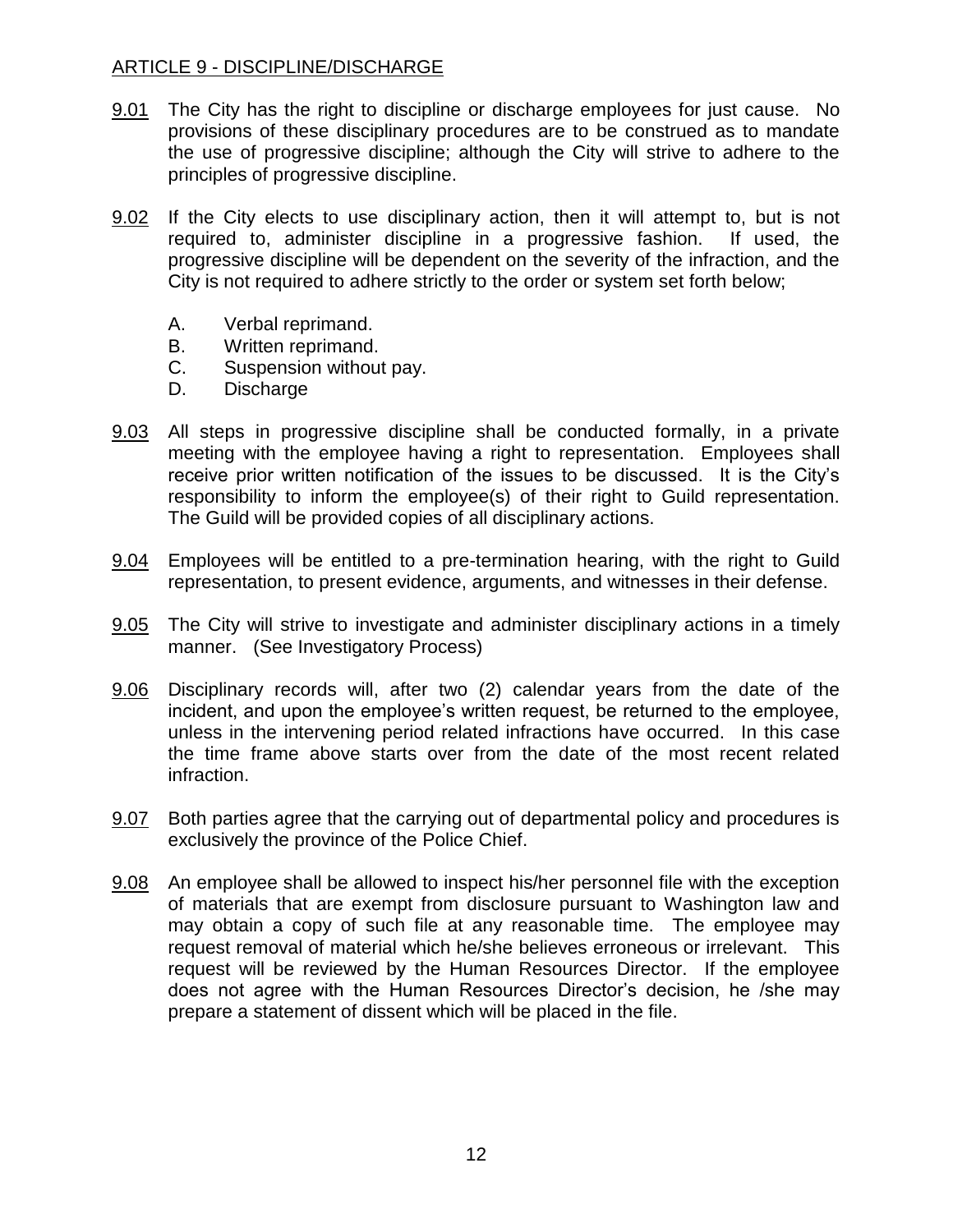## ARTICLE 10 - GRIEVANCE PROCEDURE

- 10.01 Any grievance or dispute which may arise between the parties concerning the application, meaning, or interpretation of this Agreement, shall be settled in the manner prescribed by this grievance procedure.
- 10.02 "Grievance" is defined as a claim or dispute by an employee, group of employees, or authorized Guild representatives concerning the interpretation or application of the provisions of this Agreement. Nothing in this procedure shall prohibit an employee from discussing a complaint directly with his supervisor or Department head without representation by the Guild as provided by state law.
- 10.03 Should a subject for claim or dispute arise, there shall be no stoppage of work by employees, but an earnest effort shall be made to settle such claims or disputes promptly and in the manner hereinafter outlined. Prior to initiating a written grievance, an employee shall attempt to resolve the matter with his/her supervisor, or in their absence, with the next person in the chain of command.
	- A. Step 1 A grievance will first be brought to the Guild Grievance Board for review to determine the validity of the grievance, and if the Guild will take up the issue and pursue a remedy. If the Board finds valid reason to pursue remedy, then the process will move to Step 2.
	- B. Step 2 A grievance may be presented to the Police Chief or designee by a Guild Representative within twenty one (14) calendar days of the Guild member becoming aware of the incident, in writing, setting forth:
		- 1. The nature of the grievance
		- 2. A statement of the facts upon which the grievance Is based
		- 3. The provisions of the agreement allegedly violated
		- 4. A statement of the relief desired
	- C. Step 3 The Police Chief or designee shall attempt to settle the grievance within seven (14) calendar days after it has been presented.
	- D. Step 4 If the grievance is not settled by the Police Chief within the time allowed, it may be presented to the City Manager, by a Guild Representative, within seven (14) calendar days of the Police Chief's response or the expiration of the time limit in Step 2.
	- E. Step 5 The City Manager shall have fourteen (14) calendar days to review the grievance. If the City Manager does not respond or otherwise settle the grievance within the fourteen (14) calendar day period, the grievance may be advanced to Step 6 within twenty one (14) calendar days of the Step 3 response or, if not received within the allotted time period, the date the response was due.
	- F. Step 6 If the grievance is not settled at Step 5, the dispute will be referred to the negotiating committee of both parties. The two (2) committees shall meet within ten (10) calendar days to consider the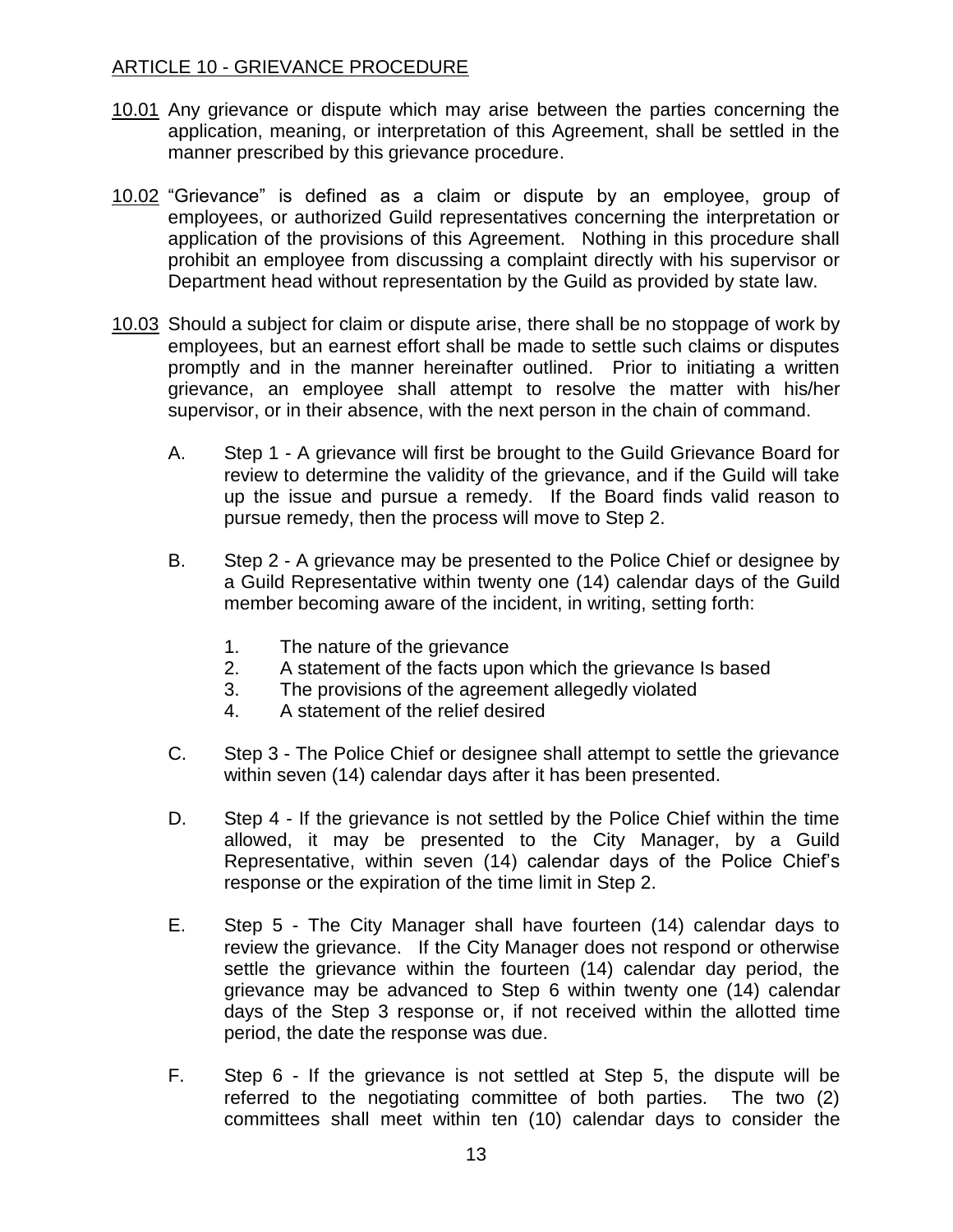dispute. At that meeting, all pertinent facts and information will be reviewed in an effort to resolve the matter through conciliation. If no satisfactory solution is reached in this step, the matter may be submitted to arbitration within twenty one (14) calendar days of the conciliation meeting.

- 10.04 Arbitration The parties shall attempt to select an arbitrator by mutual agreement. If the parties have been unable to select an arbitrator within ten (10) calendar days, the two (2) sides will request a list of qualified arbitrators from the Public Employment Relations Commission. The list shall contain nine (9) names. The order of striking shall be a coin toss. Each party shall alternatively cross off one (1) name until only one (1) name remains. This person shall then be designated as the arbitrator. The arbitrator shall conduct the arbitration within six (6) months of the appointment unless otherwise agreed by the parties. The decision of the arbitrator shall be final and binding on the parties.
- 10.05 The Arbitrator shall make his/her own rules of procedure. The Arbitrator shall have no authority to amend, alter, or modify this Agreement or its terms and shall limit his/her decision solely to the interpretation and application of this Agreement.
- 10.06 Each grievance or dispute will be submitted separately except when the City and Guild mutually agree to have more than one (1) grievance or dispute submitted to the Arbitrator.
- 10.07 The City and the Guild shall bear the expense of the Arbitrator and related stenographic expenses on an equal basis.
- 10.08 Each party shall bear the costs of their own representative/attorney(s).
- 10.09 The decision of the Arbitrator shall be issued within thirty (30) calendar days of the close of the hearing and scheduled receipt of any post-hearing briefs.
- 10.10 Time Limits: Time limits may be extended by mutual written agreement. Except as otherwise provided herein, if the City fails to comply with any of the above time limits, the matter will be settled in favor of the Guild's last requested remedy. If the aggrieved/Guild fails to comply with any of the above time limits, the grievance is dropped and the City's position is sustained. While forfeiture under this clause will finally resolve the matter in dispute, it will not establish a precedent between the parties on issues of contractual interpretation. There shall be no interruption of work while grievances are being resolved.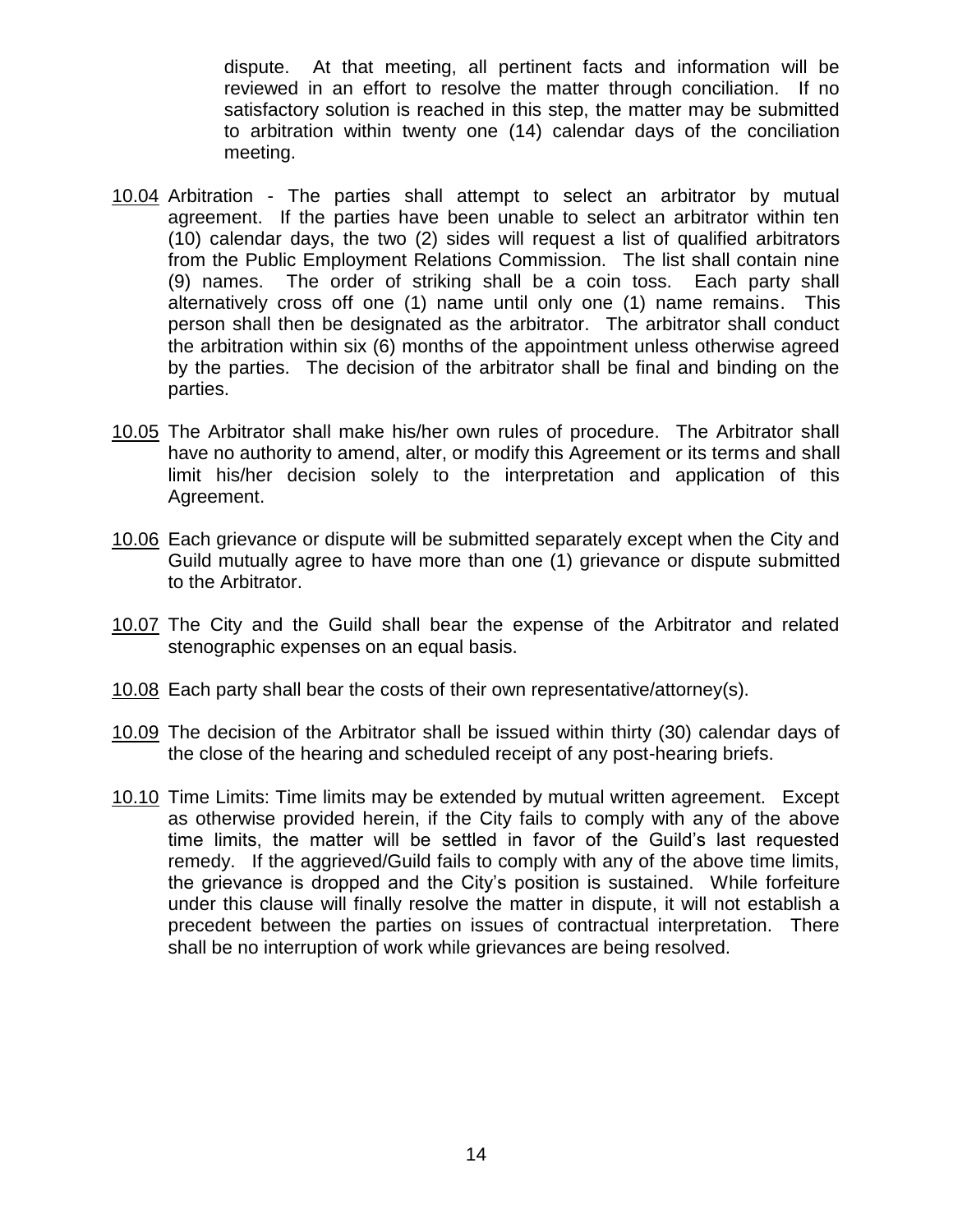## ARTICLE 11 - RIGHT OF APPEAL

11.01 Regular employees (non-probationary) shall have the right to challenge discipline as a grievance or as an appeal through the Civil Service Rules and Regulations, but the employee is limited to one (1) or the other.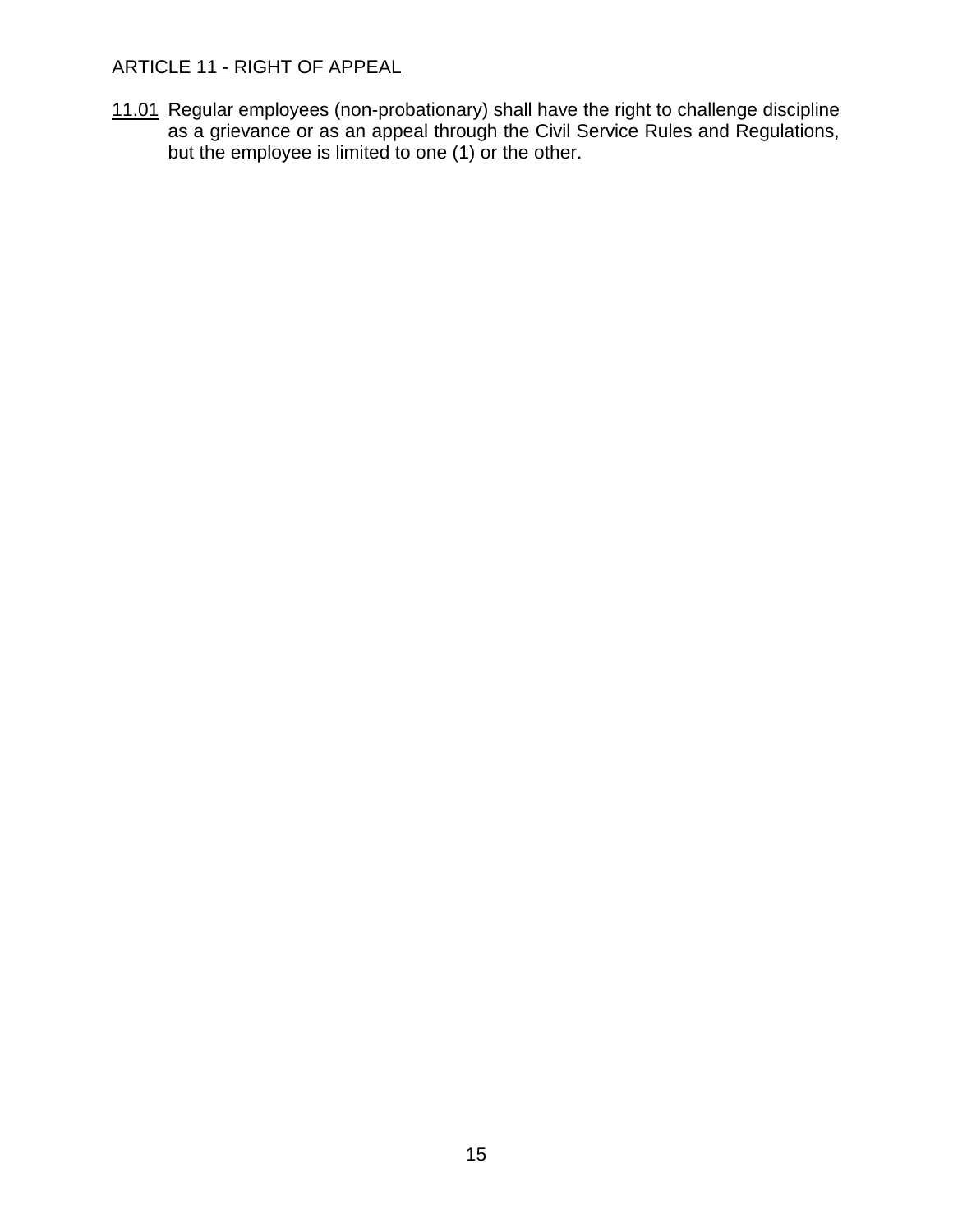#### ARTICLE 12 – WAGES / OUT-OF-CLASS PAY / LONGEVITY SCALE

- 12.01 All wage increases apply only to those members of the bargaining unit employed on the date of ratification. See Appendix A for wage increases.
- 12.02 Employees will receive education incentive pay upon hiring for degrees as specified below:
	- 2.0% for any AA or AAS degree from an accredited college recognized by the State of Washington
	- 4.0% for a BA or BS degree from an accredited college recognized by the State of Washington.
- 12.03 Members currently employed as of 1/1/01 by the City of Moses Lake who have degrees in any field will receive the educational incentive. The Guild will be provided with written notice of the City's decision on the eligibility of any officer hired in the future for educational incentive benefits, and any denial of benefits be subject to the grievance procedure.
- 12.04 If a shift is absent both the sergeant and corporal, the appointed officer-in-charge will receive an additional three percent (3%) for hours actually worked as O.I.C. The O.I.C will be appointed by the Police Chief or his designee based on qualifications, skills, training and years of service. The appointed OIC will serve at the discretion of the Police Chief and may be changed at any time.
- 12.05 Members who are certified FTO (Field Training Officer) and assigned by the Police Chief to perform such functions will be compensated at an additional two and a half percent (2.5%) of the top officer rate for all hours actually spent performing such functions.

Members who are assigned by the Police Chief to perform detective functions will be compensated at an additional two percent (2%) of the top officer's rate for the duration of such assignment. Members assigned to Major Crimes will receive an additional two percent (2%) in addition to the two percent (2%) detective pay received for the duration of such assignment. The unit member due to the nature of work is responsible to answer their communication device when called upon for service. (The Police Chief reserves the exclusive right to unilaterally remove any individual from the detective assignment at any time without recourse to the grievance procedure.)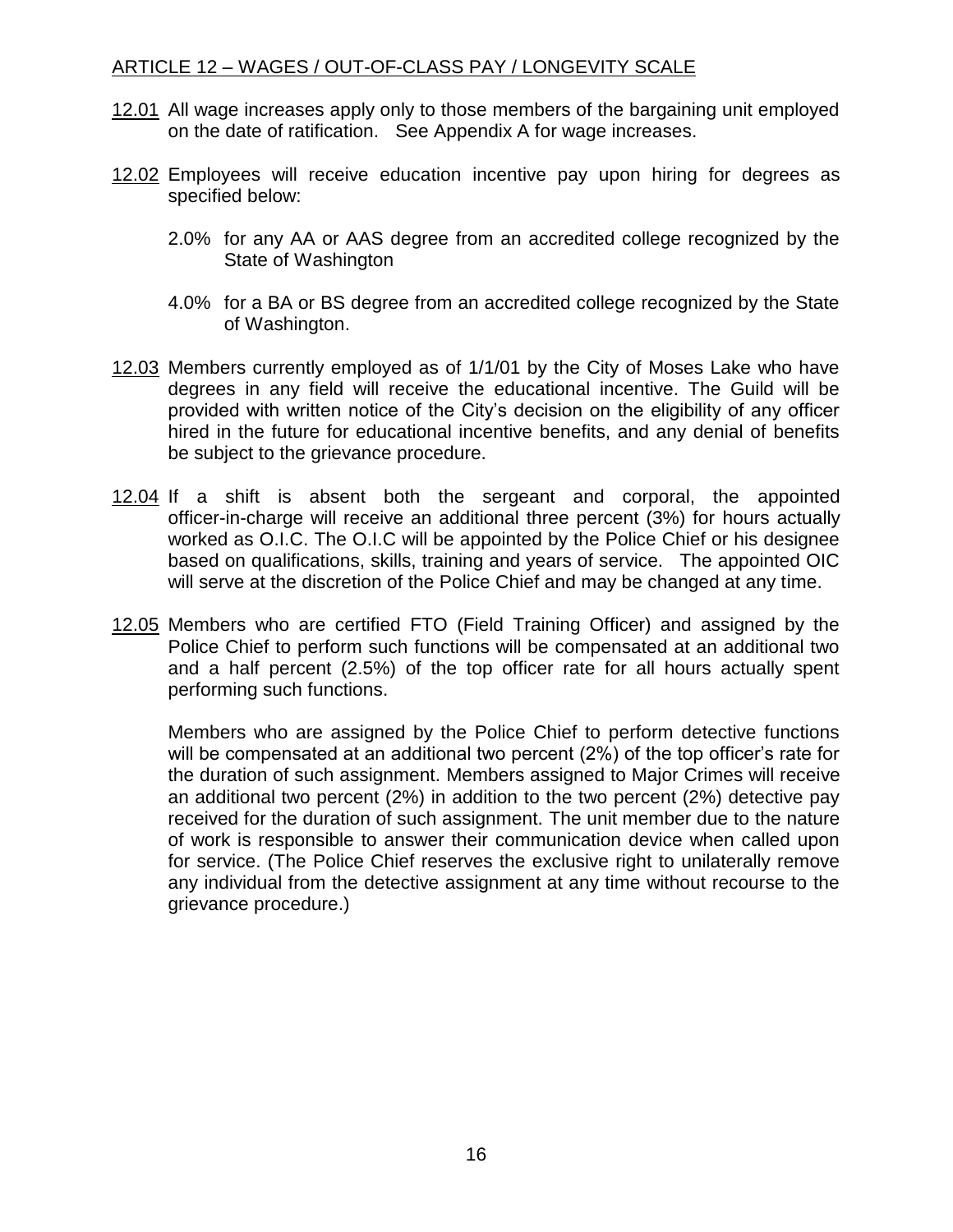12.06 **Longevity Pay** - Longevity will begin after the officer has completed their 10<sup>th</sup> year of service (with a maximum of 25 years of service). After the completion of a 5-year term the officer will advance to the next 5-year term as shown on the longevity scale. After completing each term (120 months/10 years, 180 months/15 years, 240 months/20 years, and 300 months/25 years) the officer will receive the percentage increase as shown on the longevity scale.

Longevity Scale

| <b>120 Months</b> | <b>180 Months</b> | 240 Months | 300 Months |
|-------------------|-------------------|------------|------------|
| 9%                | 3%                | $\%$       | 5%         |

- 12.07 Compensation for Bi-lingual in Spanish Language An officer will be provided a two percent (2%) specialty pay increase above the base wage rate that are bi-lingual in the Spanish language. The Chief shall have management's discretion to assig the quantity of officers per shift that receive the specialty pay.
- 12.08 Kelly Time Usage timelines on earned Kelly time shall be in six (6) month increments. Banked Kelly time of 4 days must be used prior to July 1 and 4 days after July 1 which must be used by December  $31<sup>st</sup>$  of the calendar year that it is earned. If the Kelly time is not used or scheduled 30 days prior to the specified deadlines, it is the sole discretion of the Police Chief or designee to assign Kelly time to be used.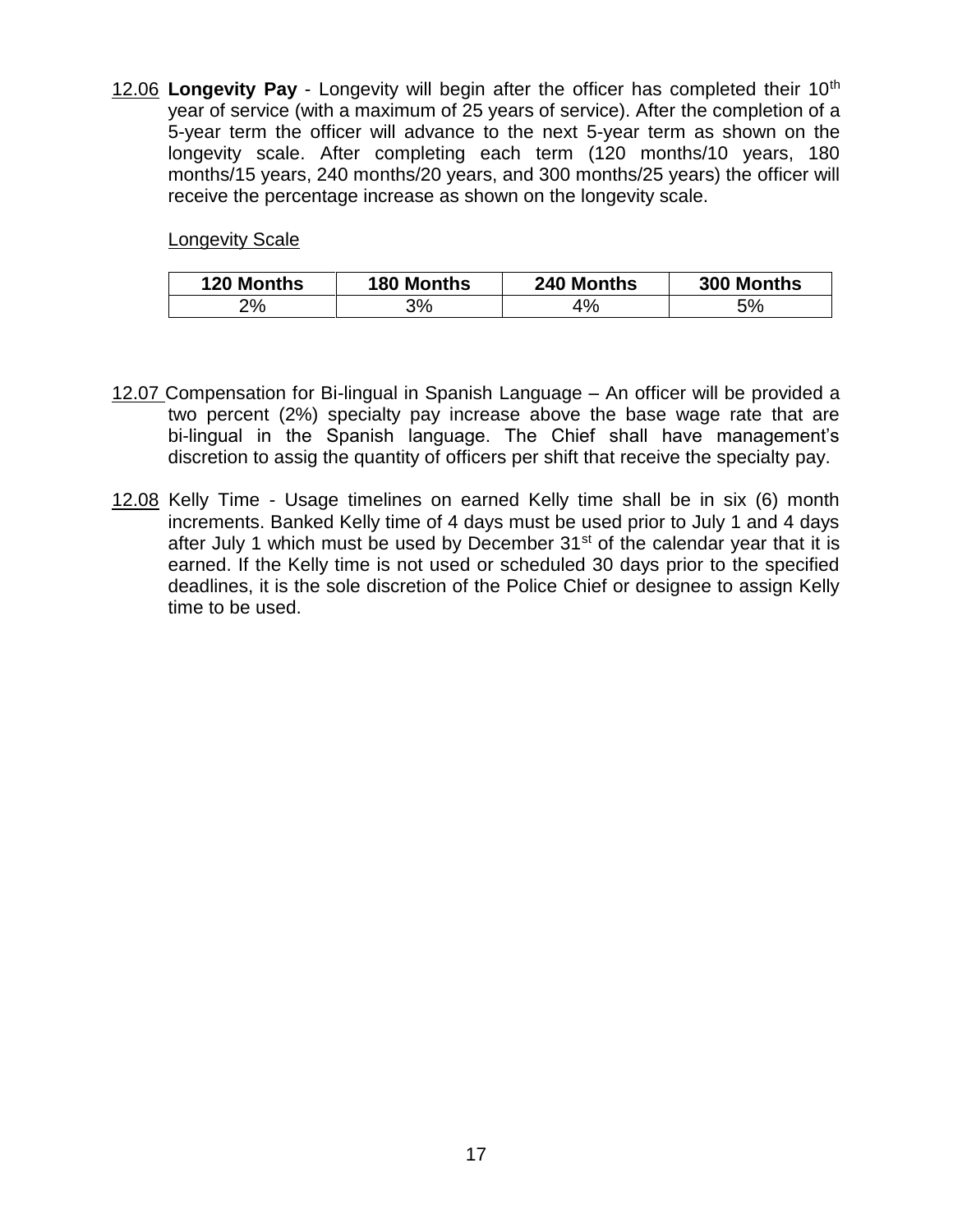## ARTICLE 13 - HEALTH AND WELFARE

- 13.01 The City will provide medical, dental, and vision insurance for each employee who received compensation for eighty (80) hours or more in the previous month and qualified dependents with the AWC HealthFirst 250, Washington Dental Service Plan E B, and Vision Service Plan Ten (\$10) copay plan. The members of the bargaining unit contribution rate will be a composite rate based on fifteen percent (15%) of the dependent medical premium and fifteen percent (15%) dental premium. The City will provide medical, dental, and vision insurance coverage for employees and the qualified dependents through the Association of Washington Cities Health Benefit Trust. The members of the Guild shall contribute fifteen percent (15%) of the dependent medical premium and fifteen percent (15%) of the dental premium. Federal income tax laws pertaining to medical insurance deductions are applicable.
- 13.02 If agreed to by a Labor/Management Committee that the level of benefit will remain substantially the same, the benefits provided by this Article may be provided through a self-insured plan or under a group insurance policy or policies issued by an insurance company or companies selected by the City. The Committee will be composed of two (2) representatives from labor and two (2) from management. The labor representative shall be the Guild Officer and Local Guild Business Agent.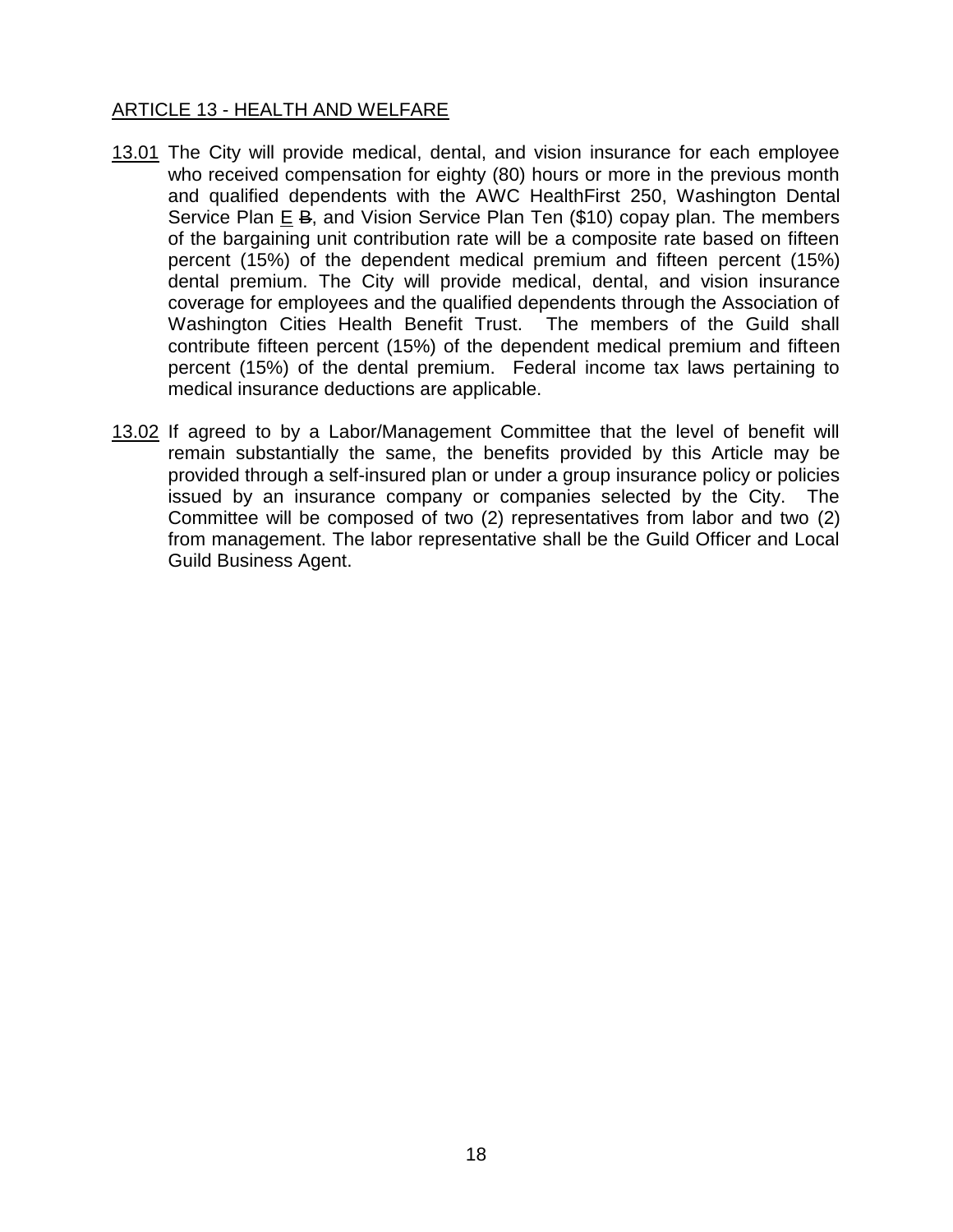## 14.01

- A. In compliance with the provisions of the Fair Labor Standards Act, the City of Moses Lake and Moses Lake Police Officers' Guild (Police) claim the Section 7 (k) exemption. Accordingly, a fourteen (14) consecutive work day period is established, consisting of no more than eighty (80) work hours in the fourteen (14) day work period.
- B. The parties acknowledge the intent of 13.01 A. and by agreeing to be more restrictive, agree that in excess of the eighty (80) hours in the work period will be paid at the applicable overtime rate.
	- 1. For purposes of this section, compensable hours shall be defined to include holiday, vacation, and comp time.
- 14.02 The regular work day for Sergeants and Police Officers shall be no more than twelve (12) hours of work, including a thirty (30) minute interruptible meal time and break time (minimum of two (2) per shift).
- 14.03 Shift change notices will be posted thirty (30) calendar days prior to their adoption and be scheduled every four (4) weeks for Police Officers. Changes to the shift schedule may be made within thirty (30) calendar days for discipline purposes. The Police Chief has the discretion to change an officer's shift schedule with ten (10) days notice as disciplinary action.
- 14.04 The pay period payday shall be every other Friday, except if Friday falls on a holiday, then payday shall be on Thursday. If Thursday is also a holiday, then payday shall be the first working day thereafter. All pay rate changes or step changes shall be made effective the first day of a bi-weekly pay period after the effective date of the change.
- 14.05 Temporary shift changes due to training opportunities will be posted within seven (7) days of the training to allow the employee to attend the training yet also preventing the need to pay the employee overtime.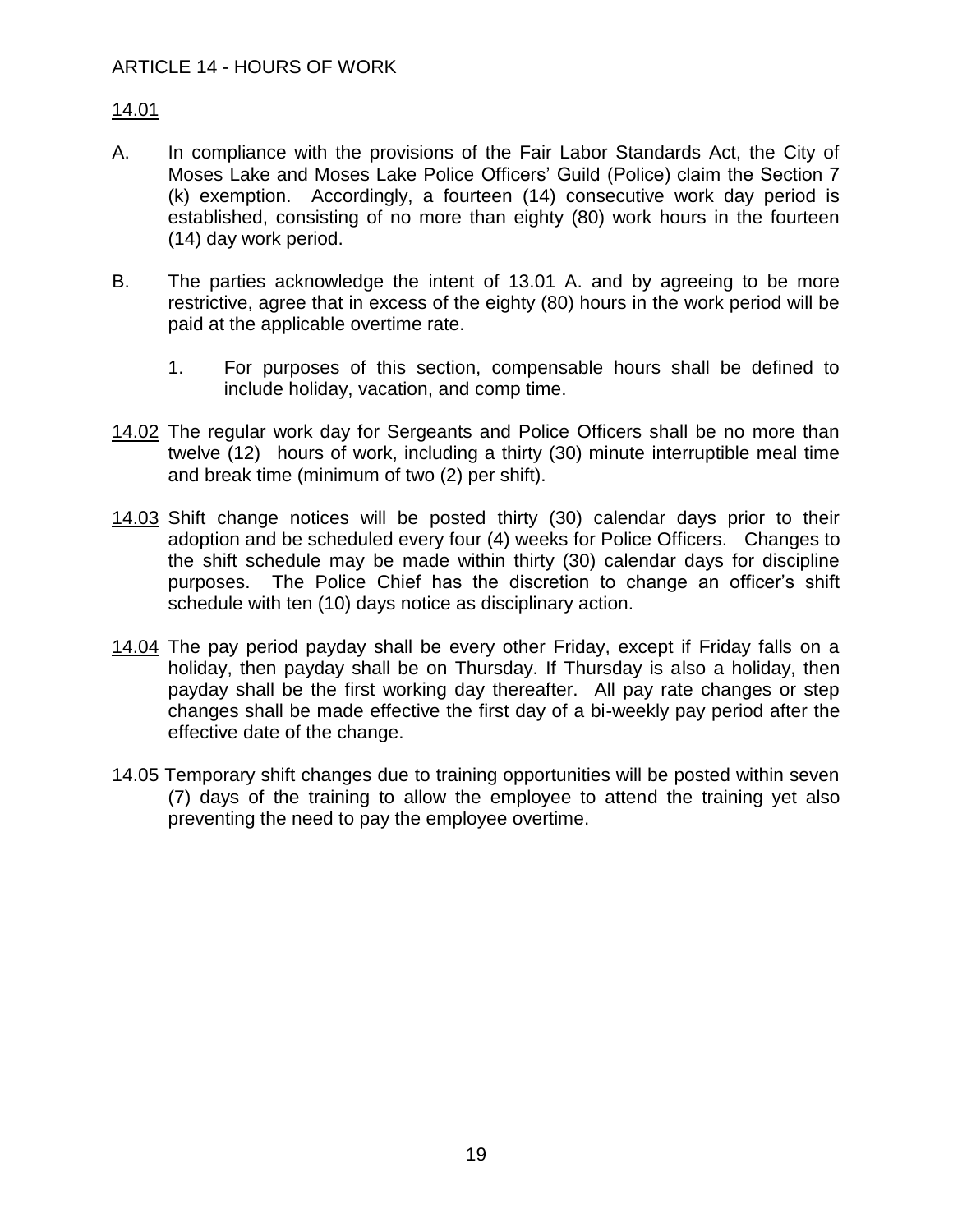## ARTICLE 15 - VACATION

15.01 The vacation schedule shall be as follows:

| Months of Service | Hours Per<br>Pay Period | <b>Annual Hours</b><br>Earned | Maximum<br><b>Hours Cap</b> |
|-------------------|-------------------------|-------------------------------|-----------------------------|
| 0 thru 60         | 3.70                    | 96                            | 192.4                       |
| 61 thru 120       | 4.61                    | 120                           | 230.72                      |
| 121 thru 180      | 5.53                    | 144                           | 287.56                      |
| 181 thru 240      | 6.46                    | 167                           | 335.92                      |
| <b>Over 241</b>   | 7.38                    | 192                           | 383.76                      |

Employees shall be allowed to continue to accrue leave above the maximum accrual cap in a calendar year up to eighty (80) hours; however, any excess hours above the cap must be used by the second pay period in December of the same calendar year. Any hours unused above the maximum accrual cap at that time will be forfeited.

- 15.02 An employee may make use of earned annual leave benefits following the completion of the first six (6) months of service with the City. The use of earned annual leave shall be subject to the approval of the Police Chief. Any employee who fails to give the City two (2) weeks notice before self-termination shall not be eligible for the accumulated vacation time between his last anniversary date and date of self-termination (quit).
- 15.03 Whenever possible, at the Police Chief's discretion, vacation may be taken in less than five (5) day increments, if schedules can be covered. Vacation requests submitted between January 1and February 15 of each calendar year shall be granted with seniority prevailing on only one (1) vacation schedule request. All requests submitted after February 15 shall be considered on a first-come, first-served basis.

No more than two (2) of the holidays listed in Article 18 can be chosen by any one (1) employee. The same holiday shall not be selected by any one (1) employee on consecutive years.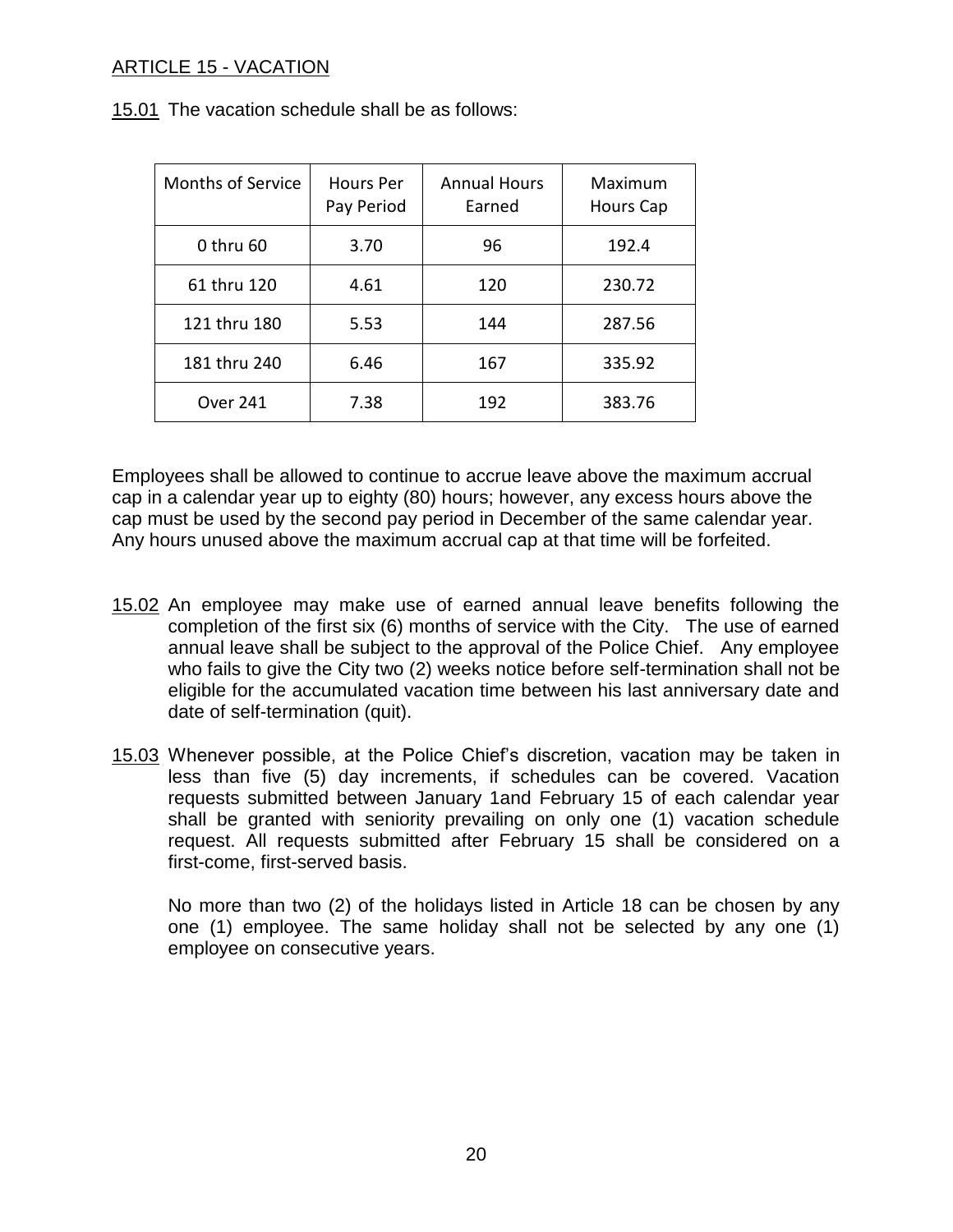## ARTICLE 16 - SICK LEAVE/LEAVE

- 16.01 All LEOFF II employees shall accrue sick leave at a rate of 3.70 hours per pay period.
- 16.02 New employees, when hired, shall be advanced three (3) shifts sick leave and shall accrue additional sick leave but shall not be able to utilize it, until the beginning of their seventh (7th) month of employment.
- 16.03 Sick leave taken to attend a pre-arranged doctor's or dentist's appointment with the Police Chief's prior approval, for periods not to exceed two (2) hours for local appointments or eight (8) hours for out-of-town appointments, shall not be considered sick leave taken within the provisions of Section 16.08.
- 16.04 Members who have completed their review and evaluation period (probation) will receive a payout of twenty-five percent (25%) of unused accumulated sick leave (to a maximum accumulation of four hundred eighty (480) hours) as severance pay upon voluntary termination or a reduction in force.
- 16.05 Any necessary leave may be allowed by the Police Chief to permit any employee to serve as a member of a jury. Each employee who is granted such leave for the performance of the civil duties and receives any compensation, shall pay the compensation received to the City, exclusive of mileage. The City shall have the right to adjust employee's salary paid during the period of civil leave by any compensation received by the employee and not remitted to the City.
- 16.06 Employees of the City of Moses Lake shall be granted military leave as described in RCW 38.40.060.
- 16.07 The following shall be considered authorized uses of accrued sick leave:
	- A. Personal illness or physical incapacity resulting from causes beyond the employee's control.
	- B. Caring for an ill child.
	- C. Maternity and paternity leave (not to exceed five (5) days per calendar year).
	- D. Keeping of medical, dental, or optical appointments.
	- E. A forced quarantine of the employee in accordance with community health requirements.
	- F. Disability due to pregnancy or childbirth
	- G. Attending to a death in the immediate family (with department director approval).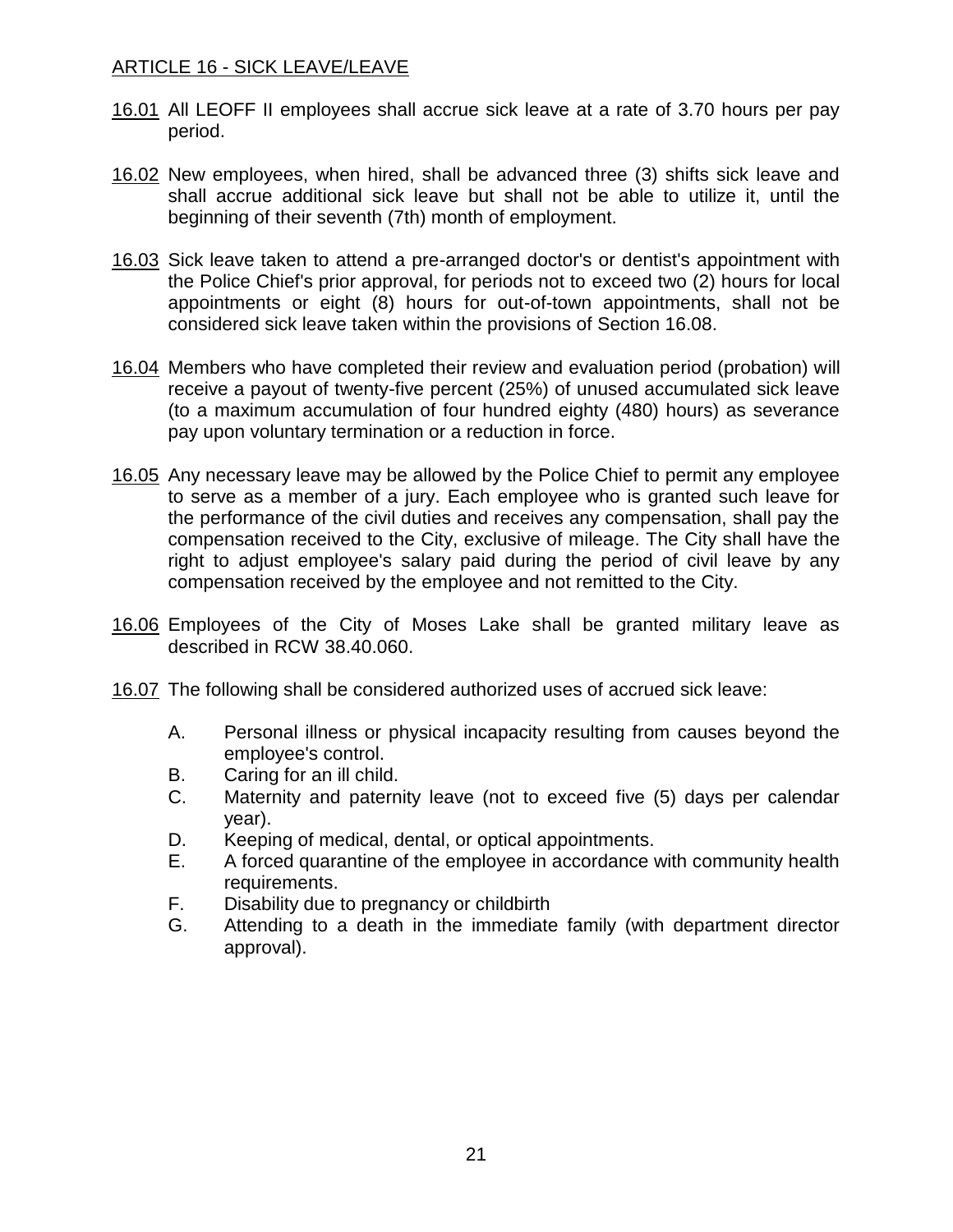#### ARTICLE 17 - SHARED LEAVE

- 17.01 On a case-by-case basis, upon approval of the City Manager, employees of the City of Moses Lake may donate vacation hours to city employees in the case of an exhaustion of accumulated or insufficient sick leave.
- 17.02 The number of hours donated shall not exceed forty (40) hours and shall be made in a minimum of eight (8) hour increments.
- 17.03 Unused donated hours will be returned to donors on an equal share basis upon return to work.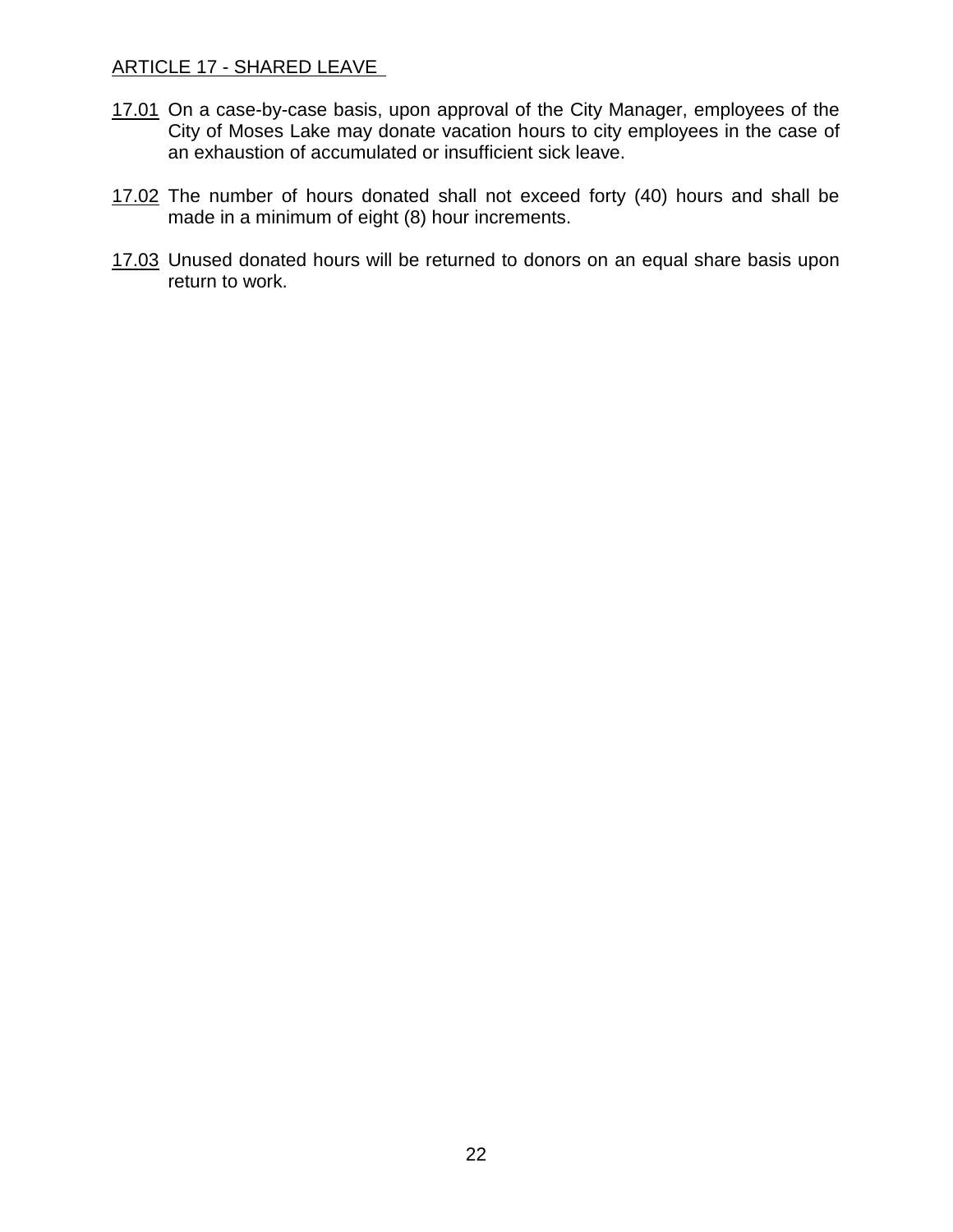#### ARTICLE 18 - OVERTIME

- 18.01 All members shall be compensated at time and one half  $(1 \frac{1}{2})$ the employee's regular hourly rate (as defined by the FLSA) of pay for all authorized overtime actually worked and reported in excess of eighty (80) hours in a pay period.
- 18.02 An employee will not receive overtime pay if the employee works more than eighty (80) hours in a work period when the hours worked over eighty (80) hours were because of a change in shift schedule. Nor will there be any deduction of salary if less than eighty (80) hours are worked in a work period because of a change in shift schedule.
- 18.03 When so required by supervisory or command personnel, employees shall receive a minimum of one-quarter (1/4) hour overtime credit for time worked. If the employee is required to work in excess of minimum, overtime will be computed for time actually worked and reported.
- 18.04 Any member attending mandatory court appearances while off-duty shall receive a minimum of three (3) hours overtime pay. If an employee is required to be in court in excess of three (3) hours, overtime will be computed for time actually worked and reported. Court appearances shall be made in accordance with the policy established by the Police Chief.
- 18.05 Accumulated overtime may be used as compensatory time off, when requested by the employee and authorized by the Police Chief, on the basis of equal time off for overtime accrued (time and a half).
- 18.06 An employee required to be on alert, standby, on-call, or called in while off-duty shall be compensated at time and one half  $(1 \frac{1}{2})$  the hourly rate of pay for a minimum of three (3) hours, any time in addition to three (3) hours to be compensated for actual time worked.
- 18.07 Any employee required to attend mandatory departmental meetings during off-duty time or mandatory training during off-duty time where such attendance will cause overtime to accrue during the pay period shall be compensated at the overtime rate for a minimum of two (2) hours.
- 18.08 Compensatory Time Buy-Back. Employees of the bargaining unit will be eligible to sell back up to 40 hours of compensatory time in November of the calendar year but only after the employee has used 40 hours of compensatory time within the calendar year. The cash out will be paid at the hourly rate for which the compensatory time was earned.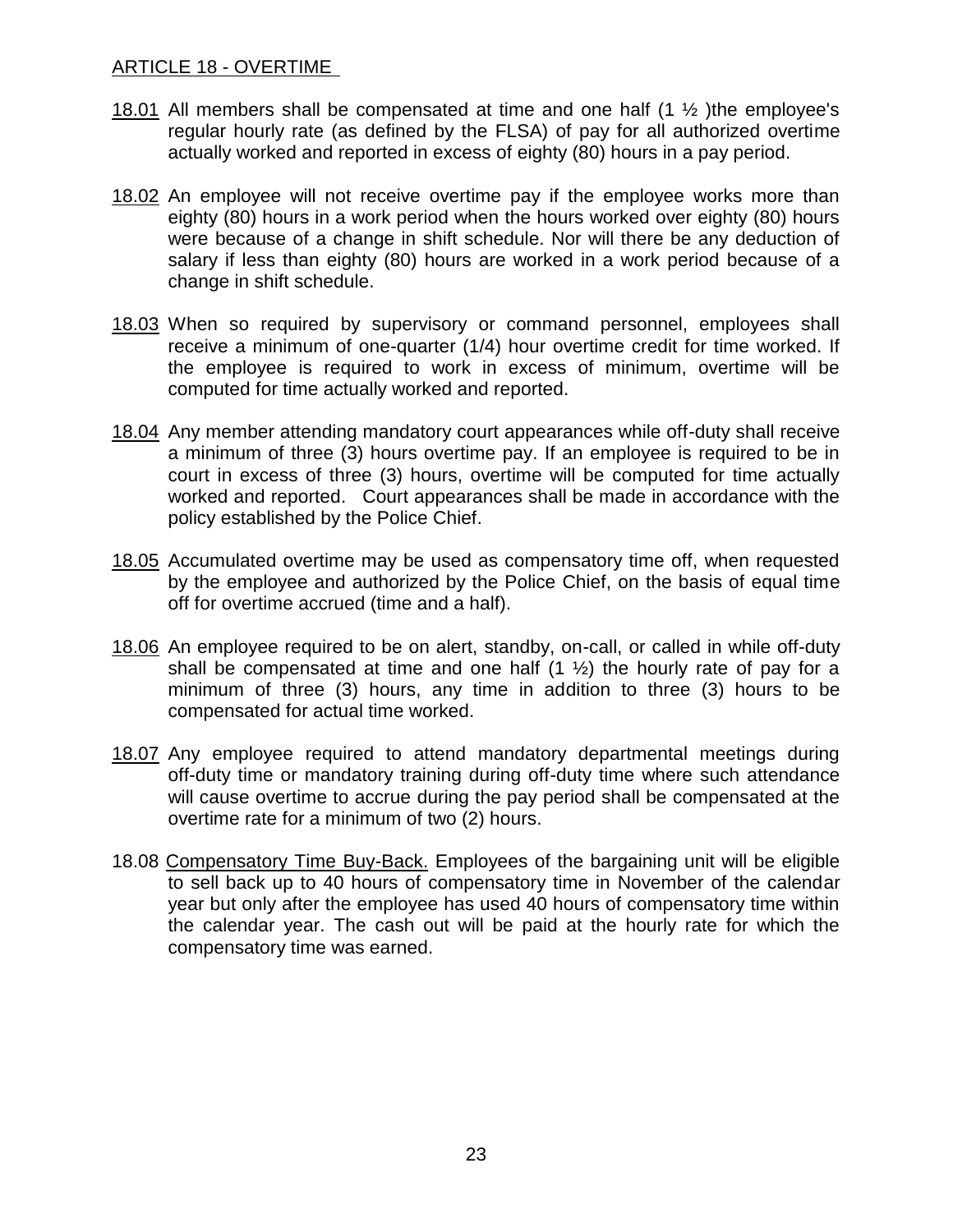#### ARTICLE 19 - HOLIDAYS

- 19.01 Employees shall receive eighty-eight (88) hours of straight time pay in lieu of holidays (including the floating holidays) to be provided in twenty-six (26) equal pay period installments.
- 19.02 The following shall be considered holidays for employees:

| Holidays                  | Date to be Observed                                 |
|---------------------------|-----------------------------------------------------|
| New Year's Day            | January 1                                           |
| President's Day           | Third Monday in February                            |
| <b>Memorial Day</b>       | Last Monday in May                                  |
| Independence Day          | July 4                                              |
| Labor Day                 | <b>First Monday in September</b>                    |
| Veteran's Day             | November 11                                         |
| <b>Thanksgiving Day</b>   | Fourth Thursday in November                         |
| Day after Thanksgiving    | Fourth Friday in November                           |
| Christmas Day             | December 25                                         |
| <b>Floating Holiday 1</b> | At employee's choice, subject to stipulations below |
| <b>Floating Holiday 2</b> | At employee's choice, subject to stipulations below |

No more than two (2) of the holidays listed in Article 19.02 can be chosen by any one (1) employee if a conflict between employees arises. The same holidays shall not be selected by any one (1) employee on consecutive years if a conflict between employees arises.

19.03 Authorized holidays which occur during vacation shall not be charged against annual leave.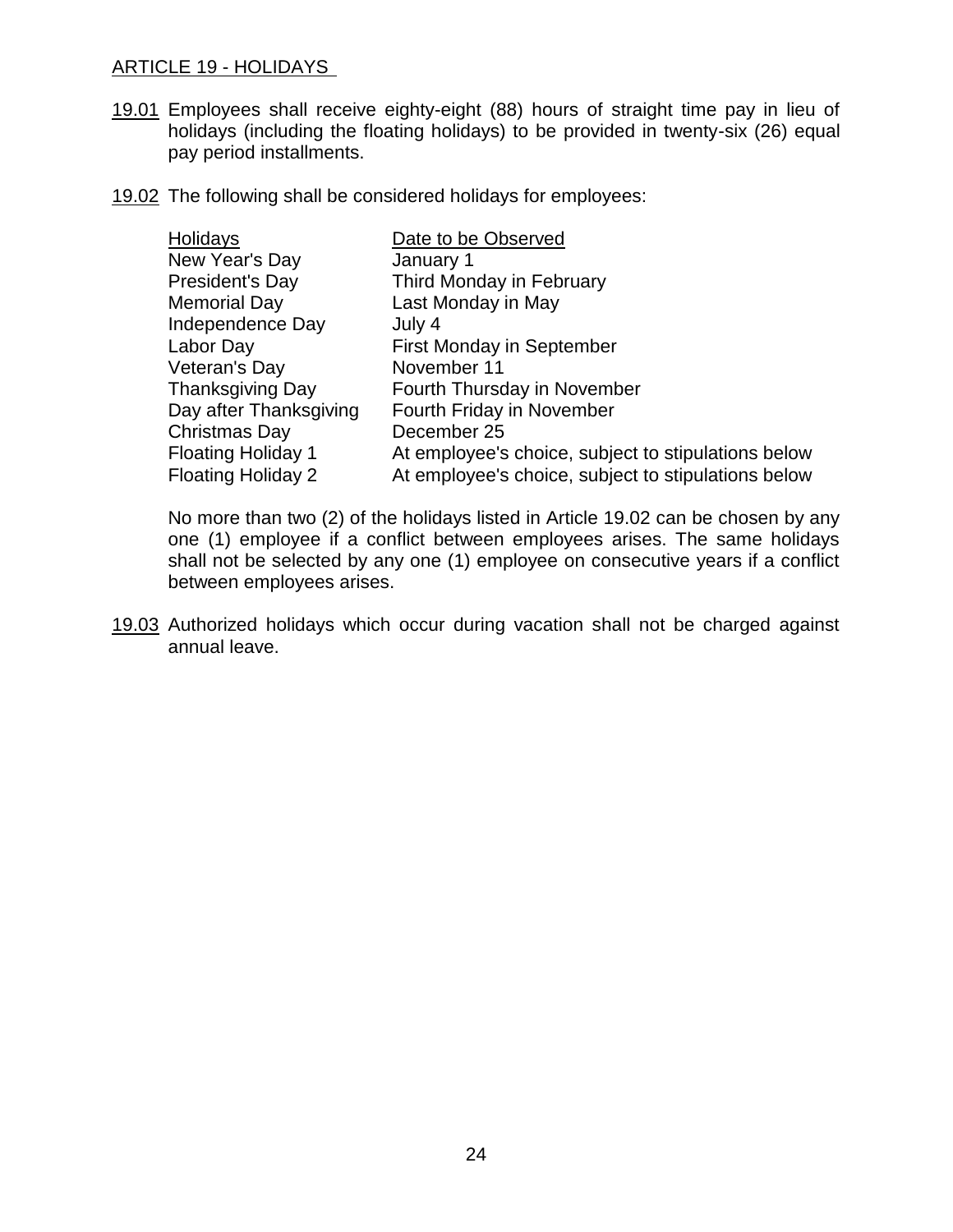### ARTICLE 20 - UNIFORM ALLOWANCES

- 20.01 The City will furnish uniforms to the employees. The City will replace uniforms as they are worn out. The Police Chief will decide when the uniform is worn such as to require a replacement. A uniform is considered to be that clothing which the City requires an employee to wear on duty. Uniformed patrol officers shall be provided a footwear allowance for authorized boots/footwear of up to one hundred twenty-five dollars (\$125) per year bankable up to two (2) years for a maximum of two hundred fifty dollars (\$250).
- 20.02 Employees assigned to duties requiring plain clothes, for a thirty (30) day period or more, shall be paid an allowance of fifty dollars (\$50) per month for such time as they are required to perform such duties.
- 20.03 The cleaning of prescribed uniforms will be paid for by the City. The frequency of cleaning and method of vendor payment will be established by the Police Chief.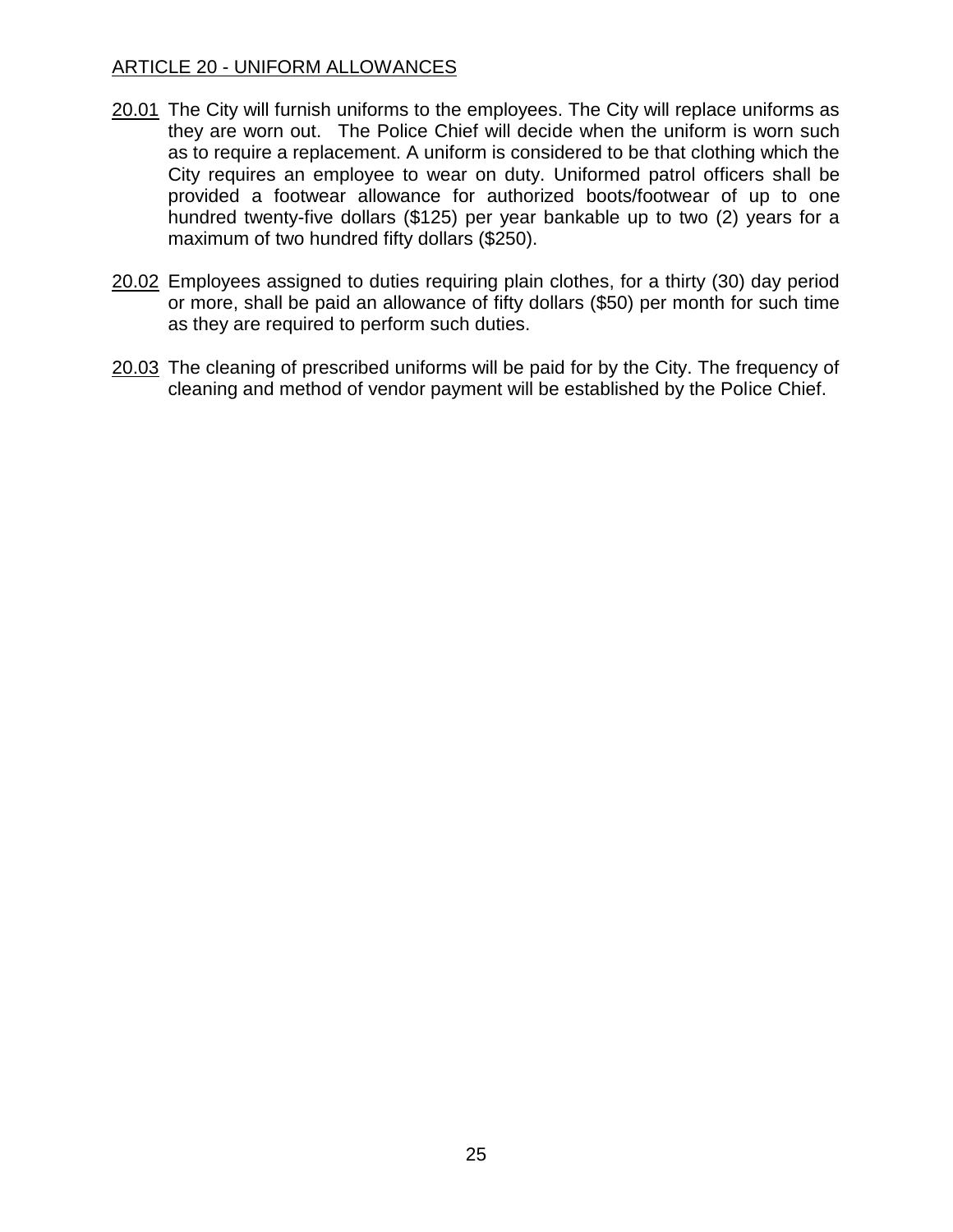#### ARTICLE 21 - NEW POSITIONS

- 21.01 When a uniformed officer is provisionally appointed (according to Civil Service Rules and Regulations) to fill a vacancy, subject to examination for permanent appointment to the vacancy, the employee shall receive the salary of the classification while performing the work within that classification.
- 21.02 Should it become necessary to establish a new job classification within the Bargaining Unit during the contract year, the City shall designate a job classification title.
- 21.03 When any position not listed on the wage schedule is established, the City shall bargain the pay rate for the classification. In such event, the City may assign a provisional pay rate to the employee, which shall have no weight in subsequent negotiations or impasse procedures.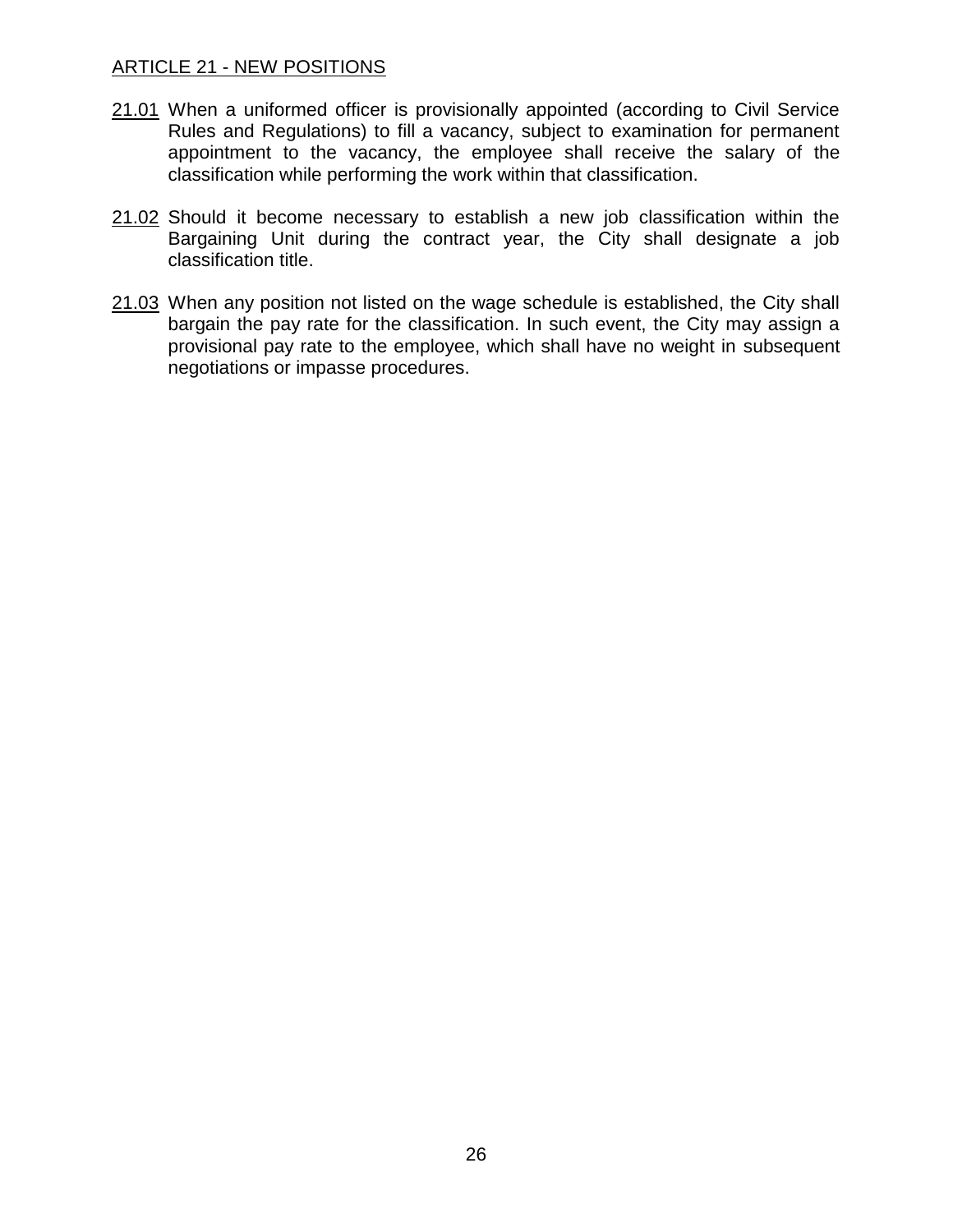## ARTICLE 22 - PROBATIONARY PERIODS

22.01 Probationary periods upon initial appointment shall not exceed eighteen (18) months for entry level and twelve (12) months for laterals and may not be extended without the written agreement of the Guild. During an employee's initial probationary period, he/she may be discharged by the employer at-will and such discharge shall not be subject to the grievance procedure. Probationary periods upon promotion shall not exceed twelve (12) months and shall not be extended without the written agreement of the Guild. During a promotional probationary period, an employee may be reverted to his/her former classification and such reversion shall not be subject to the grievance procedure.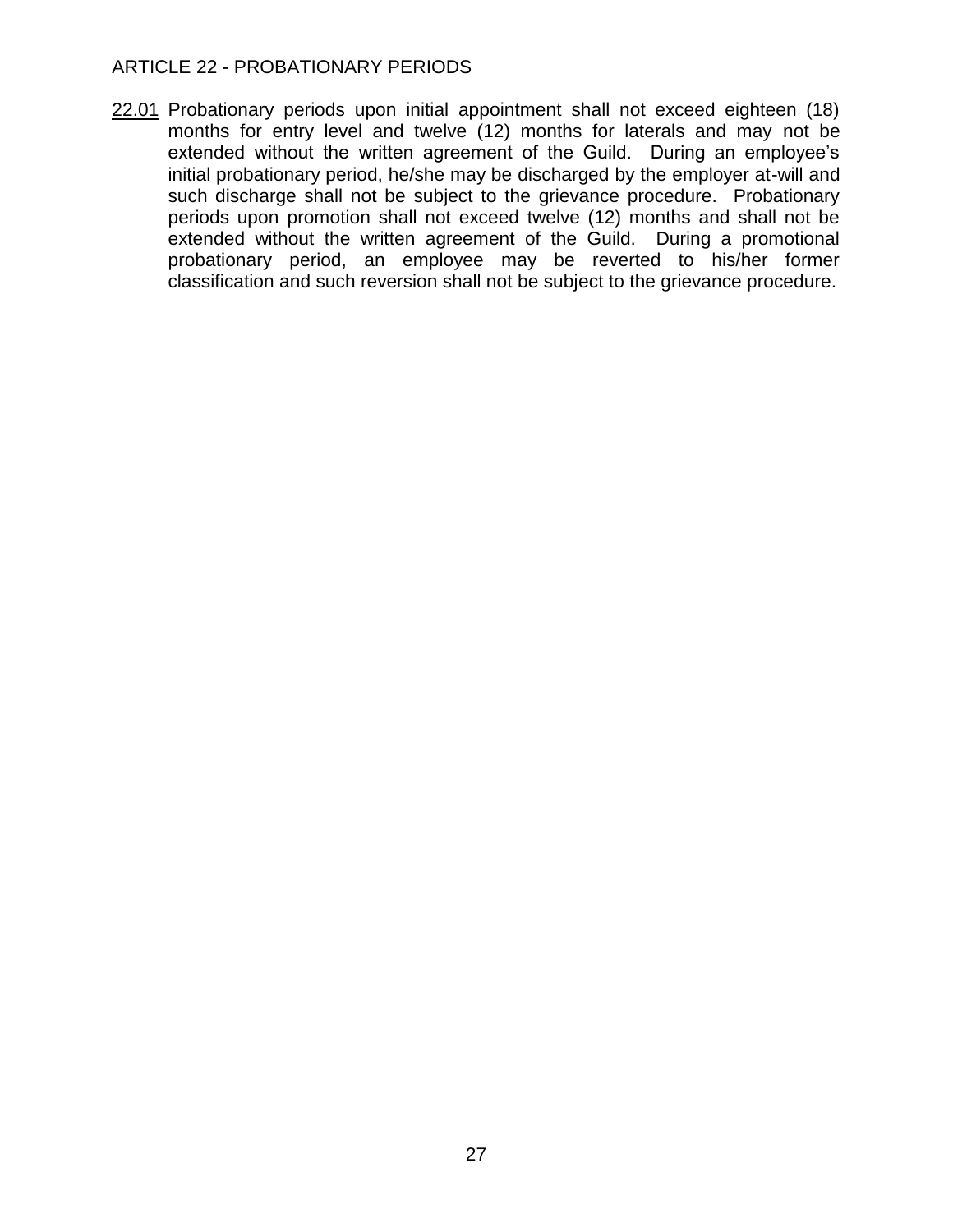#### ARTICLE 23 - SENIORITY

23.01 Seniority shall be defined as follows:

- A. Job classification seniority is the length of continued service in the employee's job classification.
- B. Departmental seniority is the length of continuous service in the employee's present department.
- C. City seniority is the length of cumulative employment with the City of Moses Lake.
- 23.02 The Department shall maintain and keep current a seniority roster noting the date of hire, current position by job title and/or classification. The roster shall be made available for inspection by an authorized Guild Representative and a copy shall be provided at no cost if requested.
- 23.03 Notices of job vacancies within the bargaining unit shall be posted on the bulletin board for fourteen (14) working days. Present employees who desire consideration for such openings shall notify the City in writing during the fourteen (14) day period that notice is posted.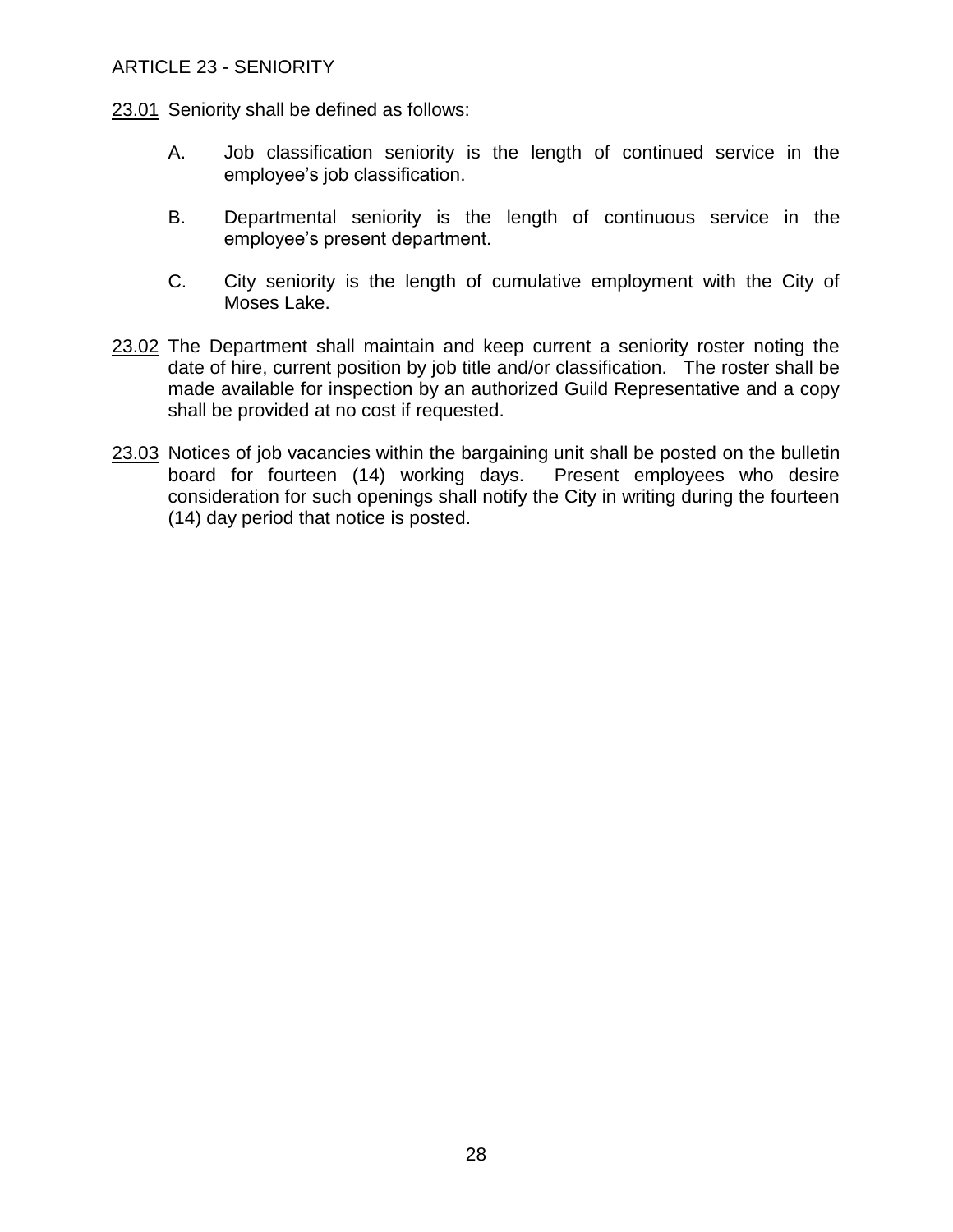#### ARTICLE 24 - SAVINGS CLAUSE

- 24.01 If any provision of this Agreement shall be held invalid by operation of law or by a tribunal of competent jurisdiction or if compliance or enforcement of any provision should be restrained by such tribunal pending a final determination as to its validity, the remainder of this Agreement shall not be held invalid and will remain in full force and effect.
- 24.02 If no agreement is reached prior to the expiration date of this Agreement, the provisions contained herein shall remain in full force and effect until a new Agreement is ratified by both parties.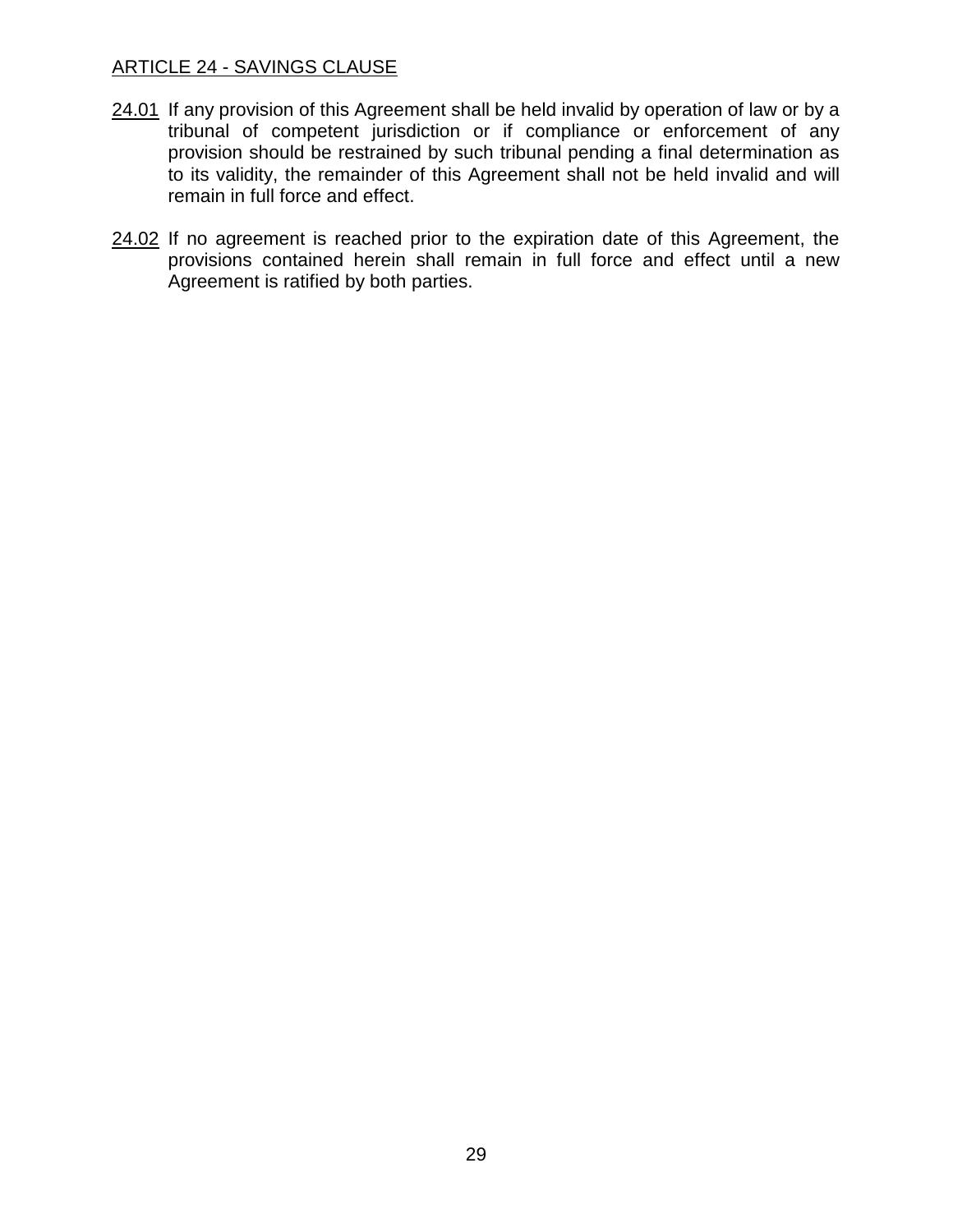## ARTICLE 25 - TERM OF AGREEMENT

- 25.01 The terms of this agreement shall be in full force and effect on January 1, 2019 and shall remain in full force and effect through December 31, 2021.
- 25.02 All terms and conditions of the contract will remain in full force and effect throughout the life of the contract.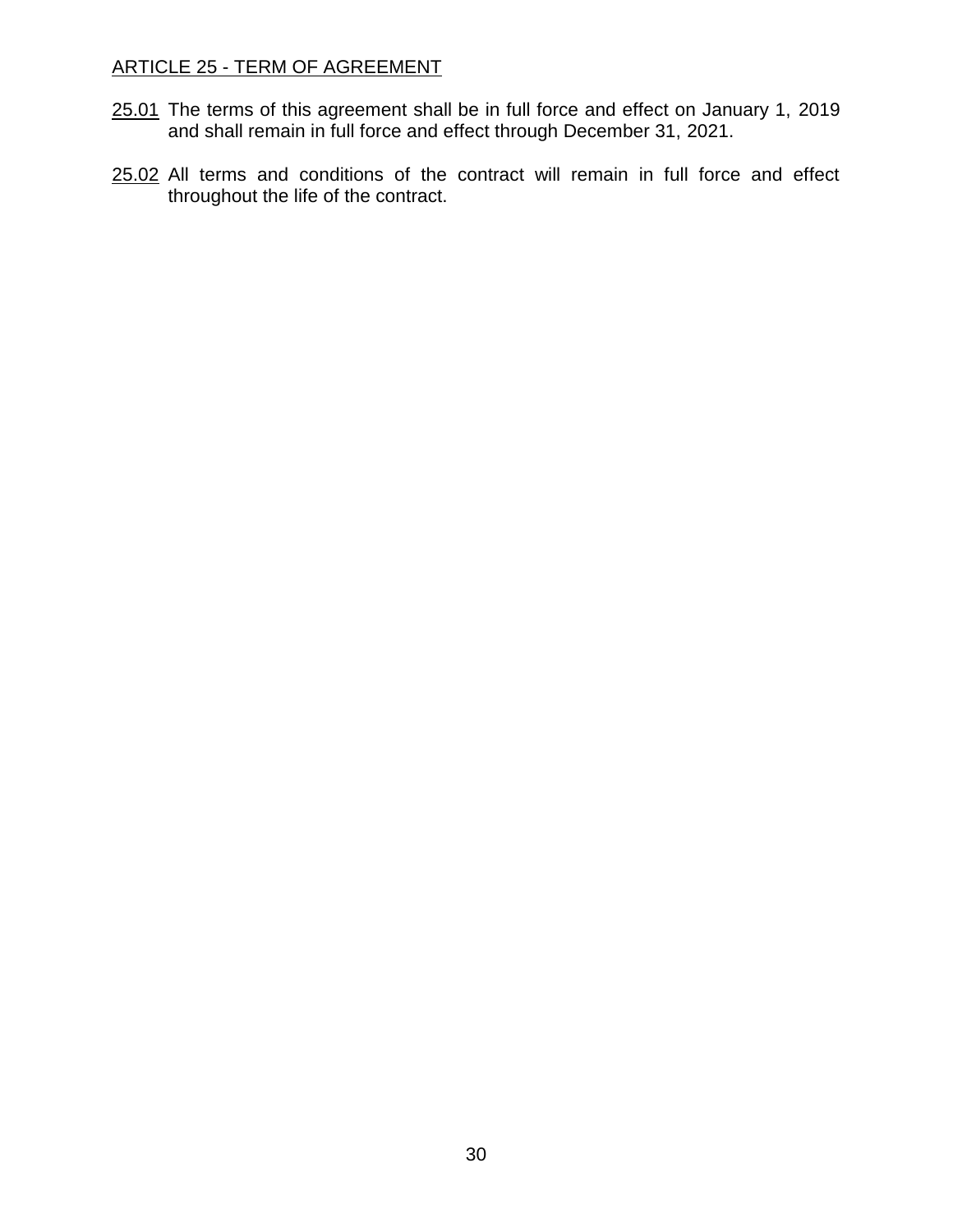## DATE AND ACKNOWLEDGED THIS \_\_\_\_\_ DAY OF JANUARY \_\_\_\_\_\_ 2019, IN THE CITY OF MOSES LAKE, WASHINGTON, BY:

## MOSES LAKE POLICE OFFICERS' GUILD

Curt Ledeboer, President

By \_\_\_\_\_\_\_\_\_\_\_\_\_\_\_\_\_\_\_\_\_\_\_\_\_\_\_\_\_\_\_\_\_\_ Dated: \_\_\_\_\_\_\_\_\_\_\_\_\_\_\_\_\_\_\_\_\_\_\_\_\_\_\_\_\_\_\_\_\_

CITY OF MOSES LAKE

John M. Williams, City Manager

By\_\_\_\_\_\_\_\_\_\_\_\_\_\_\_\_\_\_\_\_\_\_\_\_\_\_\_\_\_\_ Dated: \_\_\_\_\_\_\_\_\_\_\_\_\_\_\_\_\_\_\_\_\_\_\_\_\_\_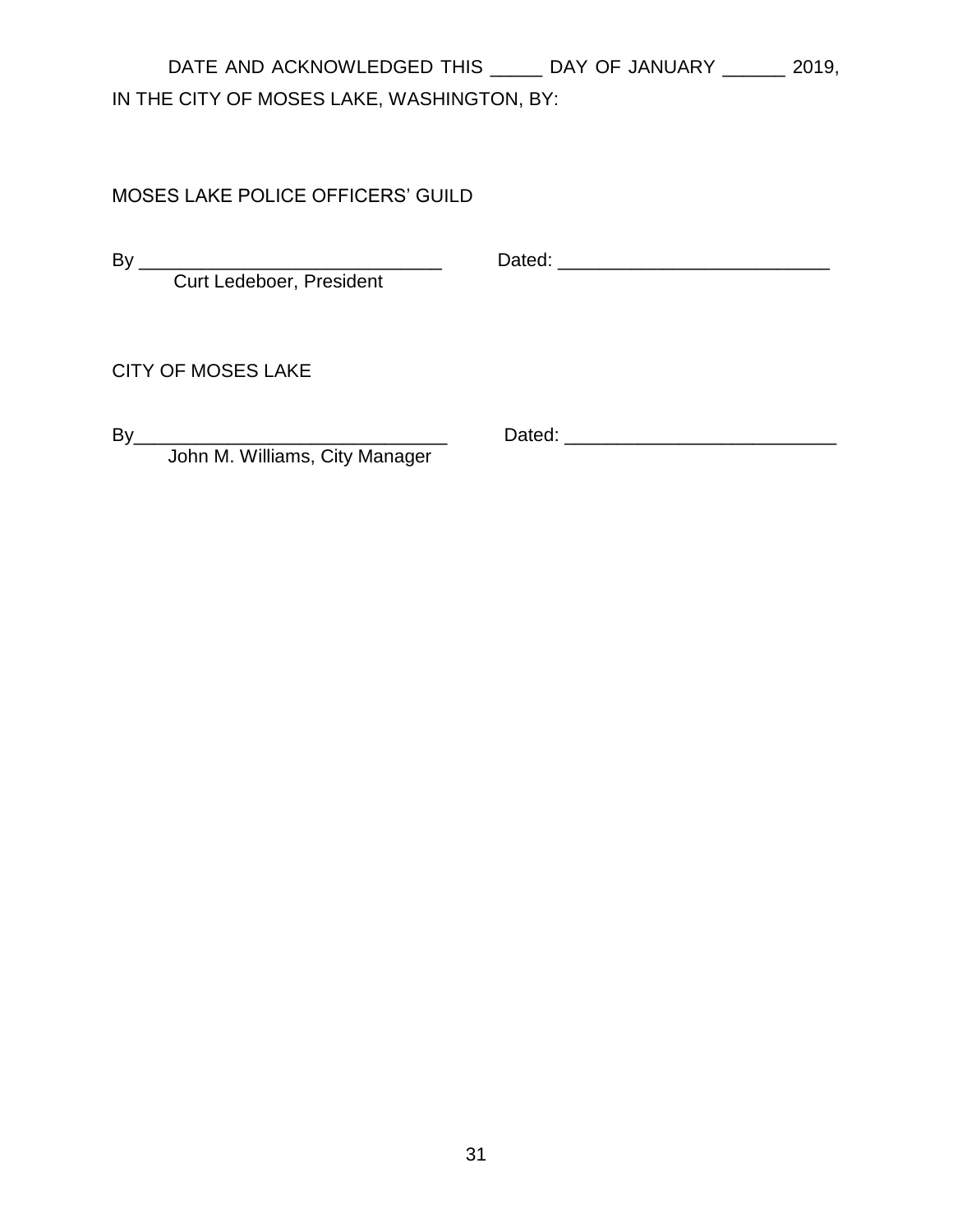## APPENDIX A

| Entry                                             | Step 2         | Step 3              | Step 3       | TOP     |
|---------------------------------------------------|----------------|---------------------|--------------|---------|
| Lateral<br>0-12 months                            | $13-24$ months | 25-36<br>months     | 37-48 months | 49 plus |
| Academy<br>and<br><b>Probation</b><br>0-18 months | 19-30 months   | $31 - 42$<br>months | 43-54 months | 55 plus |

Note: Step increase will be received on the pay period following the completion of the previous step.

Effective January 1, 2019 wages for members will be increased by 3%.

| <b>Classification</b> | Entry   | Step 2  | Step 3  | Step 4  | Top     |
|-----------------------|---------|---------|---------|---------|---------|
| Sergeant              |         |         |         |         | \$7268  |
|                       |         |         |         |         | \$41.93 |
| Corporal              |         |         |         |         | \$6873  |
|                       |         |         |         |         | \$39.66 |
| Officer               | \$5239  | \$5565  | \$5895  | \$6227  | \$6549  |
|                       | \$30.22 | \$32.11 | \$34.01 | \$35.93 | \$37.78 |

#### WAGES FOR 2019

Effective January 1, 2020 wages for members will be increased by 3.5%.

#### WAGES FOR 2020

| Classification | Entry   | Step 2  | Step 3  | Step 4  | Top     |
|----------------|---------|---------|---------|---------|---------|
| Sergeant       |         |         |         |         | \$7486  |
|                |         |         |         |         | \$43.40 |
| Corporal       |         |         |         |         | \$7114  |
|                |         |         |         |         | \$41.05 |
| Officer        | \$5396  | \$5732  | \$6101  | \$6445  | \$6745  |
|                | \$31.28 | \$33.23 | \$35.20 | \$37.19 | \$39.10 |
|                |         |         |         |         |         |

Effective January 1, 2021 wages for members will be increased by 3.5%.

## WAGES FOR 2021

| Classification | Entry             | Step 2            | Step 3            | Step 4            | Top               |
|----------------|-------------------|-------------------|-------------------|-------------------|-------------------|
| Sergeant       |                   |                   |                   |                   | \$7823<br>\$44.92 |
| Corporal       |                   |                   |                   |                   | \$7363<br>\$42.49 |
| Officer        | \$5612<br>\$32,37 | \$5990<br>\$34.39 | \$6345<br>\$36.43 | \$6703<br>\$38.49 | \$7049<br>\$40.47 |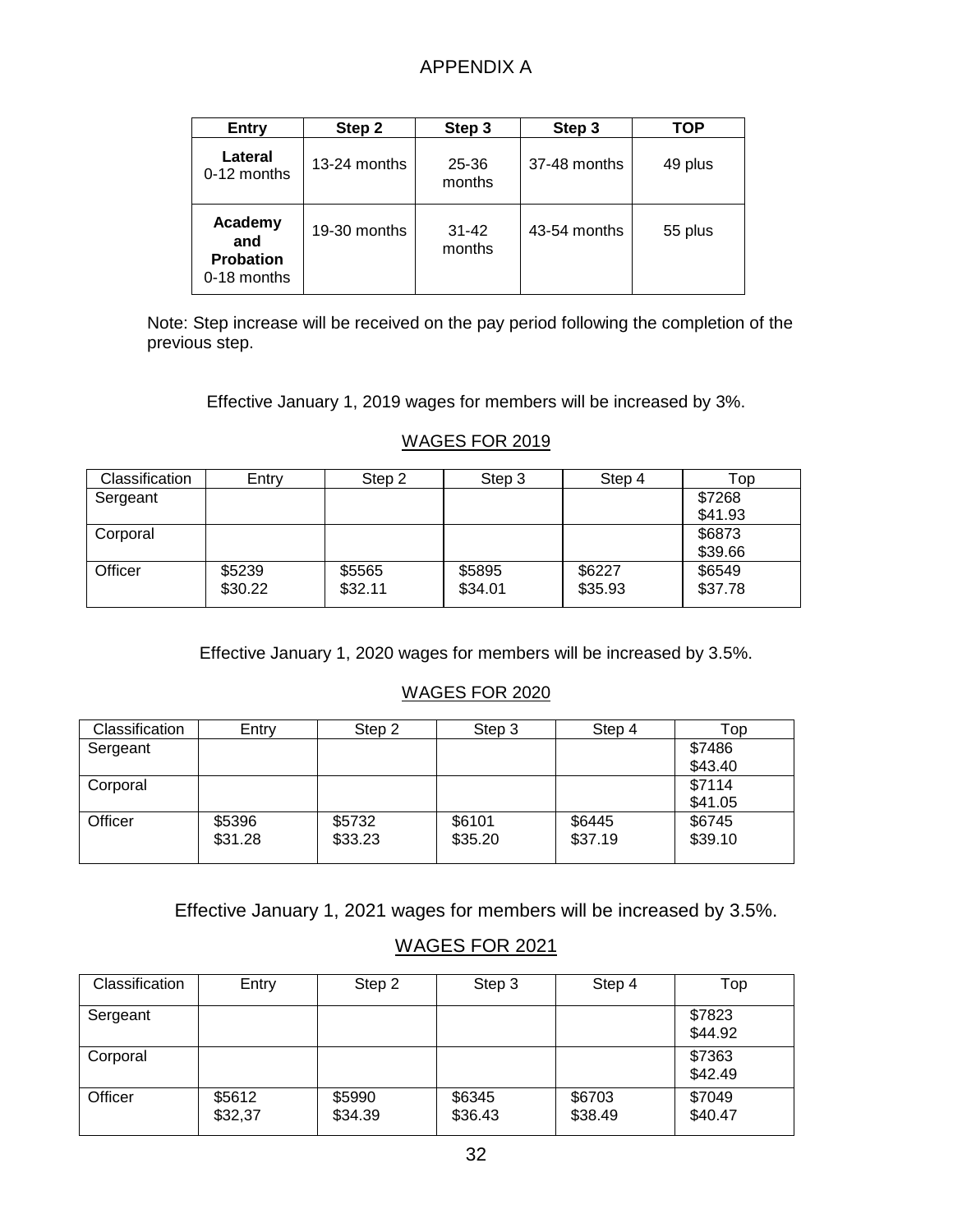Section I

#### Chapter 4 Alcohol and Drug Abuse Testing

#### I.4.1 Purpose

The City of Moses Lake is committed to providing a safe work environment and to fostering the welfare and health of its employees. That commitment is jeopardized when any employee utilizes controlled substances or misuses alcohol on the job, comes to work under the influence, or possesses, distributes or sells drugs in the work place. Therefore the City of Moses Lake has established the following policy.

- I.4.2 Policy Any violation of the prohibitions set forth in I.4.4 will result in immediate discharge.
- I.4.3 Application: This policy applies to regular, full-time employees and certain part-time, temporary employees in the following categories:
	- A. All new hires (Reg. F/T) regardless of position for "pre-employment".
	- B. New hires, or rehires (P/T, Temp.) required to possess a CDL, or whose job may necessitate driving any rolling stock, or whose job requires the direct supervision of other part-time or temporary employees.
	- C. All employees who are required by their job to possess a CDL (in accordance with U. S. Department of Transportation Guidelines as defined in 49 CRF, Part 40).
	- D. All employees involved in a safety sensitive function.
	- E. All other regular, full-time employees and those part-time temporary employees whose jobs necessitate driving any rolling stock, or whose job requires the direct supervision of other part-time or temporary employees.
	- F. All employees where documented "reasonable suspicion" is involved.
- I.4.3.1 If an individual is found to be medically disqualified because of a breath alcohol test above 0.04%, the individual will be given the opportunity to provide a blood sample for testing at a reference laboratory. Due to the time lapse between positive EBT and the blood draw and some degradation of the sample after it has been collected, the blood testing results do not have to match the EBT; but be consistent with or corroborate the EBT. The opportunity to have a blood alcohol test is provided at the employee's discretion and expense. This opportunity does not change the City of Moses Lake's employment-at-will relationship nor relieve the City of Moses Lake or individual from compliance with City of Moses Lake rules where applicable.
- I.4.3.2 All information pertaining to employees involved in fitness for duty issues will be maintained in records separate from normal personnel records and will be available on a "need to know" basis only. All employees will be notified of this policy.
- I.4.3.3 All fees resulting from confirmed positive test results are the employees expense.
- I.4.3.4 Any employee (or supervisor) who believes there were extenuating circumstances contributing to a positive test (alcohol or drug) may file, within twenty-four (24) hours of a positive confirmation, an appeal to the City Manager. The City Manger may also take into consideration recommendations of the Medical Review Officer. NOTE: Employees covered by Civil Service may still appeal under the appropriate rules and regulations.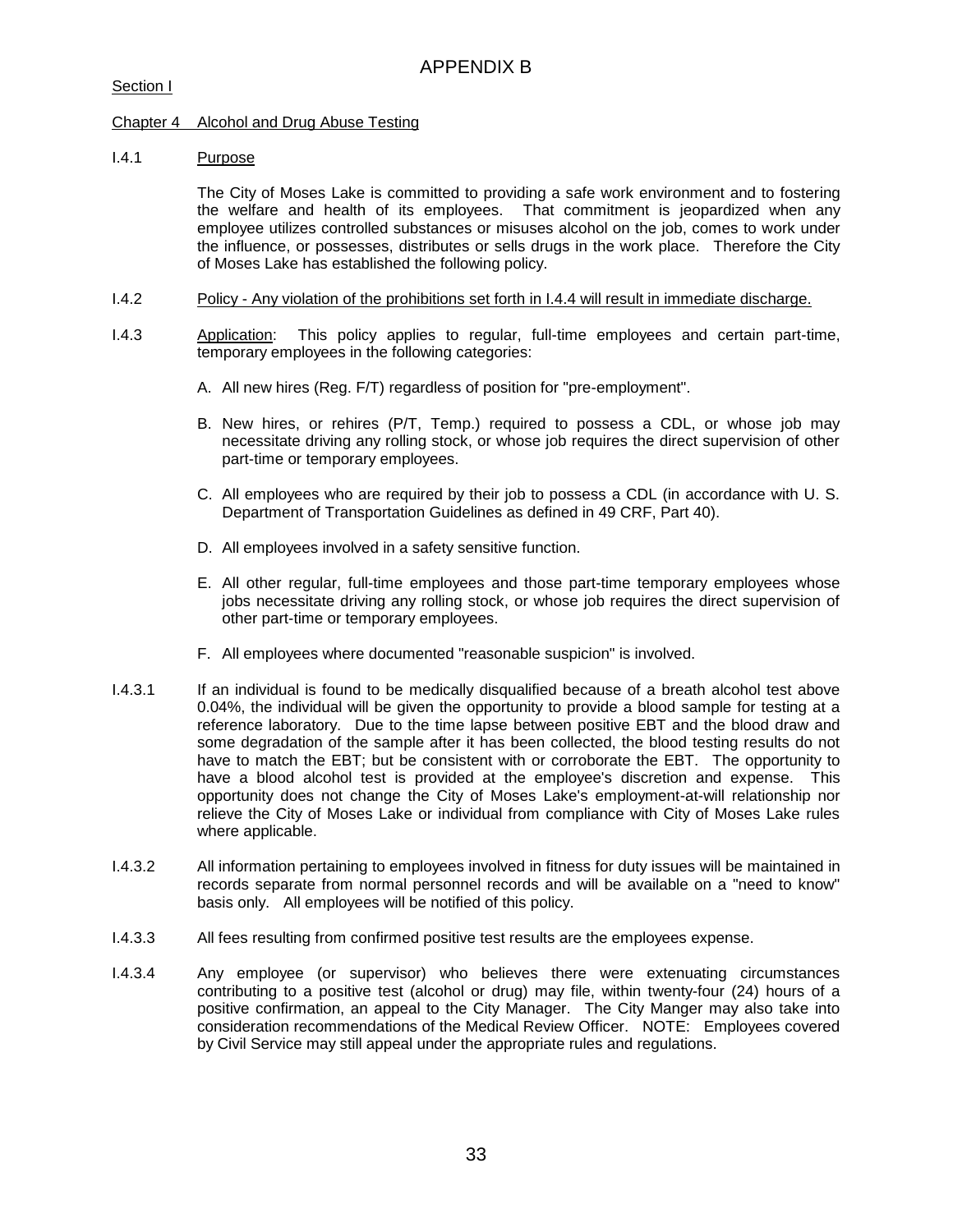#### I.4.4 Prohibitions

- I.4.4.1 The sale, trade, offer for sale/distribution, or possession of alcohol or any controlled substance or otherwise engaged activity in the illegal use of drugs while on the job and/or on the City of Moses Lake property, in company vehicles or while conducting company business off-site, is strictly prohibited.
- I.4.4.2 Reporting to work unfit to perform duties in a safe and efficient manner.
- I.4.4.3 It is a violation of the City of Moses Lake's policy for anyone to report to work under the influence of controlled substance(s) or alcohol and/or to be tested positive under this section.
- I.4.4.4 Employees covered by this policy are prohibited from the use or consumption of alcohol prior to reporting for duty. No employee shall perform safety-sensitive functions within four (4) hours after using alcohol.
- I.4.4.5 No employee shall report for duty or remain on duty requiring the performance of safety-sensitive functions when the employee uses any controlled substance, except when the use is pursuant to the instructions of a physician who has advised the employee that the substance does not adversely affect the ability to perform safely.
- I.4.4.6 Employees covered by this policy are required to inform the City of Moses Lake of any therapeutic drug use. Impacts on fitness for duty will be assessed and appropriate action taken to insure a safe work place.
- I.4.4.7 Refusal to submit to a pre-employment, post-accident, random selection, reasonable suspicion, or a follow-up alcohol or controlled substances test required under this policy is prohibited. Employees who refuse to submit to a required test will be subject to the provisions of Section I.4.2 and Section I.4.9 of this policy. These guidelines stipulated under Section I.4.9 are expressly not intended to create specific rights or obligations concerning the continued employment of the employee.
- I.4.4.8 Employee Responsibility: An employee must:
	- A. Not possess or use alcohol or drugs (illegal drugs and legal drugs without a prescription) during working hours or while subject to duty, on breaks, during meal periods, or at anytime while on City of Moses Lake property.
	- B. Not directly or through a third party sell or provide drugs or alcohol to any person or to any other employee while either employee or both employees are on duty or subject to being called.
	- C. Notify his/her supervisor, before beginning work, when taking any medications or drugs, prescription or non-prescription, which may interfere with the safe and effective performance of duties or operation of City of Moses Lake equipment.
	- D. Provide within twenty-four (24) hours of request a current valid prescription for any drug or medication identified when a drug screen/analysis is positive. The prescription must be in the employee's name.

#### I.4.5 Pre-Employment Testing

I.4.5.1 As a condition of employment, all applicants who are offered employment will be scheduled for alcohol and controlled substances tests as a part of the pre-employment process. Employment is contingent upon an alcohol test result indicating a negative alcohol concentration and a controlled substances test result received from the medical review officer with a verified negative test result.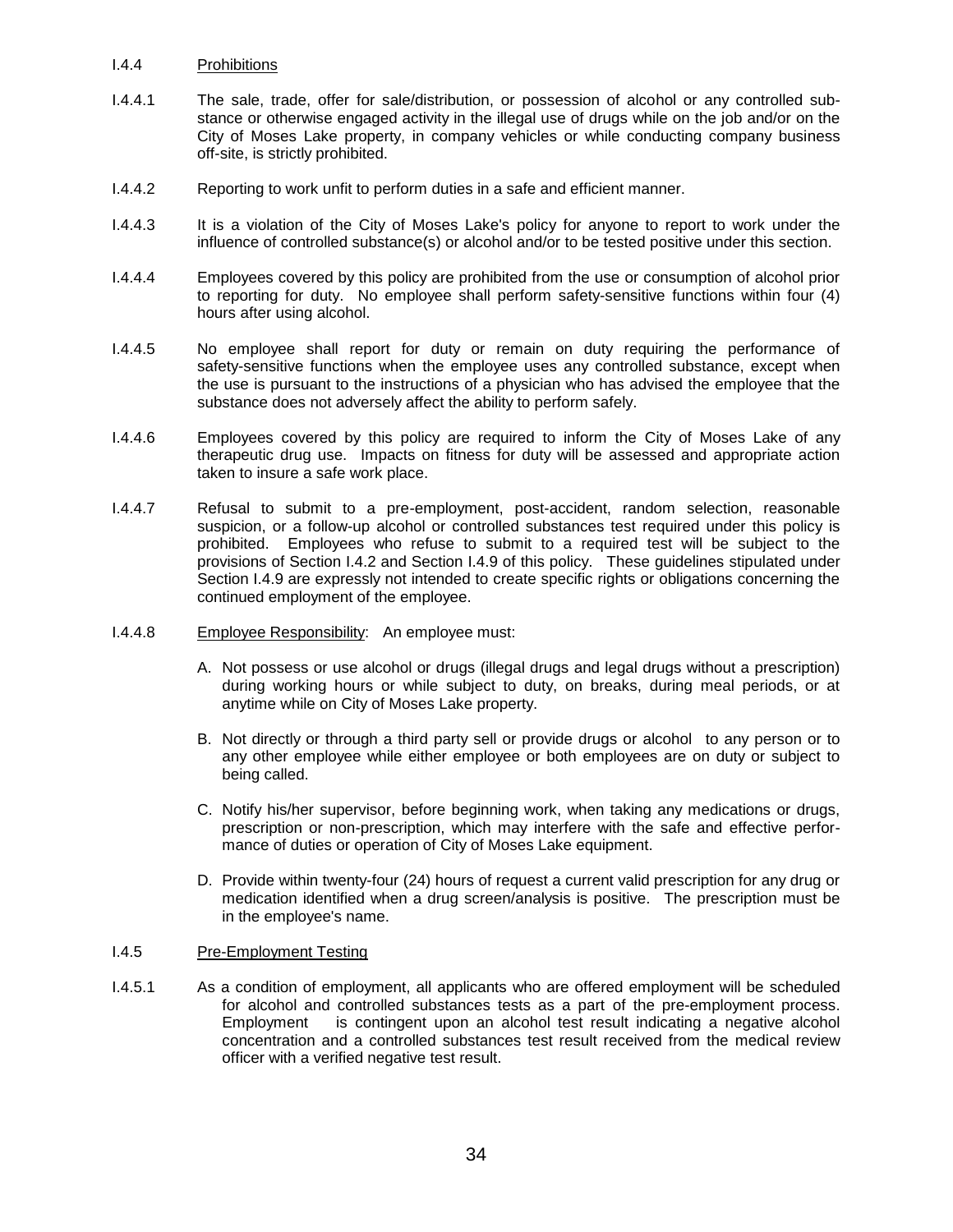- I.4.5.2 All selected applicants for employment will be given prior notification regarding testing requirements.
- I.4.5.3 Prior to the testing, applicants shall complete the pre-employment consent form.
- I.4.5.4 If a pre-employment alcohol test result under this section indicates an alcohol content of 0.02 or greater but less than 0.04, the provision of Section I.4.11 shall apply.
- I.4.5.5 All applicants with positive results shall be notified of those results.
- I.4.5.6 Positive results shall be considered grounds for disqualification from employment for the position.
- I.4.5.7 Tampering with the pre-employment test process, falsification, adulteration, or refusal to submit to a sample will result in disqualification from employment with the City of Moses Lake.
- I.4.6 Post-Accident
- I.4.6.1 Use of alcohol or controlled substances following an accident is strictly prohibited.
- I.4.6.2 Post-accident testing will be administered within two (2) hours following an accident involving:
	- A. Combination vehicles for CDL personnel (but not for non-commercial vehicles, unless reasonable suspicion exists)
	- B. Police vehicles for safety sensitive personnel
	- C. Any city vehicle for employees who volunteer to be in the random pool

Employee(s) required to take a post-accident alcohol test, shall refrain from alcohol use or consumption for eight (8) hours following an accident, or until he/she undergoes a post-accident alcohol test, whichever occurs first.

- I.4.6.3 Post-accident controlled substances testing will be administered within thirty-two (32) hours following the accident.
- I.4.6.4 An employee who is subject to post-accident testing shall remain readily available for such testing or may be deemed by the City of Moses Lake to have refused to submit to testing.
- I.4.6.5 Mandatory documentation is required for any delay in post-accident testing.
- I.4.6.6 The City of Moses Lake recognizes post-accident testing conducted by federal, state, county, or local officials having independent authority as meeting this requirement.
- I.4.6.7 Nothing in this section shall be construed to require the delay of necessary medical attention for injured people following an accident or to prohibit the driver from leaving the scene of an accident for the period necessary to obtain assistance in responding to the accident, or to obtain necessary emergency medical care.
- I.4.7 Random Testing
- I.4.7.1 All employees covered by this policy will be subject to random testing for alcohol and/or controlled substance use.
- I.4.7.2 The selection of employees for random alcohol and controlled substances testing shall be made by a scientifically valid method.
- I.4.7.3 Each employee shall have an equal chance of being tested every time selections are made.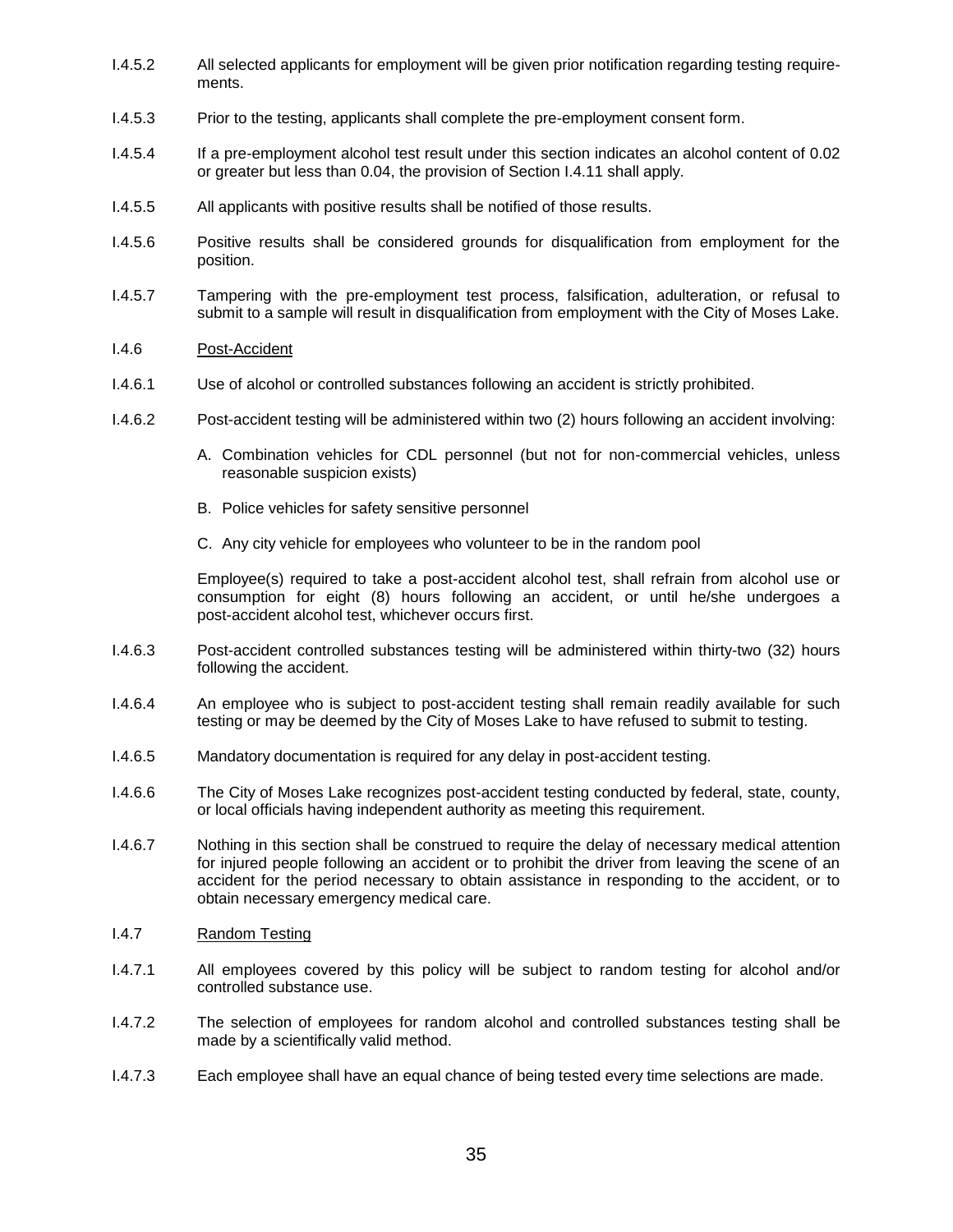- I.4.7.4 Random alcohol and/or controlled substances testing will be unannounced and the dates for such tests will be such that any employee may be tested on any given work day throughout the calendar year.
- I.4.7.5 Upon notification of selection, employees are required to proceed to the designated collection site immediately.
- I.4.8 Reasonable Suspicion Testing
- I.4.8.1 All employees of the City of Moses Lake are subject to reasonable suspicion testing for alcohol and/or controlled substance use.
- I.4.8.2 Employee shall submit to an alcohol test when the supervisor has reasonable and documented suspicion to believe that the employee has violated the prohibitions of this policy.
- I.4.8.3 The supervisor or designated official's determination that reasonable suspicion exists to require the employee to undergo an alcohol test must be based on specific, contemporaneous, articulable observations concerning the appearance, behavior, speech, or body odor of the employee.

For example, any of the following, alone or in combination, may constitute reasonable suspicion:

- 1. Slurred speech
- 2. Alcohol on breath
	- 3. Inability to walk a straight line
	- 4. An accident involving City of Moses Lake property
	- 5. Physical altercation
	- 6. Verbal altercation
	- 7. Behavior which is so unusual that it warrants summoning a supervisor or anyone else with authority
	- 8. Possession of alcohol or drugs
	- 9. Information obtained from a reliable person with personal knowledge
- A. If an alcohol test is not conducted within two (2) hours following the determination, the supervisor or designated official shall prepare and maintain on file a record stating the reasons the alcohol test was not promptly administered.
- B. The City of Moses Lake shall cease attempts to administer the reasonable suspicion alcohol test if the test has not been administered within eight (8) hours of the determination and shall prepare and maintain on file a record stating the reasons for not administering the test.
- I.4.8.4 No employee shall report for duty or remain on duty requiring the performance of safety-sensitive functions while the employee is under the influence of or impaired by alcohol as shown by the behavioral, speech and performance indicators of alcohol misuse, nor shall the City of Moses Lake permit the employee to perform or continue to perform safety-sensitive functions until:
	- A. An alcohol test is administered and the employee's alcohol concentration result is negative, or
	- B. Twenty-four (24) hours have elapsed following the determination under Section I.4.8 of this policy that there is reasonable suspicion to believe that the employee has violated the prohibitions in this policy concerning the use of alcohol.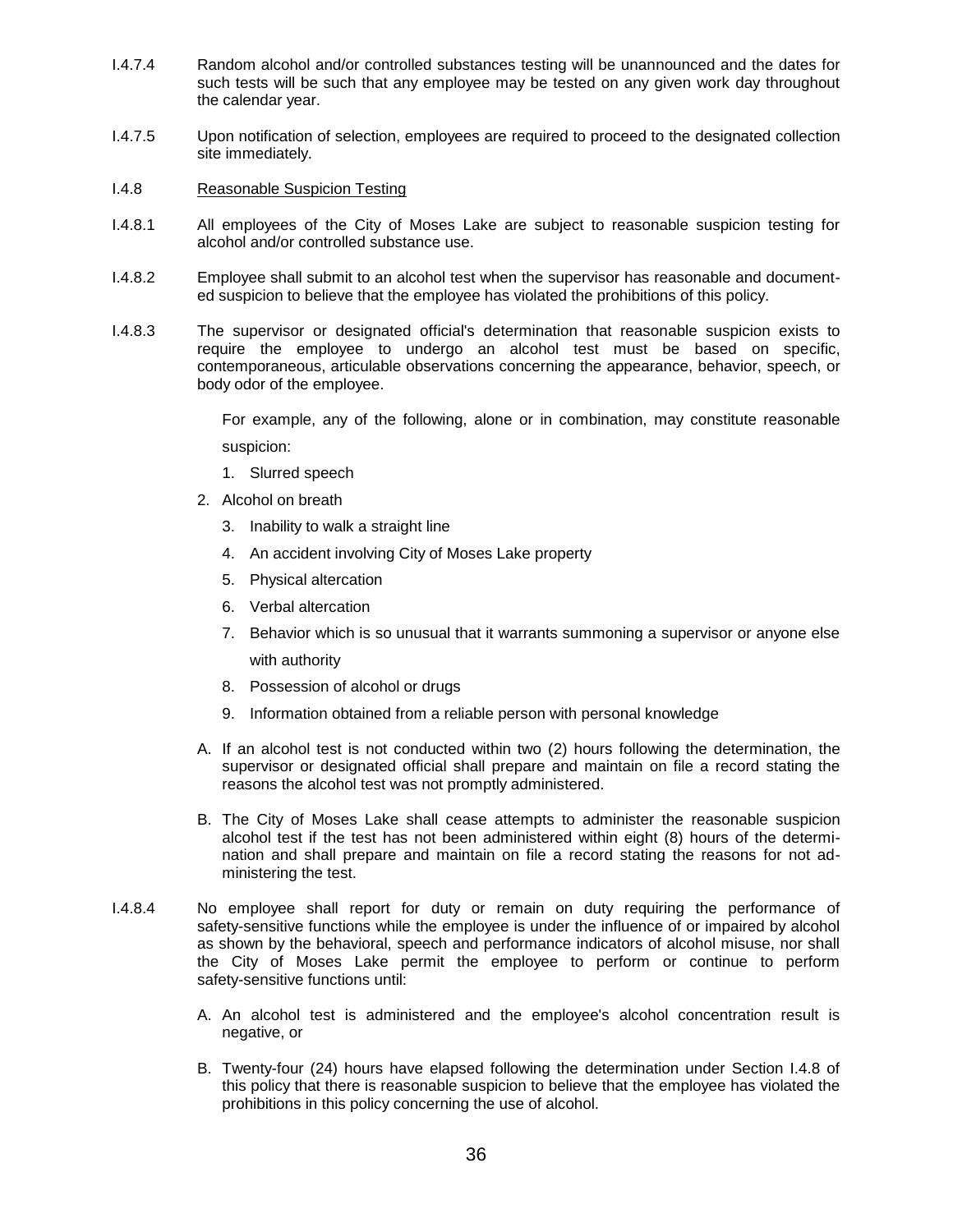- I.4.8.5 The City of Moses Lake will not take action against an employee based solely on the employee's behavior and appearance, with respect to alcohol use, in the absence of an alcohol test. This does not prohibit the City of Moses Lake from taking action otherwise consistent with the law.
- I.4.8.6 The City of Moses Lake shall require an employee to submit to a controlled substances test when there is reasonable suspicion to believe that the employee has violated the prohibitions of this policy concerning controlled substances.
	- A. The supervisor's or designated official's determination that reasonable suspicion exists to require the employee undergo a controlled substances test must be based on specific, contemporaneous, articulable observations concerning the appearance, behavior, speech or body odor of the employee. Observations may include indications of the chronic and withdrawal effects of controlled substances.
	- B. A written record shall be made of the observations leading to a controlled substance reasonable suspicion test, and signed by the supervisor or designated official who made the observations, within twenty-four (24) hours of the observed behavior or before the results of the controlled substances test are released, whichever is earlier.
- I.4.8.7 Observations for alcohol and/or controlled substances reasonable suspicion testing shall be made by a supervisor or designated official who is trained in accordance with U. S. Department of Transportation Guidelines as defined in 49 CRF Part 40.
- I.4.8.8 The person who makes the determination that reasonable suspicion exists shall not conduct the drug or alcohol test of the employee.
- I.4.9 Referral, Evaluation, and Treatment
- I.4.9.1 Each employee who has engaged in conduct prohibited under Section I.4.4 of this policy shall be advised of the resources available to the employee in evaluating and resolving problems associated with the misuse of alcohol and/or use of controlled substances, including the names, addresses, and telephone numbers of substance abuse professionals and counseling and treatment programs.
- I.4.9.2 Each employee who engages in conduct prohibited under Section I.4.4 of this policy shall be evaluated by a substance abuse professional who shall determine what assistance, if any, the employee needs in resolving problems associated with alcohol misuse and controlled substances use.
- I.4.9.3 The requirements of this section with respect to referral, evaluation, and rehabilitation do not apply to applicants who refuse to submit to a pre-employment alcohol or controlled substances test or who have a pre-employment alcohol test or a controlled substances test with a verified positive test result.
- I.4.10 Return-to-Duty and Follow-Up Testing
- I.4.10.1 If the employee is offered a "Re-Entry Agreement", the City of Moses Lake shall require, as a condition of continued employment, that before an employee returns to duty (requiring the performance of a safety-sensitive function) after engaging in conduct prohibited under the policy concerning alcohol, the employee shall undergo a return-to-duty alcohol test with a negative result.
- I.4.10.2 Employees who are offered "Re-Entry Agreements" will be required to adhere to the conditions set forth under Exhibit I, including but not limited to:
	- A. Shall be subject to unannounced follow-up alcohol and controlled substances tests following the employee's return to duty. The number and frequency of such testing shall be as directed by the substance abuse professional and consist of at least six (6) tests in the first twelve (12) months following the employee's return to duty. Testing may terminate anytime after the first six (6) tests have been administered, if the substance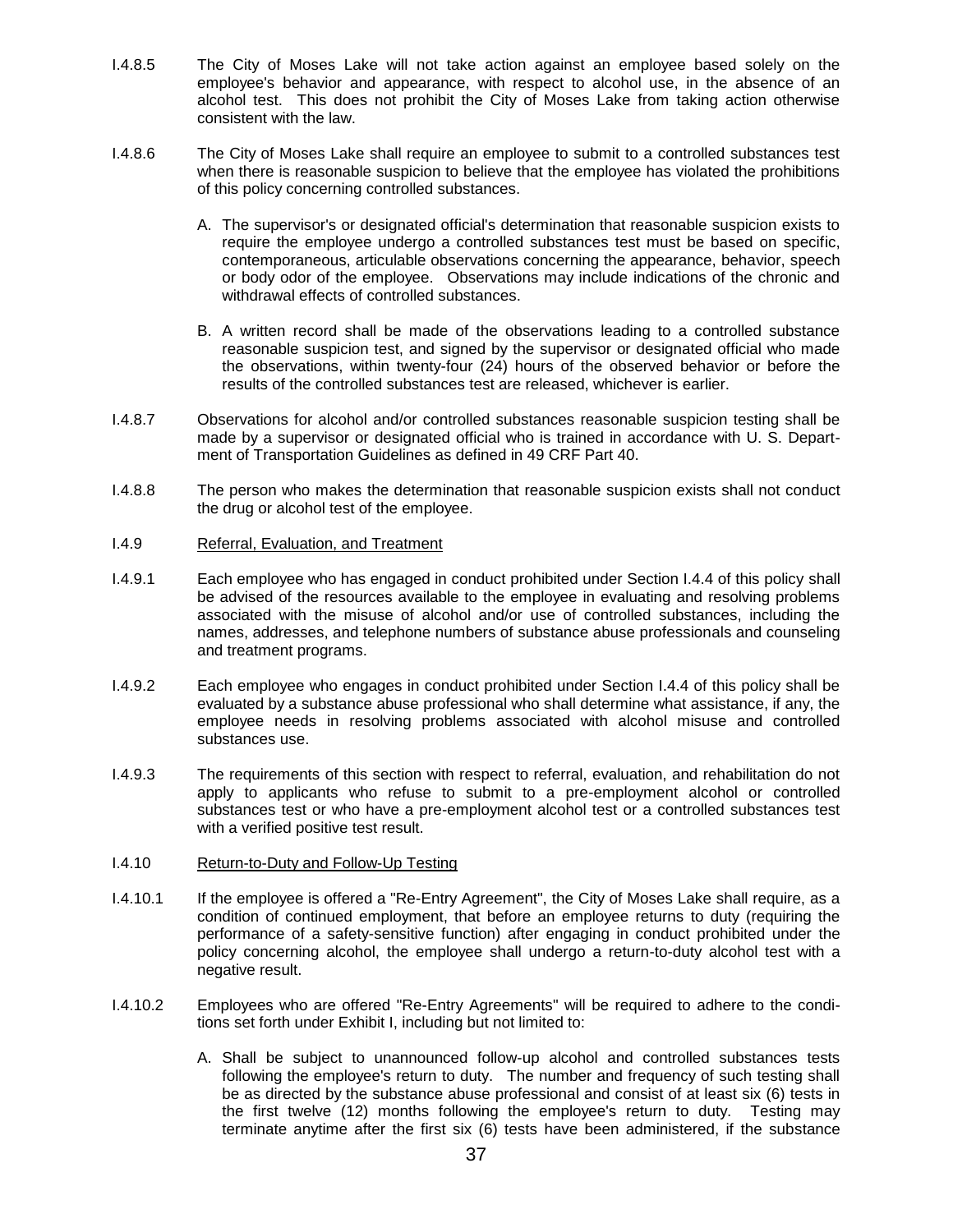abuse professional determines such testing is no longer necessary.

- B. The financial responsibility of any and all costs associated with positive test results, substance abuse professional fees, treatment facilities, etc., are the sole responsibility of the employee.
- I.4.10.3 If an employee is in need of assistance in resolving problems associated with alcohol misuse and/or use of controlled substances as determined in this section and is offered a Re-Entry Agreement, the City of Moses Lake shall ensure that the employee is subject to unannounced follow-up alcohol and/or controlled substances testing as directed by a substance abuse professional in accordance with this policy.
- I.4.10.4 Follow-up alcohol testing of employees in safety-sensitive positions shall be conducted just before; while performing; or just after the employee has ceased performing safety-sensitive functions.

#### I.4.11 Other Alcohol-Related Conduct

- I.4.11.1 Employees tested under the provisions of this policy who are found to have an alcohol concentration of 0.02 or greater but less than 0.04 are prohibited from performing or continuing to perform safety-sensitive functions for the City of Moses Lake, including driving a commercial motor vehicle. Nor shall the employee be permitted to perform or continue to perform safety-sensitive functions or other driving activities for employees volunteering to be in the random pool until the start of the employee's next regularly scheduled duty period, but not less than twenty-four (24) hours following administration of the test.
- I.4.11.2 Except as provided in this section of this policy the City of Moses Lake shall not take action against an employee based solely on test results showing an alcohol concentration less than 0.04. This does not prohibit the City of Moses Lake, with authority independent of this policy, from taking any action otherwise consistent with law.

#### I.4.12 Employee Assistance

- I.4.12.1 Employees who voluntarily seek assistance in dealing with alcohol or controlled substances should be referred immediately to the City of Moses Lake's designated officer. The City of Moses Lake will assist the employee in finding appropriate help but shares no financial burden with the employee.
- I.4.12.2 Any employee voluntarily seeking help related to a drug or alcohol problem shall not be considered, in itself, grounds for corrective action or reasonable suspicion testing.
- I.4.12.3 If an employee is experiencing performance problems or is pending disciplinary action, a request for assistance will be treated as a separate but related issue. In no case will participation in any assistance program shield employees who violate this, or any policy, from appropriate disciplinary action.

#### I.4.13 Definitions

Accident - determined by any accident which (1) involves the loss of human life, or (2) for which a citation under state or local law for a moving traffic violation may be issued to the City of Moses Lake or the driver arising from the accident, or (3) involving a motor vehicle, heavy machinery or company equipment which involves an injury to a human being requiring immediate medical treatment.

Alcohol - the intoxicating agent in beverage alcohol, ethyl alcohol, or other low molecular weight alcohol including methyl and isopropyl alcohol.

Alcohol Concentration (or content) - means the alcohol in a volume of breath expressed in terms of grams of alcohol per 210 liters of breath as indicated by an evidential breath test. Alcohol concentration levels measuring less than 0.02 are considered a negative result.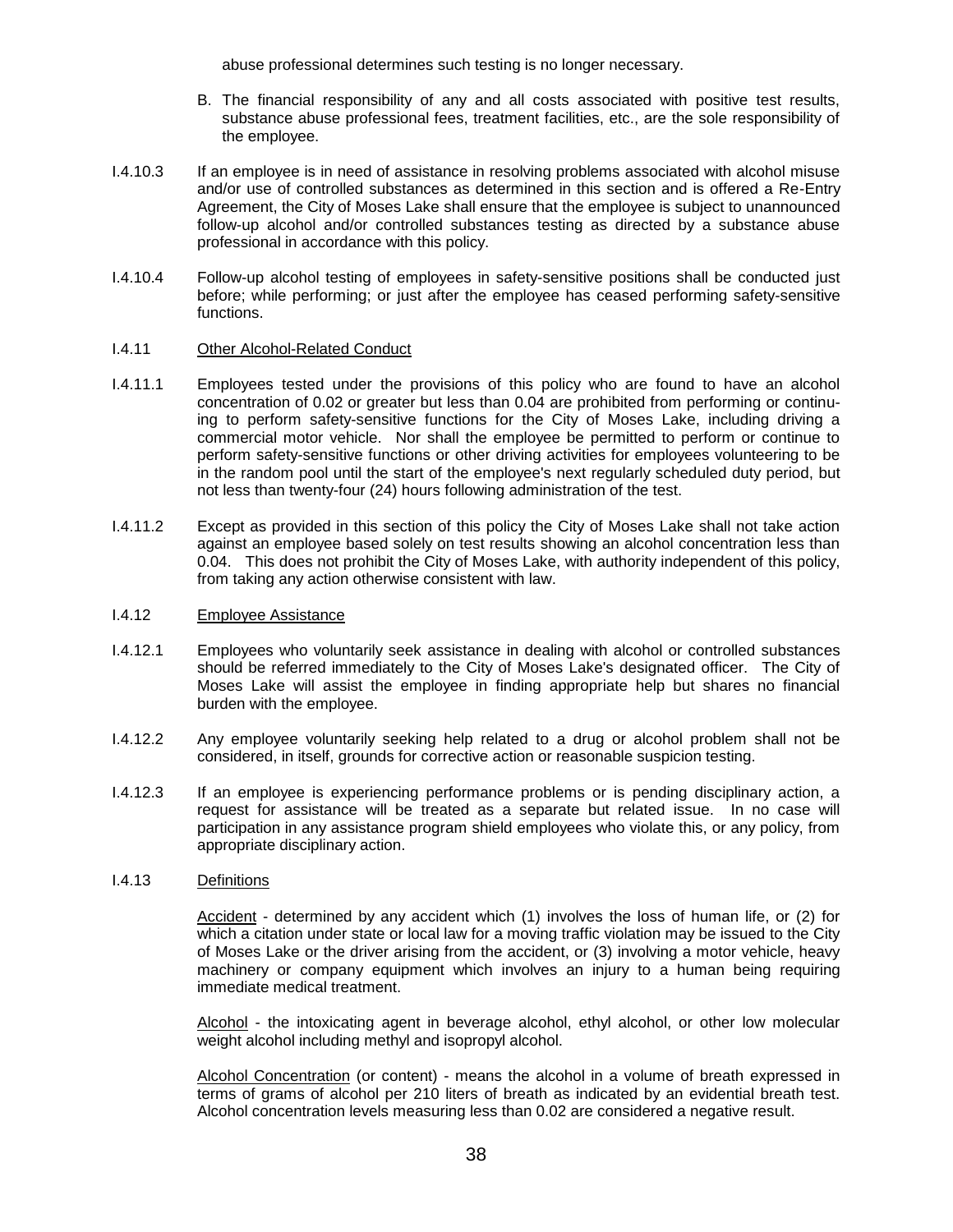Alcohol Use - means the consumption of any beverage, mixture, or preparation, including any medication, containing alcohol.

Breath Alcohol Technician (BAT) - An individual who instructs and assists individuals in the alcohol testing process and operates an EBT.

Collection Site - A place designated by the employer where individuals present themselves for the purpose of 1) breath alcohol testing, and/or 2) providing a specimen of their urine to be analyzed for the presence of drugs.

Commercial Motor Vehicle - means a motor vehicle or combination of motor vehicles used in commerce to transport passengers or property if the motor vehicle:

- A. has a gross combination weight rating of 26,001 or more pounds, inclusive of a towed unit with a gross vehicle weight rating of more than 10,000 pounds.
- B. has a gross vehicle weight rating of 26,001 or more pounds
- C. is designed to transport 16 or more passengers, including the driver
- D. is of any size and is used in the transportation of materials found to be hazardous for the proposes of the Hazardous Materials Transportation Act and which require the motor vehicle to be placarded.

Confirmation Test - In drug testing, a second analytical procedure to identify the presence of a specific drug or metabolite that is independent of the screening test and that uses a different technique and chemical principle from that of the screening test in order to ensure reliability and accuracy. (Gas chromatography/mass spectrometry). In alcohol testing, a second test, following a screening test with a result of 0.02 or greater, that provides quantitative data of alcohol concentration.

Controlled Substances - Cocaine, marijuana, opiates, amphetamines, and phencyclidine (PCP).

Controlled Substances Abuse - means the consumption by any method, of any controlled substances as defined in this section, and detected and confirmed through tests administered under this policy.

Driver - means any person who operates a commercial motor vehicle.

EBT (Evidential Breath Testing Device) - An EBT approved by the National Highway Traffic Safety Administration (NHTSA) for the evidential testing of breath and placed on NHTSA's "Conforming Products List of Evidential Breath Measurement Devices" (CPL).

Medical Review Officer (MRO) - A licensed physician (medical doctor or doctor of osteopathy) responsible for receiving laboratory results generated by an employer's drug testing program who has knowledge of substance abuse disorders and has appropriate medical training to interpret and evaluate an individual's confirmed positive test result together with his or her medical history and any other relevant biomedical information.

N.I.D.A. - means National Institute of Drug Abuse currently referred to as SAMHSA.

Performing Safety-Sensitive Function - An employee is considered to be performing a safety-sensitive function during any period in which he or she is actually performing, ready to perform or immediately available to perform any safety-sensitive functions.

Reference Laboratory - for purposes of voluntary blood sample testing of alcohol concentration means a laboratory which, at a minimum, practices in the College of American Pathology Blood Alcohol Proficiency Testing Program and is in good standing. The samples should be maintained and handled with the same integrity of forensic urine drug testing specimens. The laboratory should also meet all state blood alcohol testing requirements.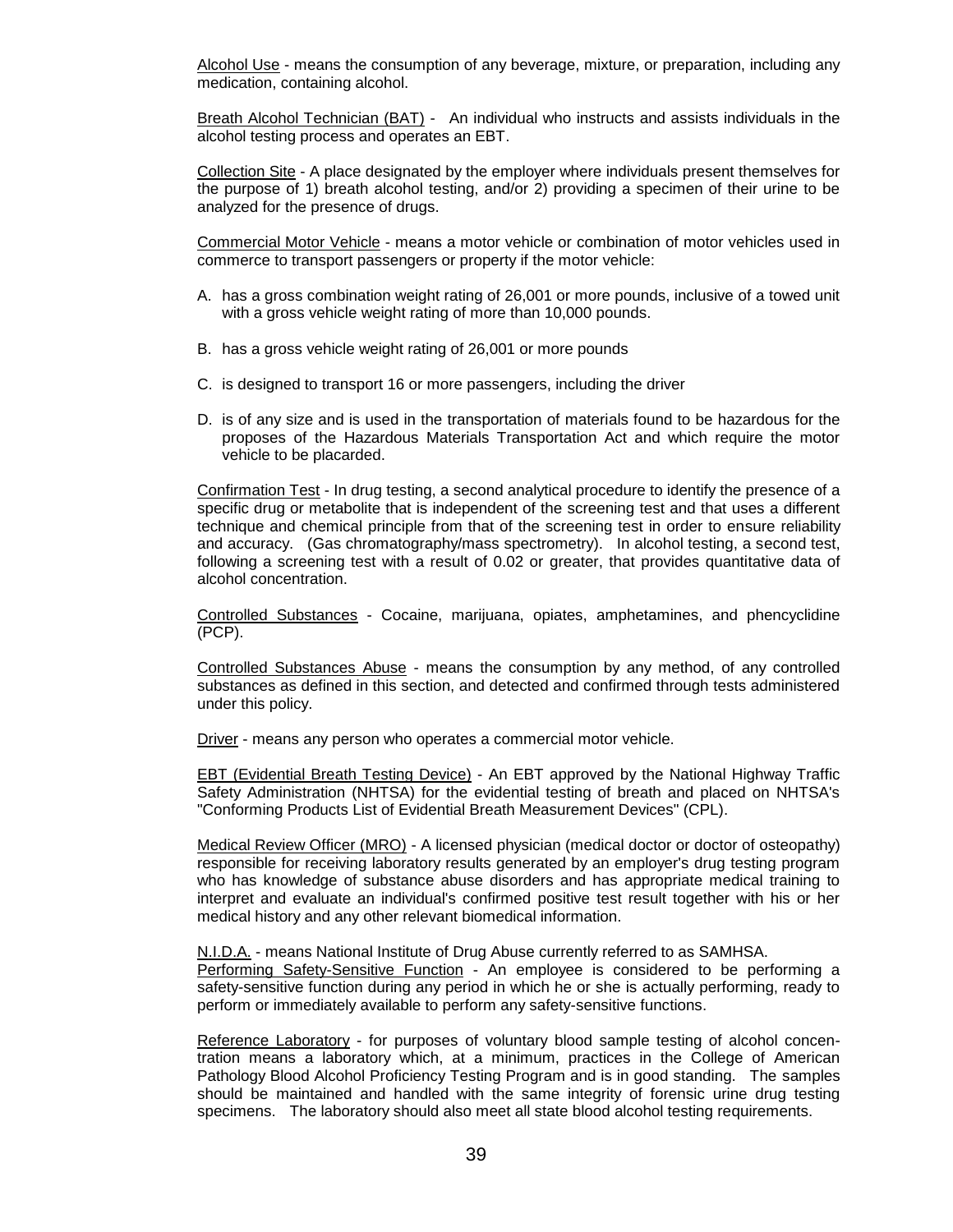S.A.M.H.S.A. - mens Substance Abuse & Mental Health Services Administration formerly NIDA.

Safety Sensitive Function - means (1) operate a commercial motor vehicle and/or (2) positions where there is a real and substantial risk of harm to the public in the event an individual performing the duties was impaired due to the influence of drugs or alcohol and the individual is not subject to daily supervision.

Screening Test - In drug testing, an immunoassay screen to eliminate "negative" urine specimens from further analysis. In alcohol testing, an analytic procedure to determine whether an employee may have a prohibited concentration of alcohol in a breath specimen.

Substance Abuse Professional (SAP) - means a licensed physician (medical doctor or doctor of osteopathy) or a licensed or certified psychologist, social worker, employee assistance professional, or addiction counselor (certified by the National Association of Alcoholism and Drug Abuse Counselors Certification Commission) with knowledge of and clinical experience in the diagnosis and treatment of alcohol and controlled substances-related disorders.

Under the Influence - means a person is affected by a drug/alcohol so as to impair physical coordination, balance and control and/or impair mental functions of judgment, decision making, memory, concentration and cognitive problem solving. Under the influence means the drug/alcohol is in the body and is having some degree of effect on mental and/or physical functioning up to and including intoxication. An employee with an alcohol concentration of 0.02 or greater, or who tests positive for controlled substances is considered to be under the influence.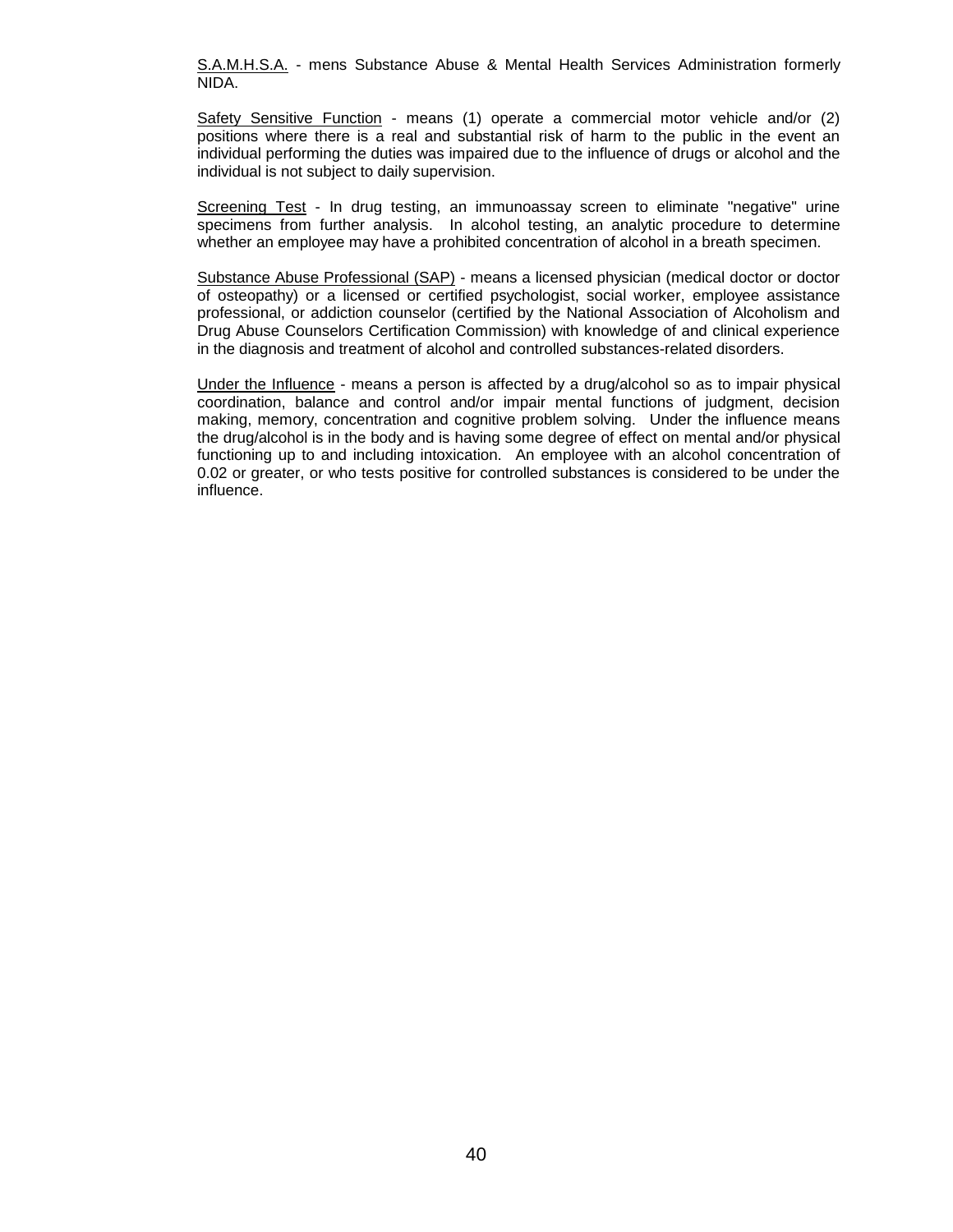#### RE-ENTRY AGREEMENT

This agreement is entered into between (employee) and the City of Moses Lake in order to provide (employee) the opportunity to demonstrate to the City of Moses Lake his/her fitness for continued employment. (Employee) understands that the City of Moses Lake has offered him/her this opportunity as a last chance for him/her to demonstrate his/her fitness for continued employment and that this Agreement is in lieu of his/her being discharged as an employee of the City of Moses Lake. (Employee) understands that his/her continued employment by the City of Moses Lake will be strictly governed by the terms of this Agreement; that he/she agrees to adhere strictly to all terms of the Agreement; and that he/she further agrees not to challenge, by grievance or otherwise, the City of Moses Lake's evaluation that his/her conduct preceding this Agreement subjects him/her to discharge from employment.

In consideration for the City of Moses Lake's agreement to allow a continuation of (employee's) employment on the terms stated in this Agreement, (employee) agrees to adhere strictly to all terms specified herein.

- 1. (Employee) will continue to actively participate in the substance rehabilitation program as specified by his/her substance abuse professional and/or Employee Assistance Counselor.
- 2. Following discharge from completion of that program, (employee) agrees to abide by and complete all of the program's follow-up requirements, including sustained attendance at Alcoholics Anonymous, Cocaine Anonymous, Narcotics Anonymous or other appropriate support group meetings and/or after-case sessions at the treatment facility for a period of one year or as otherwise recommended by the substance abuse professional.
- 3. (Employee) recognizes that his/her continued employment by the City of Moses Lake is contingent upon satisfactory completion of a one-to-five year probationary period, based upon the substance abuse professional's recommendation, during which time he/she will:
	- A. Abstain from any use of controlled substances and/or alcohol
	- B. Agrees to random alcohol and/or controlled substances testing for a minimum of six (6) tests within the first twelve-month period following re-entry over a maximum period of 60-months based on the substance abuse professionals recommendation.
	- C. Maintain satisfactory job performance, conduct and attendance and be subject to discipline procedures for any failure to meet standards.
- 4. (Employee) understands that his/her previous job performance, conduct or attendance has not been satisfactory and that the termination of his/her employment is warranted. (Employee) further understands that because of this past problem, close supervision is necessary. (Employee) accepts his supervision for the next 12-60 months as a constructive part of his/her recovery and continued employment by the City of Moses Lake.
- 5. (Employee) understands that this Agreement is a FINAL WARNING and that ANY violation of this RE-ENTRY AGREEMENT will result in the immediate termination of his/her employment by the City of Moses Lake. (Employee) further agrees that if so terminated, he/she waives any right to file or pursue a grievance or other claim on his/her behalf to challenge such termination.

|                            |                          | .20 |
|----------------------------|--------------------------|-----|
| Employee                   | Supervisor               |     |
| Dated: 20                  | Dated: 20                |     |
| <b>Department Director</b> | Human Resources Director |     |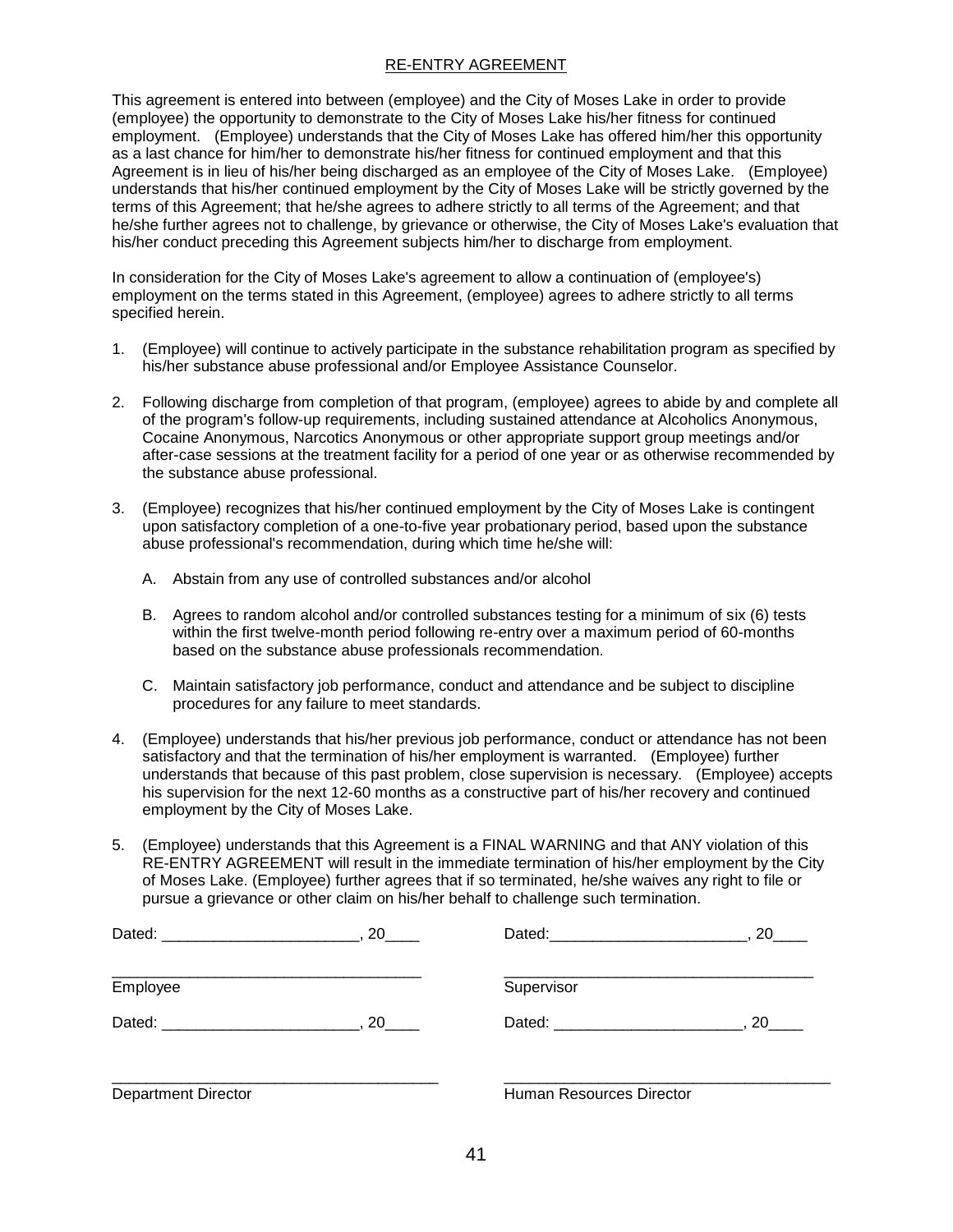#### APPENDIX C

- A. In an effort to ensure that investigations are conducted in a manner which is conducive to good order and discipline, bargaining unit employees shall be entitled to the following protections which shall hereafter be termed as the "Police Bill of Rights". Every employee who becomes the subject of an internal investigation shall be afforded the rights contained in the rest of this section.
- B. Every employee who becomes the subject of a formal internal investigation shall be advised at the time of their interview that he/she is accused of:
	- 1. Committing a criminal offense
	- 2. Conduct that would be grounds for termination, suspension, or other disciplinary actions
	- 3. Of their right to Guild representation
- C. Any employee who becomes the subject of a criminal investigation shall, prior to their interview, be notified that he/she is the subject of a criminal investigation and, further, that he/she is under no obligation to answer any questions or to remain in an interview setting involuntarily, except as provided herein. So long as the matter remains a criminal investigation, the remainder of this article shall not apply until or unless the Department determines to compel the subject employee to answer questions. A criminal investigation as used herein shall be interpreted as any investigation which could result in the filing of a criminal charge against the officer. In any non-criminal investigation, the balance of this article shall apply.
- D. Any interview shall take place at the Department, except when impractical. The employee shall be advised of his/her right to and allowed that Guild representation to the extent required by law. If the employee is a suspect, they shall be given a general overview of the factual allegations in writing before the interview commences.
- E. The interview of any employee shall be at a reasonable hour, when the employee is on duty, unless the exigency of the interview dictates otherwise. If the employee is suspected of misconduct, the interview generally shall be conducted in person, except that for limited follow-up questions or where there are other unusual situations, questioning may be telephonic so long as a Guild representative is given the opportunity to participate in the call.
- F. The employee or Employer may request that an internal investigation interview be recorded, either mechanically or by a stenographer. There can be no "off the record" questions. Upon request, the employee under internal investigation shall be provided an exact copy of any written statement he/she has signed or of a verbatim transcript of any interview if one is created.
- G. Interviewing shall be completed within a reasonable time and, in all internal investigation interviews, the employee shall be afforded such intermissions as he/she shall reasonably request for personal necessities, meals, telephone calls, and rest periods.
- H. All interviewing shall be limited in scope to activities, circumstances, or events which pertain to an employee's conduct or fitness to hold office.
- I. The employee will not be threatened with dismissal or other disciplinary punishment as a guise to attempt to obtain his/her resignation, nor shall he/she be subject to abusive or offensive language or intimidation in any manner. No promises or rewards shall be made as an inducement for the accused officer to answer questions.
- J. No employee shall be required to unwillingly submit to a polygraph test, nor will employees be required to answer questions without a direct order to do so.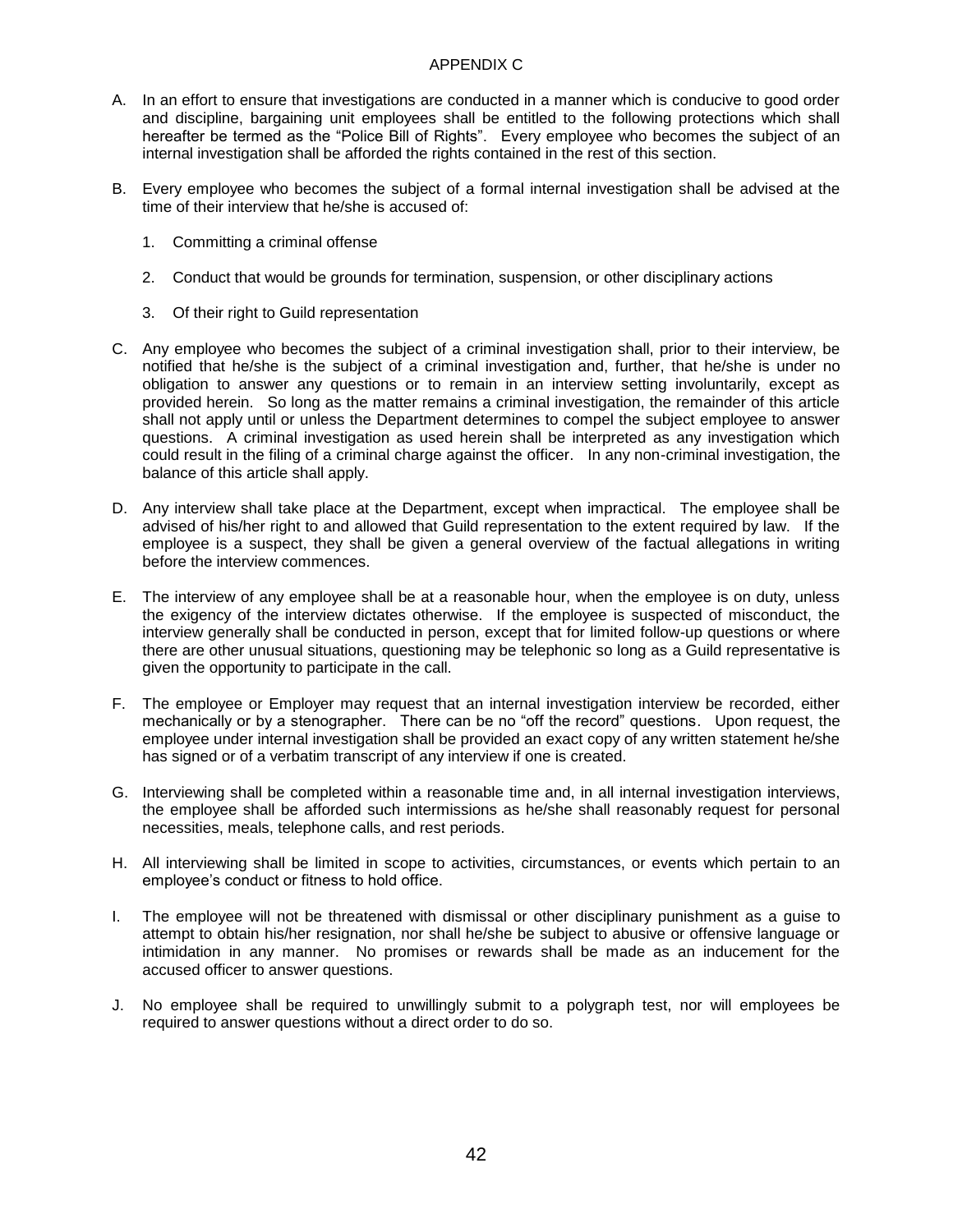- K. Employees and/or their Guild Representative (if representing the employee) shall have access to complete copies of completed internal investigation files at any reasonable time once a Loudermill hearing has been scheduled, or after discipline has been imposed if no Loudermill hearing is held. Internal investigation files that do not result in an adverse finding shall not, in any way, be noted in that employee's personnel file and shall not be considered in determining the level of discipline which is appropriate.
- L. Administrative non-criminal investigations must be completed within one hundred eighty (180) days of the matter coming to the attention of the Department. In the event the Office of the Chief believes an extension beyond one hundred eighty (180) days is necessary, and the City can show that it has acted with due diligence and the investigation could not be reasonably be completed due to factors beyond the control of the Department (including, but not limited to, for example, extended illness or other unavailability of a critical witness (i.e. - the complainant, the officer being investigated), or necessary delays in the processing of forensic evidence by other agencies), the Chief must contact the Guild prior to the expiration of the one hundred eighty (180) days seeking to extend the time period. Any request for extension based on the unavailability of witnesses shall include a showing that the witness is expected to become available in a reasonable period of time. A request for extension based upon the above criteria will not be unreasonably denied. The period of investigation may also be extended by mutual agreement between the Guild President and the Chief.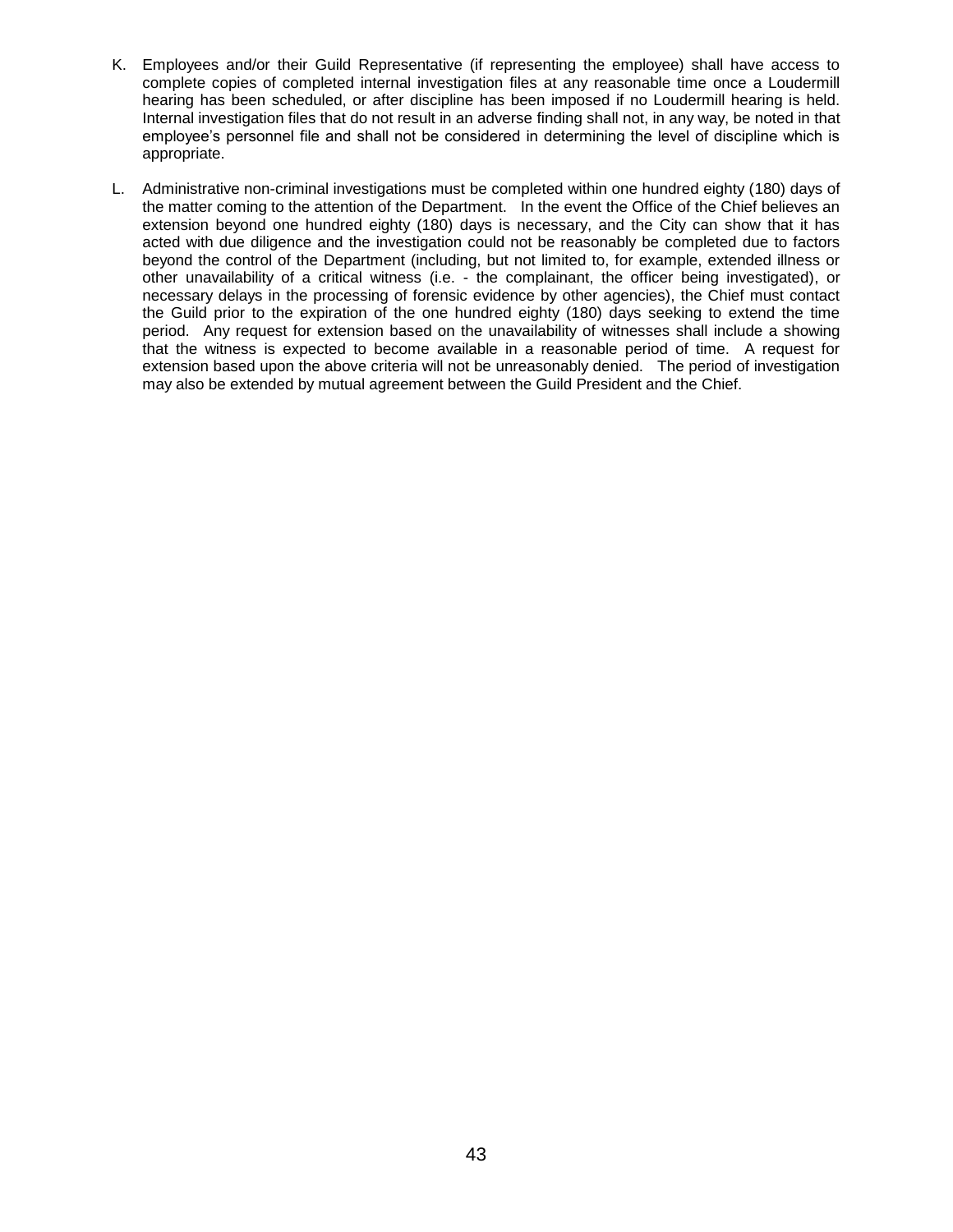#### APPENDIX D

#### K-9 UNIT ASSIGNMENT

The City has formed a K-9 Unit as part of the Moses Lake Police Department. Below are the terms, conditions, and duties to perform that are associated with a K-9 Handler. The following terms and conditions will apply during the term the Officer is assigned to the K-9 Unit.

- 1. Both parties agree that the dog assigned to the Officer is owned by the City, but that the City does not have a facility for boarding the dog over night or during non-working hours.
- 2. The City agrees to provide Officer training regarding the use of the dog for law enforcement purposes, as well as training in the care of the dog during work duty and non-work duty hours.
- 3. Due to the significant financial costs associated with the purchase of, training and travel associated with the K-9 Unit, the Officer agrees to make a minimum 3-year commitment to the K-9 Unit.
- 4. City agrees to install at Officer's residence a kennel for the housing of the dog during non-work duty hours. The kennel shall be the property of the City and will be removed from the Officer's residence when the Officer's assignment to the K-9 Unit is concluded. Officer will keep the dog secure while the dog is at Officer's residence to prevent injury to the dog, the Officer's family, and to the public. The kennel and exterior fencing of the Officer's backyard will be signed advising the public that a "Trained Police Dog" resides at the residence. Should the officer move residences during their assignment to the K-9 Unit the officer will be responsible for moving the kennel and paying for any associated costs due to the change of residency.
- 5. Officer agrees to care for the dog as needed during both on-duty and off-duty hours during the time period that the Officer is assigned to the K-9 Unit. Routine off-duty care shall include, but not be limited to feeding, grooming, and socializing the dog. The parties recognize that the time that it takes to provide such routine off-duty care is considered work hours, but also recognize that it is difficult to record the actual time that is spent caring for the dog each day since it will be intermittent throughout a day. Both parties have had an opportunity to review and analyze the time that will be involved in providing routine care (feeding, grooming, socializing, as well as any other routine care) to the dog during off-duty hours and have mutually determined that the officer assigned as the K-9 handler will receive 5% specialty pay in lieu of "kennel time" for routine care and maintenance of the dog. Taking the dog for veterinarian care and training with the dog is not considered routine care.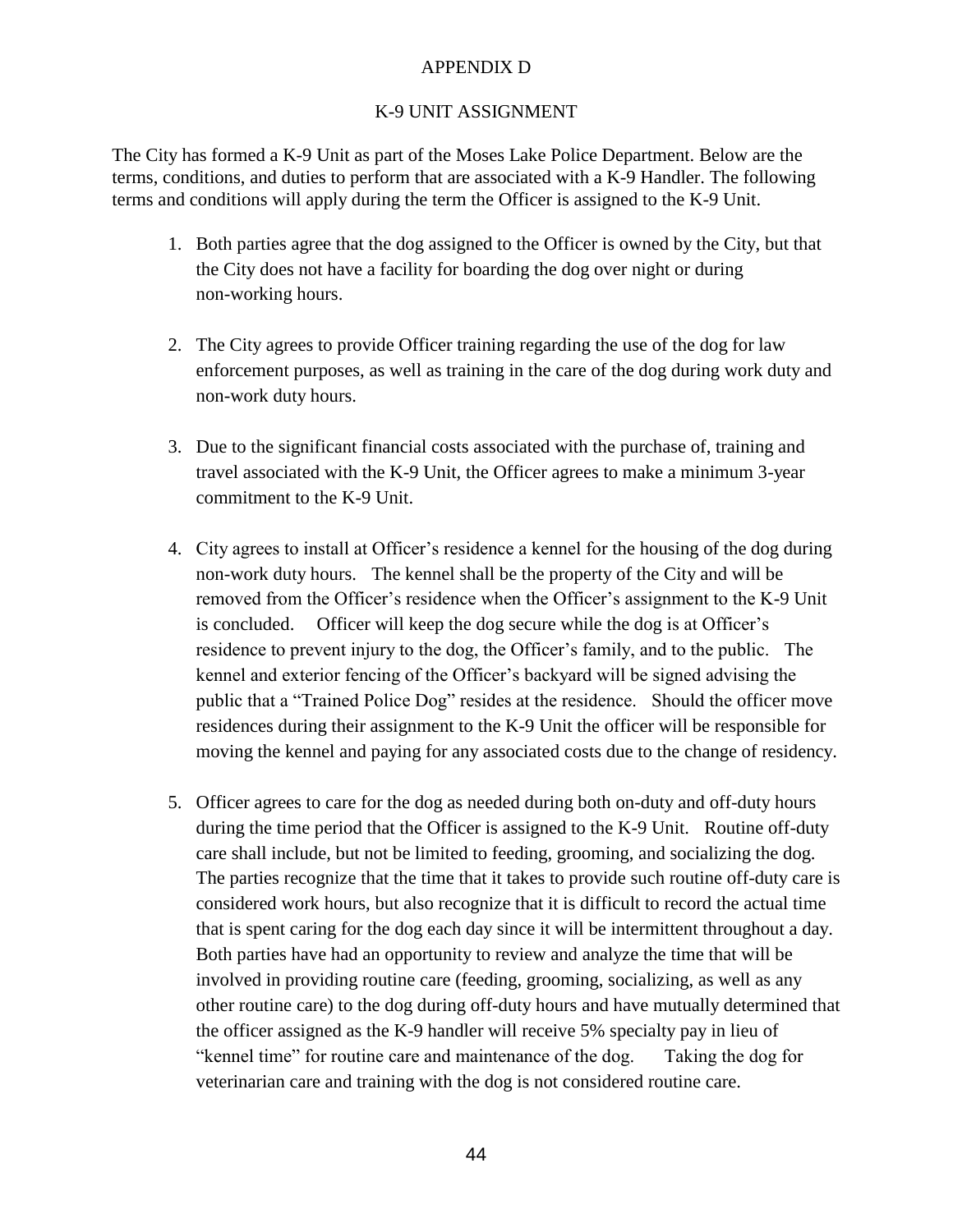- 6. The parties agree that K-9 officer's assigned work duty shift will be the same as the patrol officer's schedule as described in the MOA dated November 27, 2018. . Taking the dog to the veterinarian or training with the dog may be done during the Officer's assigned work shift. In the event that non-routine care is required to be done during hours other than the assigned work shift, the Officer will report those hours and will be compensated for those additional hours in accordance with the FLSA.
- 7. In addition to Officer's assigned work duty shift and the 4 hours a week to provide routine care for the dog, Officer agrees to be available to be called out. If Officer is not going to be available for call out, Officer shall notify the operations captain that Officer will not be available and the time period for which Officer is unavailable.
- 8. Officer understands and agrees that Officer must be able to pass the CJTC physical ability test on a yearly basis during the period which the Officer is assigned to the K-9 Unit. Failure to pass the test may result in a re-assignment of the Officer.
- 9. Officer will be issued a take home patrol vehicle as part of the assignment to the K-9 Unit. The vehicle will be used to transport the K-9 to and from work, training, veterinarian appointments and any other work related assignments. The Officer understands that upon completion of the assignment to the K-9 Unit the vehicle will be returned to the City and the Officer will not continue to have the right to have a take home vehicle.
- 10. Officer understands that when Officer is no longer assigned to the K-9 Unit Officer will no longer be responsible for the care of the dog on behalf of the City and will turn the dog over to any person that the Chief of Police designates to take over the care of the dog.
- 11. In the event that the dog becomes ill or injured, and is no longer able to perform law enforcement duties, the decision regarding the future ownership and care of the dog shall be at the sole discretion of the City.
- 12. The parties recognize that time and training associated with being a K-9 Handler is a significant financial and career investment on the part of both the Officer and the City. However, the parties also understand and agree that Officer's assignment to the K-9 Unit is contingent upon the Officer's continued employment, appropriations to fund the K-9 Unit and the Officer's performance. The decision to reassign the Officer is at the sole discretion of Chief of Police.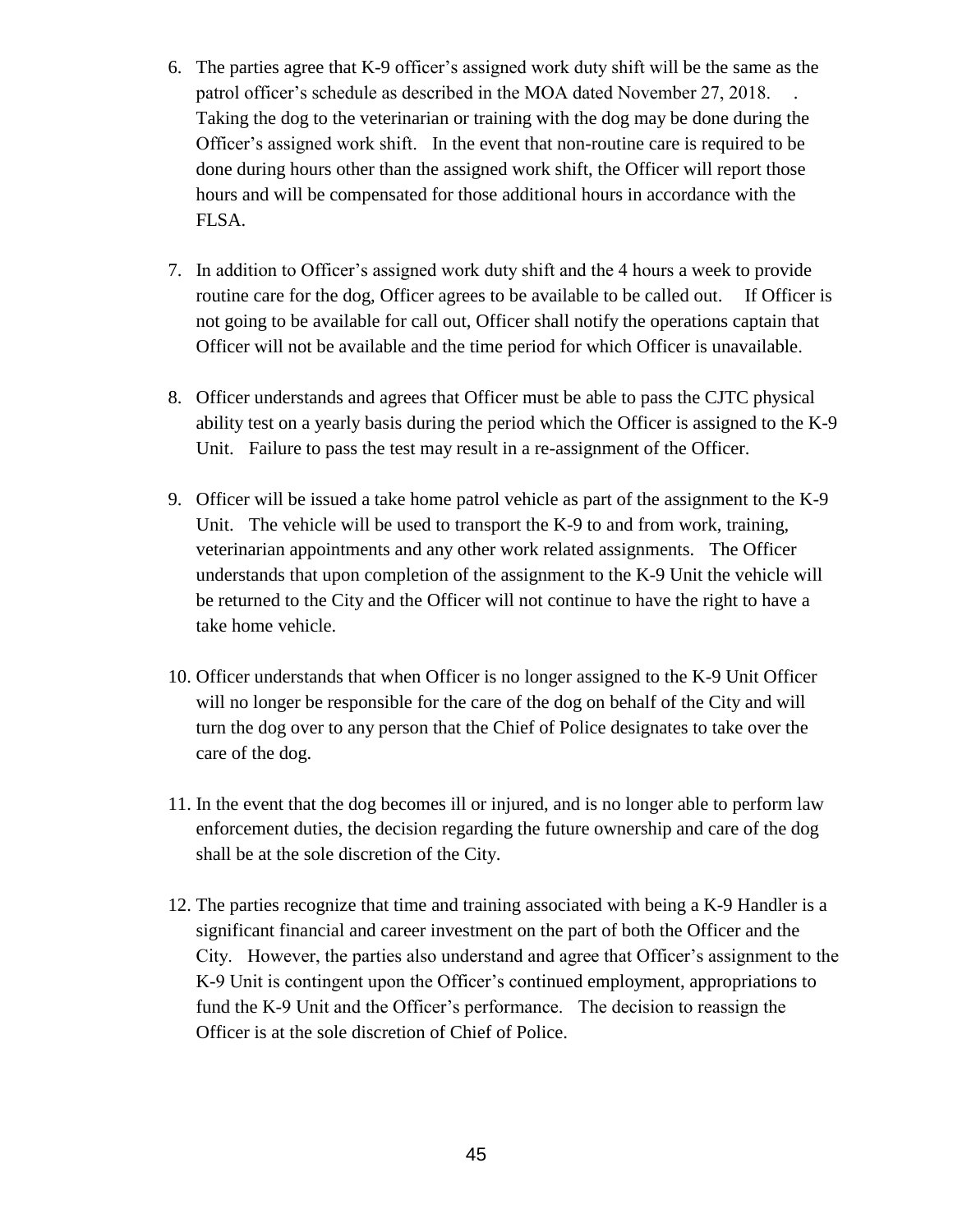#### APPENDIX E

#### Memorandum of Agreement By and Between City of Moses Lake and Moses Lake Police Officers' Guild

#### **June 13, 2017**

Amended November 27, 2018

Subject: Memorandum of Agreement/Schedule Changes

This MOA between the City of Moses Lake and the Moses Lake Police Officer Guild sets forth the following changes to the current schedule:

- 1. Effective as of June 26, 2017 the Ml-PD work schedule will move to a 12 hour shift schedule\*\*. The shifts will start at 6 a.m. and 6 p.m.
- 2. The scheduled days will be 4 days on 4 days off. Based on a 28 day work cycle of 168 hours.
- 3. Overtime will be paid for all compensable hours worked over 168 within the 28 day work period as agreed to in the current collective bargaining agreement.
- 4. The shifts will rotate every 13 weeks and officers will rotate from days to nights or nights to days.
- 5. The chief or his/her designee will assign and may reassign officers to shifts based on needs of the shift, (i.e. experience, assignments) • One sergeant will be assigned to each shift.
- 6. Vacation requests will be handled as outlined in the current contract.
- 7. In an effort to increase training opportunities, the chief or his/her designee reserves the right, within seven (7) days advanced notice, to temporarily alter all affected employee's schedules to prevent overtime. This will be allowed for training purposes only.
- 8. In the event of staffing shortage and/or emergent circumstances the City shall have the right to suspend the 12 hour shifts and revert to another approved schedule.
- 9. Kelly Time (24 hours per 13 week rotation or a proration as appropriate), at the discretion of management, will be scheduled by the sergeants during the same rotation schedule that it is earned. Officers will request the Kelly Time through their sergeant based on seniority, and sergeants will work with the officers to meet the officers request as the schedule allows. If an agreement cannot be reached regarding the scheduling Kelly time off, the Department has the exclusive right to schedule employees for and require Kelly time be taken.
- 10. If an officers terminates employment with a negative Kelly Time bank they will be required to pay those hours back to the City at the time of termination. In the case of an officer terminating employment with positive hours in their Kelly Time bank, those hours will be compensated at straight time.
- 11. \*\* New hires prior to attending the Academy, Detectives, SRO officers and officers on light duty may be on other than 12 hour shifts at the discretion of the Chief or his/her designee.

It is understood by the parties that not every issue related to a new trial shift schedule can be or is addressed in the MOA. Therefore, the parties agree to meet and confer over any issues that may arise related to the 12 hour trial shift schedule.

By the signature(s) below, the parties agree to the above changes.

| 14 17<br>Dated:             |  |
|-----------------------------|--|
| FOR THE CITY:               |  |
| Jøhn Williams, City Manager |  |

Dated:

FOR THE GUILD:

but lettery

46